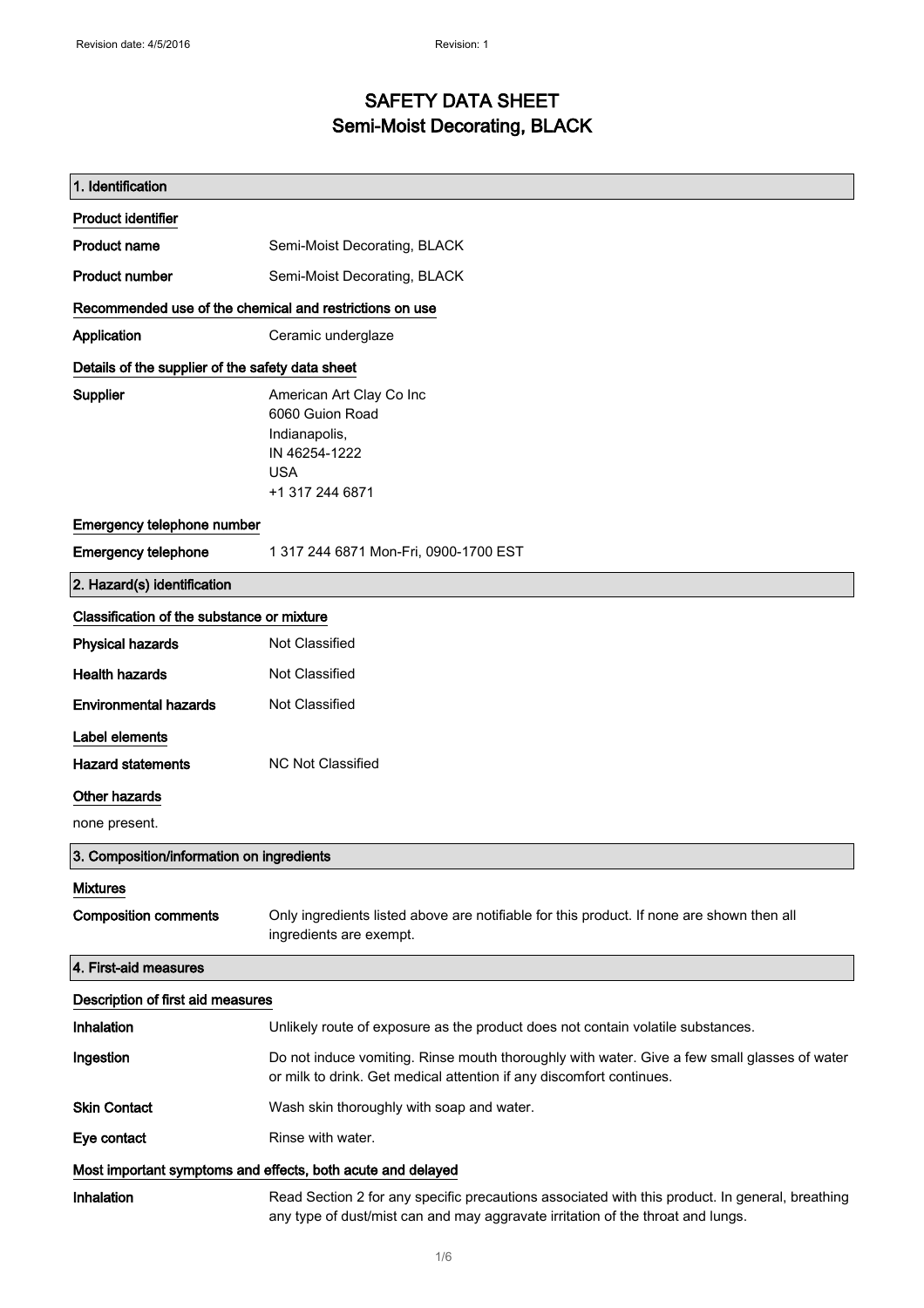| Ingestion                                                              | Read Section 2 for any specific precautions associated with the use of this product. Products<br>with specific warnings about ingestion will give guidance there.                                                                                                                                           |  |
|------------------------------------------------------------------------|-------------------------------------------------------------------------------------------------------------------------------------------------------------------------------------------------------------------------------------------------------------------------------------------------------------|--|
| <b>Skin contact</b>                                                    | Read Section 2 for any specific precautions associated with the use of this product. In general<br>most ceramic glazes, clays and special products will tend to have a drying effect on the skin<br>and may cause some sensitivity to users with sensitive skin.                                            |  |
| Eye contact                                                            | Read Section 2 for any specific precautions associated with the use of this product. In general<br>most ceramic and special products contain materials that maybe abrasive to eyes. Keeping<br>materials from contacting the eyes is prudent. If contact does occur, flush with clean water, do<br>not rub. |  |
| Indication of immediate medical attention and special treatment needed |                                                                                                                                                                                                                                                                                                             |  |
| Notes for the doctor                                                   | Treat symptomatically.                                                                                                                                                                                                                                                                                      |  |
| 5. Fire-fighting measures                                              |                                                                                                                                                                                                                                                                                                             |  |
| <b>Extinguishing media</b>                                             |                                                                                                                                                                                                                                                                                                             |  |
| Suitable extinguishing media                                           | Use fire-extinguishing media suitable for the surrounding fire.                                                                                                                                                                                                                                             |  |
| Special hazards arising from the substance or mixture                  |                                                                                                                                                                                                                                                                                                             |  |
| Specific hazards                                                       | The product is not believed to present a hazard due to its physical nature.                                                                                                                                                                                                                                 |  |
| Advice for firefighters                                                |                                                                                                                                                                                                                                                                                                             |  |
| Special protective equipment<br>for firefighters                       | Use protective equipment appropriate for surrounding materials.                                                                                                                                                                                                                                             |  |
| 6. Accidental release measures                                         |                                                                                                                                                                                                                                                                                                             |  |
|                                                                        | Personal precautions, protective equipment and emergency procedures                                                                                                                                                                                                                                         |  |
| <b>Personal precautions</b>                                            | For personal protection, see Section 8.                                                                                                                                                                                                                                                                     |  |
| <b>Environmental precautions</b>                                       |                                                                                                                                                                                                                                                                                                             |  |
| <b>Environmental precautions</b>                                       | Please read Section 2 completely. If any environmental warnings such as; H411 or H412 are<br>listed in Section 2, please use appropriate procedures when disposing of product and<br>container. Do not put materials into waterways or sewers.                                                              |  |
| Methods and material for containment and cleaning up                   |                                                                                                                                                                                                                                                                                                             |  |
|                                                                        |                                                                                                                                                                                                                                                                                                             |  |
| Methods for cleaning up                                                | Collect spillage for reclamation or absorb in vermiculite, dry sand or similar material.                                                                                                                                                                                                                    |  |
| Reference to other sections                                            | For waste disposal, see Section 13. For personal protection, see Section 8.                                                                                                                                                                                                                                 |  |
| 7. Handling and storage                                                |                                                                                                                                                                                                                                                                                                             |  |
| Precautions for safe handling                                          |                                                                                                                                                                                                                                                                                                             |  |
| <b>Usage precautions</b>                                               | Read label before use. Do not eat, drink or smoke when using this product. Good personal                                                                                                                                                                                                                    |  |
|                                                                        | hygiene procedures should be implemented. Wash hands and any other contaminated areas<br>of the body with soap and water before leaving the work site.                                                                                                                                                      |  |
| Conditions for safe storage, including any incompatibilities           |                                                                                                                                                                                                                                                                                                             |  |
| <b>Storage precautions</b>                                             | Store in tightly-closed, original container in a dry and cool place.                                                                                                                                                                                                                                        |  |
| Specific end uses(s)                                                   |                                                                                                                                                                                                                                                                                                             |  |
| Specific end use(s)                                                    | The identified uses for this product are detailed in Section 1.2.                                                                                                                                                                                                                                           |  |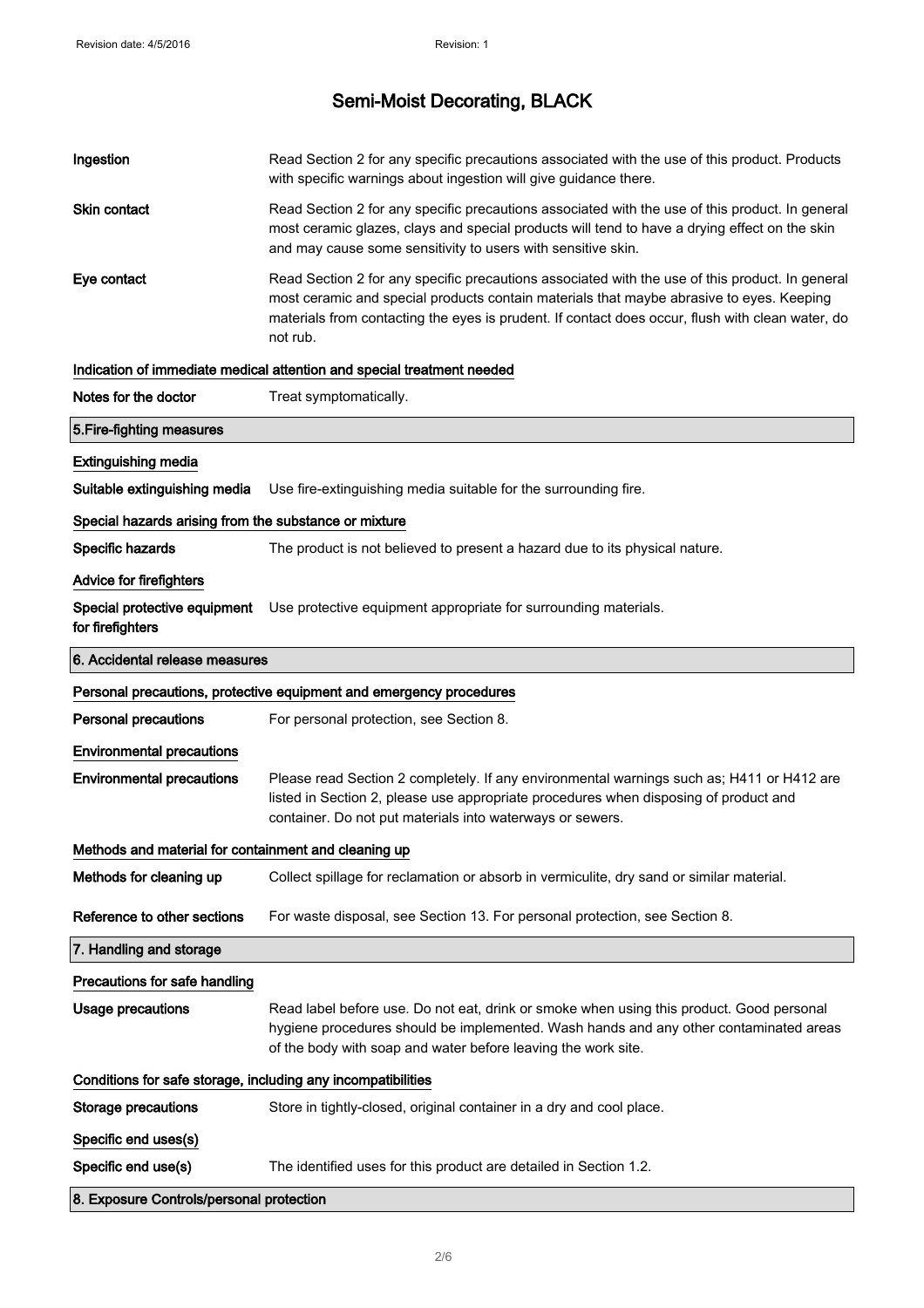| Ingredient comments                 | Only ingredients listed n Section 3 are notifiable for this product. If none are shown then all<br>ingredients are exempt.                                                                                           |
|-------------------------------------|----------------------------------------------------------------------------------------------------------------------------------------------------------------------------------------------------------------------|
| <b>Exposure controls</b>            |                                                                                                                                                                                                                      |
| Appropriate engineering<br>controls | No specific ventilations requirements unless the "FAN" pictogram is shown above or specified<br>in Section 2.                                                                                                        |
| Eye/face protection                 | No specific eye protection required unless the "EYE PROTECTION" pictogram is shown<br>above or specified in Section 2.                                                                                               |
| Hand protection                     | No specific hand protection required unless the "HAND PROTECTION" pictogram is shown<br>above or specified in Section 2.                                                                                             |
| Hygiene measures                    | Using good personal hygiene practices is always appropriate. Keeping a clean work space,<br>cleaning up properly when done, and not eating, drinking or smoking when using this product.                             |
| Respiratory protection              | No specific respiratory protection required unless the "RESPIRATOR" pictogram is shown<br>above or specified in Section 2. Using the appropriate certified protection for the operation is<br>important if required. |

### 9. Physical and Chemical Properties

#### Information on basic physical and chemical properties

| Appearance                                      | Colored liquid.           |
|-------------------------------------------------|---------------------------|
| Color                                           | Various colors.           |
| Odor                                            | Almost odorless.          |
| <b>Odor threshold</b>                           | No information available. |
| рH                                              | 6-8                       |
| <b>Melting point</b>                            | No information available. |
| Initial boiling point and range                 | No information available. |
| Flash point                                     | No information available. |
| <b>Evaporation rate</b>                         | No information available. |
| Flammability (solid, gas)                       | No information available. |
| Upper/lower flammability or<br>explosive limits | No information available. |
| Vapour pressure                                 | No information available. |
| <b>Relative density</b>                         | Greater than 1.0          |
| Solubility(ies)                                 | Not applicable.           |
| <b>Partition coefficient</b>                    | No information available. |
| <b>Auto-ignition temperature</b>                | Not applicable.           |
| <b>Decomposition Temperature</b>                | No information available. |
| <b>Viscosity</b>                                | No information available. |
| <b>Explosive properties</b>                     | none                      |
| <b>Oxidising properties</b>                     | none                      |
| <b>Other information</b>                        | Not applicable.           |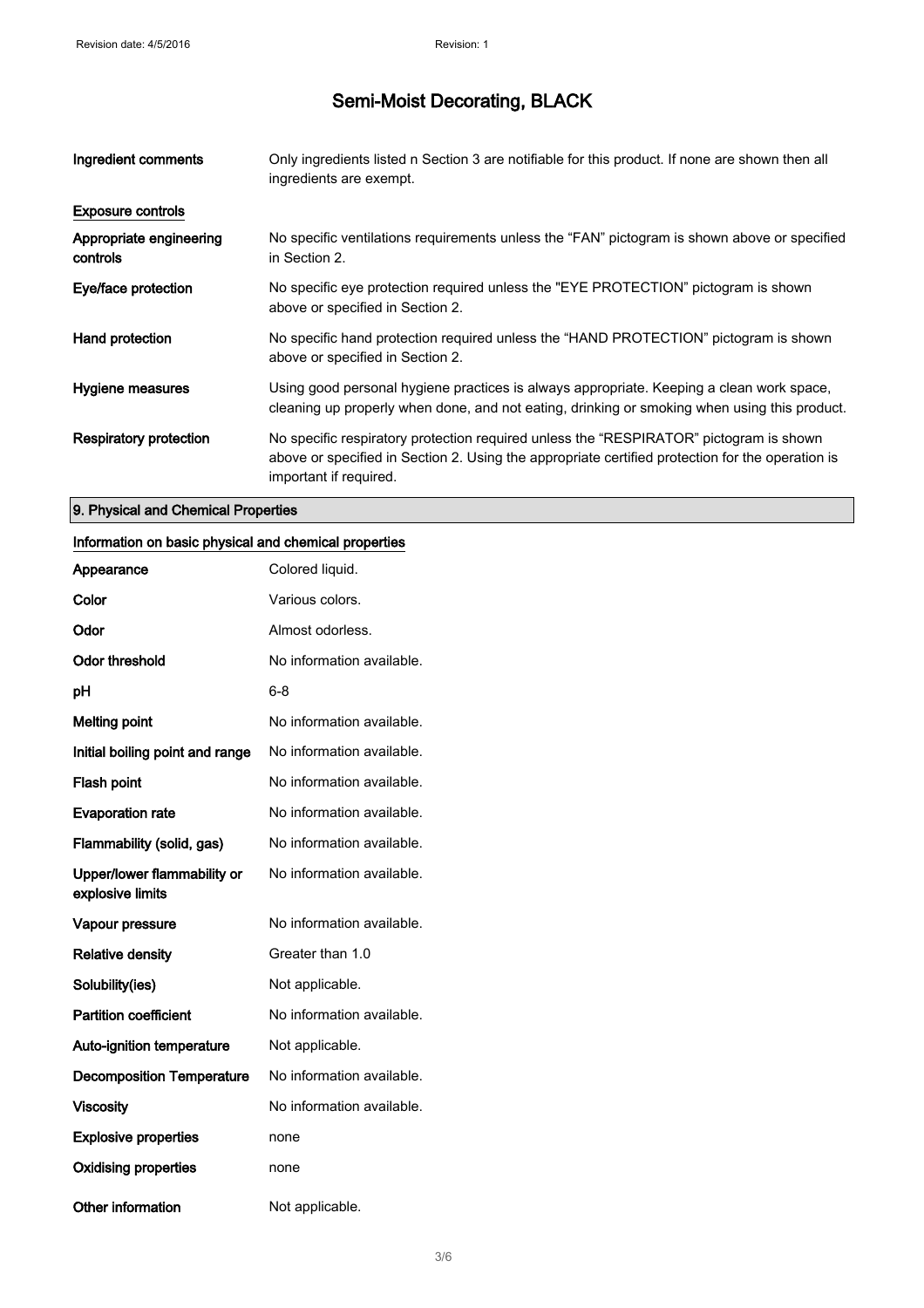| 10. Stability and reactivity                 |                                                                                                                                                                                                                                                |
|----------------------------------------------|------------------------------------------------------------------------------------------------------------------------------------------------------------------------------------------------------------------------------------------------|
| Reactivity                                   | There are no known reactivity hazards associated with this product.                                                                                                                                                                            |
| <b>Stability</b>                             | No particular stability concerns.                                                                                                                                                                                                              |
| Possibility of hazardous<br>reactions        | None known.                                                                                                                                                                                                                                    |
| Conditions to avoid                          | None known.                                                                                                                                                                                                                                    |
| Materials to avoid                           | None known.                                                                                                                                                                                                                                    |
| Hazardous decomposition<br>products          | None known.                                                                                                                                                                                                                                    |
| 11. Toxicological information                |                                                                                                                                                                                                                                                |
| Information on toxicological effects         |                                                                                                                                                                                                                                                |
| <b>Toxicological effects</b>                 | Please read Section 2 thoroughly to understand the toxicological risks, (if any) and<br>precautions for safe use (if any).                                                                                                                     |
| Skin corrosion/irritation                    |                                                                                                                                                                                                                                                |
| <b>Skin sensitization</b>                    |                                                                                                                                                                                                                                                |
| <b>Skin sensitisation</b>                    | Based on available data the classification criteria are not met.                                                                                                                                                                               |
| Eye contact                                  | May cause temporary eye irritation.                                                                                                                                                                                                            |
| 12. Ecological Information                   |                                                                                                                                                                                                                                                |
| Ecotoxicity                                  | Please read Section 2 completely. If any environmental warnings such as; H411 or H412 are<br>listed in Section 2, please use appropriate procedures when disposing of product and<br>container. Do not put materials into waterways or sewers. |
| Toxicity                                     |                                                                                                                                                                                                                                                |
| Toxicity                                     | Please read Section 2 completely. If any environmental warnings such as; H411 or H412 are<br>listed in Section 2, please use appropriate procedures when disposing of product and<br>container. Do not put materials into waterways or sewers. |
| Persistence and degradability                |                                                                                                                                                                                                                                                |
| Persistence and degradability                | No data available.                                                                                                                                                                                                                             |
| Biodegradation                               | Not inherently biodegradable.                                                                                                                                                                                                                  |
| <b>Bioaccumulative potential</b>             |                                                                                                                                                                                                                                                |
| <b>Partition coefficient</b>                 | No information available.                                                                                                                                                                                                                      |
| Mobility in soil                             |                                                                                                                                                                                                                                                |
| <b>Mobility</b>                              | Semi-mobile.                                                                                                                                                                                                                                   |
| Results of PBT and vPvB assessment           |                                                                                                                                                                                                                                                |
| <b>Results of PBT and vPvB</b><br>assessment | This product does not contain any substances classified as PBT or vPvB.                                                                                                                                                                        |
| Other adverse effects                        |                                                                                                                                                                                                                                                |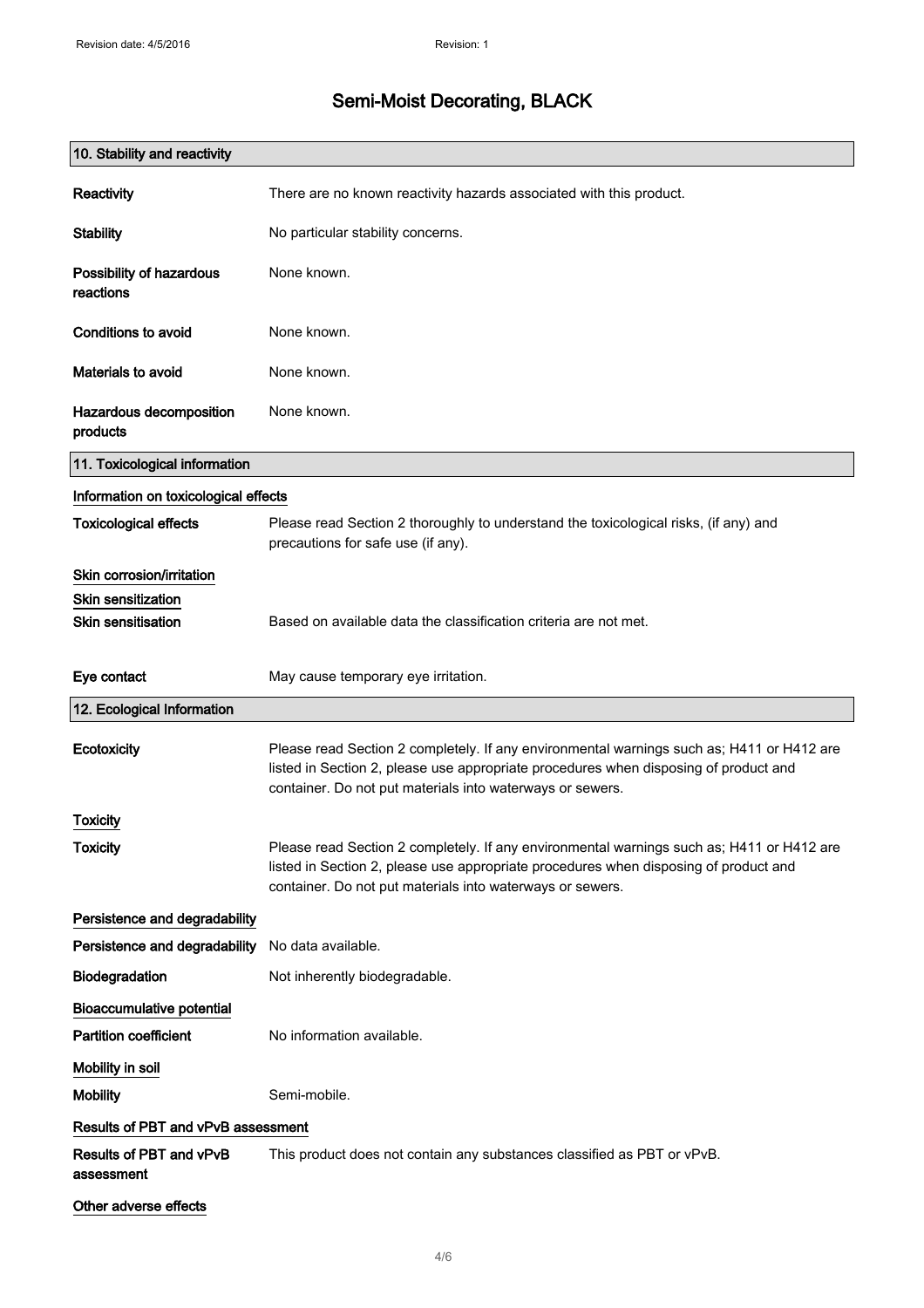| Other adverse effects                                                                          | None known.                                                                                                                                                                                         |
|------------------------------------------------------------------------------------------------|-----------------------------------------------------------------------------------------------------------------------------------------------------------------------------------------------------|
| 13. Disposal considerations                                                                    |                                                                                                                                                                                                     |
| Waste treatment methods                                                                        |                                                                                                                                                                                                     |
| <b>General information</b>                                                                     | Dispose of waste product or used containers in accordance with local regulations When<br>handling waste, the safety precautions applying to handling of the product should be<br>considered.        |
| 14. Transport information                                                                      |                                                                                                                                                                                                     |
| General                                                                                        | The product is not covered by international regulations on the transport of dangerous goods<br>(IMDG, IATA, DoT).                                                                                   |
| <b>UN Number</b>                                                                               |                                                                                                                                                                                                     |
| Not applicable.                                                                                |                                                                                                                                                                                                     |
| UN proper shipping name                                                                        |                                                                                                                                                                                                     |
| Not applicable.                                                                                |                                                                                                                                                                                                     |
| Transport hazard class(es)                                                                     |                                                                                                                                                                                                     |
| No transport warning sign required.                                                            |                                                                                                                                                                                                     |
| Packing group                                                                                  |                                                                                                                                                                                                     |
| Not applicable.                                                                                |                                                                                                                                                                                                     |
| <b>Environmental hazards</b>                                                                   |                                                                                                                                                                                                     |
| <b>Environmentally Hazardous Substance</b>                                                     | Please refer to Section 2 for any environmental hazards associated with this product. If H411/H412 warnings are shown then<br>please verify packaging and labeling requirements for larger volumes. |
| Special precautions for user                                                                   |                                                                                                                                                                                                     |
| Not applicable.                                                                                |                                                                                                                                                                                                     |
| Transport in bulk according to Not applicable.<br>Annex II of MARPOL 73/78<br>and the IBC Code |                                                                                                                                                                                                     |
| 15. Regulatory information                                                                     |                                                                                                                                                                                                     |
| <b>US State Regulations</b><br>None of the ingredients are listed or exempt.                   | California Proposition 65 Carcinogens and Reproductive Toxins                                                                                                                                       |
| Inventories<br>Canada - DSL/NDSL<br>All the ingredients are listed or exempt.                  |                                                                                                                                                                                                     |
| <b>US-TSCA</b><br>All the ingredients are listed or exempt.                                    |                                                                                                                                                                                                     |
| US - TSCA 12(b) Export Notification                                                            |                                                                                                                                                                                                     |

All the ingredients are listed or exempt.

16. Other information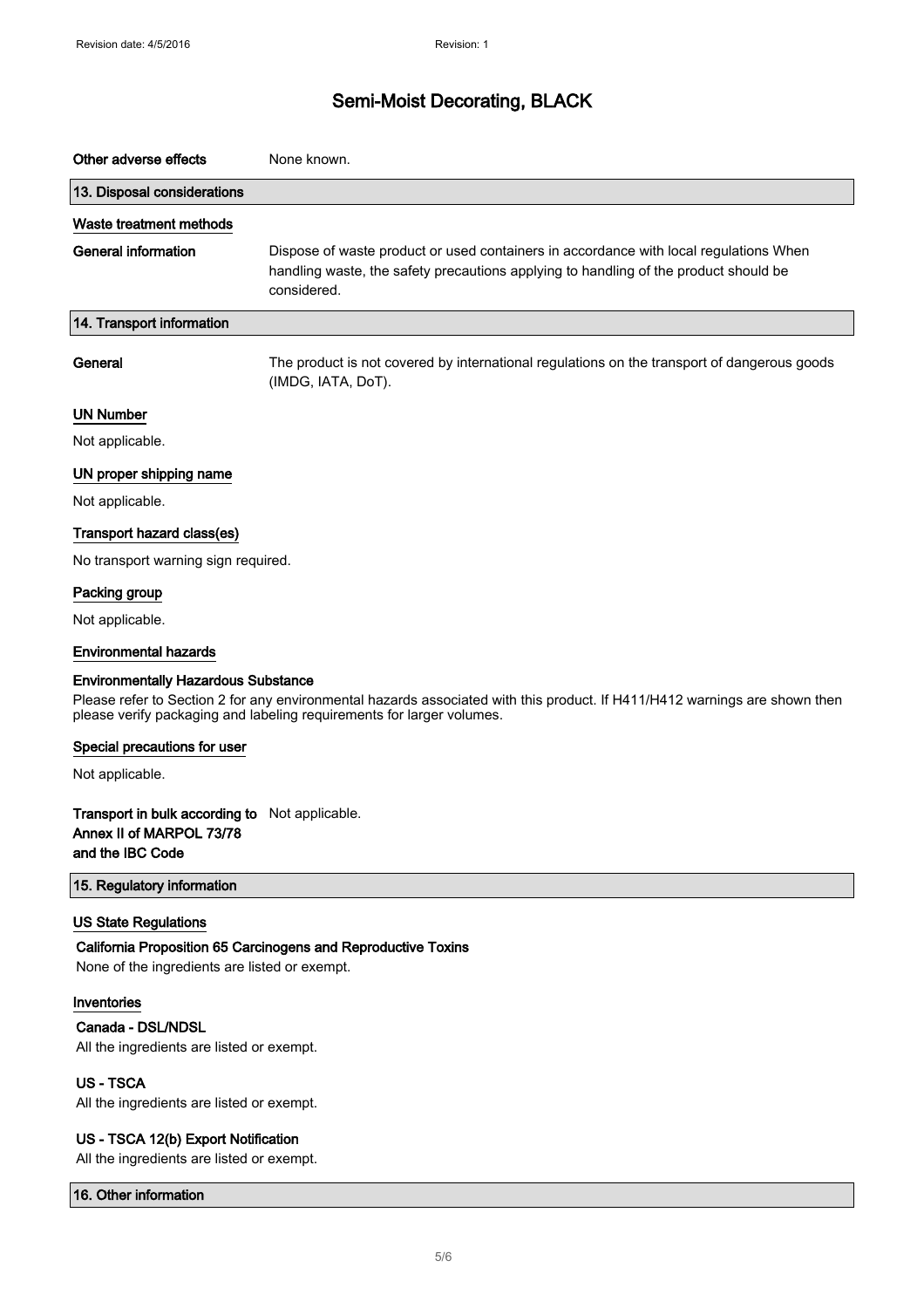| General information  | The following are the top 5 materials by weight listed for New Jersey (if applicable):-<br>Crystalline Silica14808-60-7, Water7732-18-5, Glucose8029-43-4, Hydrous Aluminum Silicate<br>1332-58-7<br>Non Lead Frit65997-18-4 |
|----------------------|------------------------------------------------------------------------------------------------------------------------------------------------------------------------------------------------------------------------------|
| <b>Revision date</b> | 4/5/2016                                                                                                                                                                                                                     |
| <b>Revision</b>      |                                                                                                                                                                                                                              |
| SDS No.              | 5544                                                                                                                                                                                                                         |

This information relates only to the specific material designated and may not be valid for such material used in combination with any other materials or in any process. Such information is, to the best of the company's knowledge and belief, accurate and reliable as of the date indicated. However, no warranty, guarantee or representation is made to its accuracy, reliability or completeness. It is the user's responsibility to satisfy himself as to the suitability of such information for his own particular use.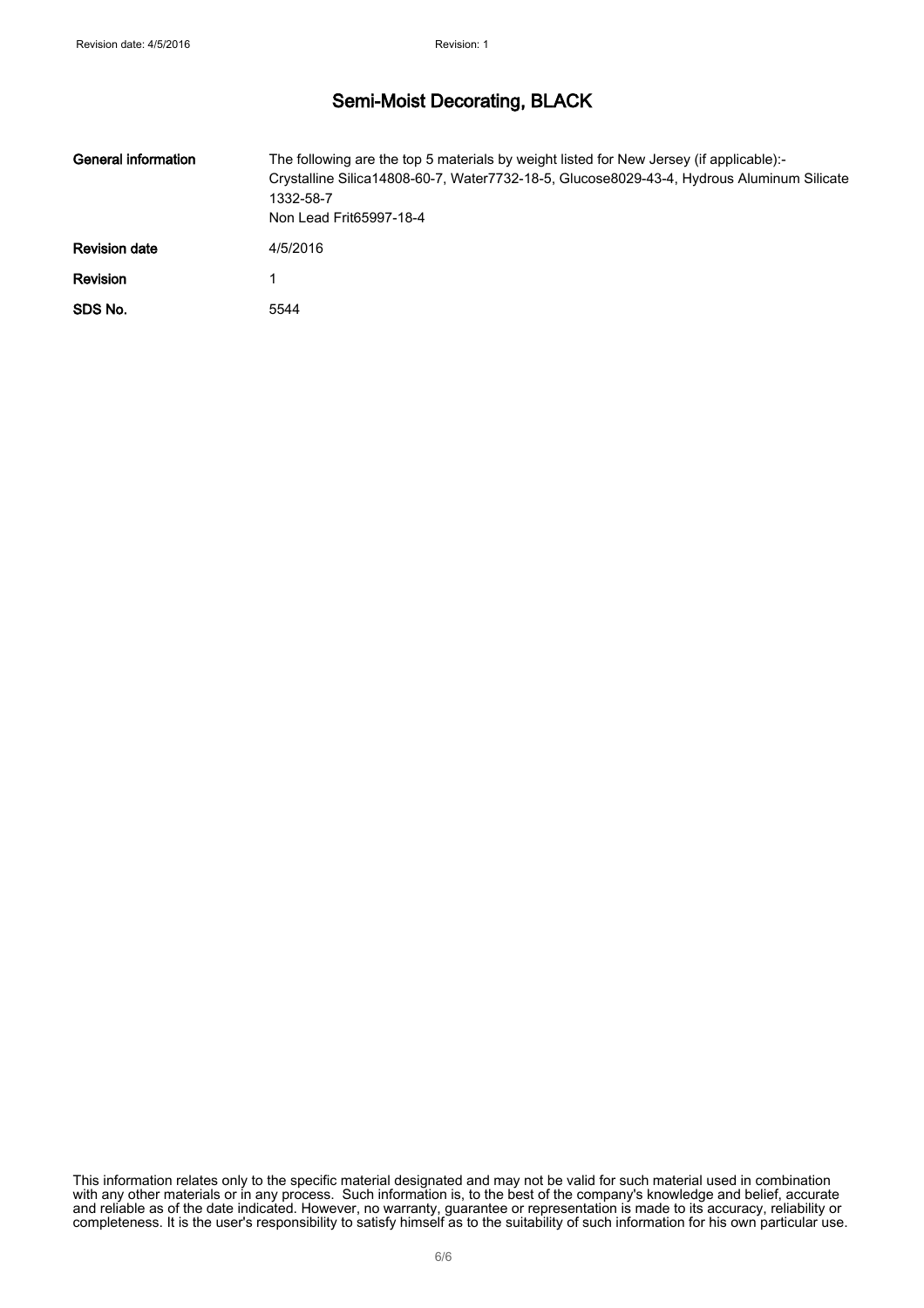### SAFETY DATA SHEET Semi-Moist Decorating, WHITE

| 1. Identification                                       |                                                                                                                                                                                    |  |  |
|---------------------------------------------------------|------------------------------------------------------------------------------------------------------------------------------------------------------------------------------------|--|--|
| <b>Product identifier</b>                               |                                                                                                                                                                                    |  |  |
| <b>Product name</b>                                     | Semi-Moist Decorating, WHITE                                                                                                                                                       |  |  |
| <b>Product number</b>                                   | Semi-Moist Decorating, WHITE                                                                                                                                                       |  |  |
| Recommended use of the chemical and restrictions on use |                                                                                                                                                                                    |  |  |
| Application                                             | Ceramic underglaze                                                                                                                                                                 |  |  |
|                                                         | Details of the supplier of the safety data sheet                                                                                                                                   |  |  |
| Supplier                                                | American Art Clay Co Inc<br>6060 Guion Road<br>Indianapolis,<br>IN 46254-1222<br><b>USA</b><br>+1 317 244 6871                                                                     |  |  |
| Emergency telephone number                              |                                                                                                                                                                                    |  |  |
| <b>Emergency telephone</b>                              | 1 317 244 6871 Mon-Fri, 0900-1700 EST                                                                                                                                              |  |  |
| 2. Hazard(s) identification                             |                                                                                                                                                                                    |  |  |
| Classification of the substance or mixture              |                                                                                                                                                                                    |  |  |
| <b>Physical hazards</b>                                 | Not Classified                                                                                                                                                                     |  |  |
| <b>Health hazards</b>                                   | Not Classified                                                                                                                                                                     |  |  |
| <b>Environmental hazards</b>                            | Not Classified                                                                                                                                                                     |  |  |
| Label elements                                          |                                                                                                                                                                                    |  |  |
| <b>Hazard statements</b>                                | <b>NC Not Classified</b>                                                                                                                                                           |  |  |
| <b>Other hazards</b>                                    |                                                                                                                                                                                    |  |  |
| none present.                                           |                                                                                                                                                                                    |  |  |
| 3. Composition/information on ingredients               |                                                                                                                                                                                    |  |  |
| <b>Mixtures</b>                                         |                                                                                                                                                                                    |  |  |
| <b>Composition comments</b>                             | Only ingredients listed above are notifiable for this product. If none are shown then all<br>ingredients are exempt.                                                               |  |  |
| 4. First-aid measures                                   |                                                                                                                                                                                    |  |  |
| Description of first aid measures                       |                                                                                                                                                                                    |  |  |
| Inhalation                                              | Unlikely route of exposure as the product does not contain volatile substances.                                                                                                    |  |  |
| Ingestion                                               | Do not induce vomiting. Rinse mouth thoroughly with water. Give a few small glasses of water<br>or milk to drink. Get medical attention if any discomfort continues.               |  |  |
| <b>Skin Contact</b>                                     | Wash skin thoroughly with soap and water.                                                                                                                                          |  |  |
| Eye contact                                             | Rinse with water.                                                                                                                                                                  |  |  |
|                                                         | Most important symptoms and effects, both acute and delayed                                                                                                                        |  |  |
| Inhalation                                              | Read Section 2 for any specific precautions associated with this product. In general, breathing<br>any type of dust/mist can and may aggravate irritation of the throat and lungs. |  |  |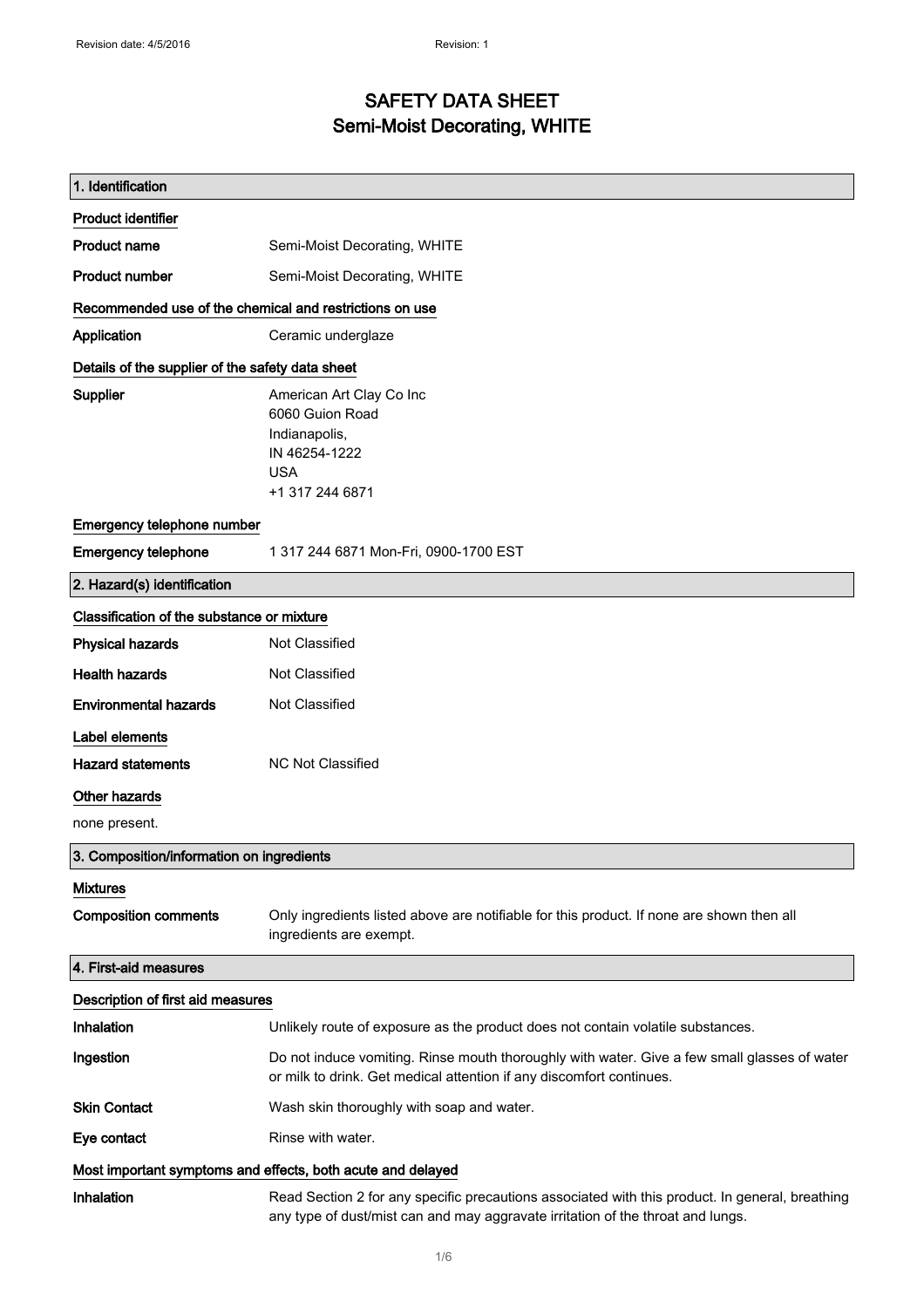| Ingestion                                                              | Read Section 2 for any specific precautions associated with the use of this product. Products<br>with specific warnings about ingestion will give guidance there.                                                                                                                                           |  |
|------------------------------------------------------------------------|-------------------------------------------------------------------------------------------------------------------------------------------------------------------------------------------------------------------------------------------------------------------------------------------------------------|--|
| <b>Skin contact</b>                                                    | Read Section 2 for any specific precautions associated with the use of this product. In general<br>most ceramic glazes, clays and special products will tend to have a drying effect on the skin<br>and may cause some sensitivity to users with sensitive skin.                                            |  |
| Eye contact                                                            | Read Section 2 for any specific precautions associated with the use of this product. In general<br>most ceramic and special products contain materials that maybe abrasive to eyes. Keeping<br>materials from contacting the eyes is prudent. If contact does occur, flush with clean water, do<br>not rub. |  |
| Indication of immediate medical attention and special treatment needed |                                                                                                                                                                                                                                                                                                             |  |
| Notes for the doctor                                                   | Treat symptomatically.                                                                                                                                                                                                                                                                                      |  |
| 5. Fire-fighting measures                                              |                                                                                                                                                                                                                                                                                                             |  |
| <b>Extinguishing media</b>                                             |                                                                                                                                                                                                                                                                                                             |  |
| Suitable extinguishing media                                           | Use fire-extinguishing media suitable for the surrounding fire.                                                                                                                                                                                                                                             |  |
| Special hazards arising from the substance or mixture                  |                                                                                                                                                                                                                                                                                                             |  |
| Specific hazards                                                       | The product is not believed to present a hazard due to its physical nature.                                                                                                                                                                                                                                 |  |
| Advice for firefighters                                                |                                                                                                                                                                                                                                                                                                             |  |
| Special protective equipment<br>for firefighters                       | Use protective equipment appropriate for surrounding materials.                                                                                                                                                                                                                                             |  |
| 6. Accidental release measures                                         |                                                                                                                                                                                                                                                                                                             |  |
|                                                                        | Personal precautions, protective equipment and emergency procedures                                                                                                                                                                                                                                         |  |
| <b>Personal precautions</b>                                            | For personal protection, see Section 8.                                                                                                                                                                                                                                                                     |  |
| <b>Environmental precautions</b>                                       |                                                                                                                                                                                                                                                                                                             |  |
| <b>Environmental precautions</b>                                       | Please read Section 2 completely. If any environmental warnings such as; H411 or H412 are<br>listed in Section 2, please use appropriate procedures when disposing of product and<br>container. Do not put materials into waterways or sewers.                                                              |  |
| Methods and material for containment and cleaning up                   |                                                                                                                                                                                                                                                                                                             |  |
| Methods for cleaning up                                                | Collect spillage for reclamation or absorb in vermiculite, dry sand or similar material.                                                                                                                                                                                                                    |  |
| Reference to other sections                                            | For waste disposal, see Section 13. For personal protection, see Section 8.                                                                                                                                                                                                                                 |  |
| 7. Handling and storage                                                |                                                                                                                                                                                                                                                                                                             |  |
| Precautions for safe handling                                          |                                                                                                                                                                                                                                                                                                             |  |
| <b>Usage precautions</b>                                               | Read label before use. Do not eat, drink or smoke when using this product. Good personal                                                                                                                                                                                                                    |  |
|                                                                        | hygiene procedures should be implemented. Wash hands and any other contaminated areas<br>of the body with soap and water before leaving the work site.                                                                                                                                                      |  |
| Conditions for safe storage, including any incompatibilities           |                                                                                                                                                                                                                                                                                                             |  |
| <b>Storage precautions</b>                                             | Store in tightly-closed, original container in a dry and cool place.                                                                                                                                                                                                                                        |  |
| Specific end uses(s)                                                   |                                                                                                                                                                                                                                                                                                             |  |
|                                                                        |                                                                                                                                                                                                                                                                                                             |  |
| Specific end use(s)                                                    | The identified uses for this product are detailed in Section 1.2.                                                                                                                                                                                                                                           |  |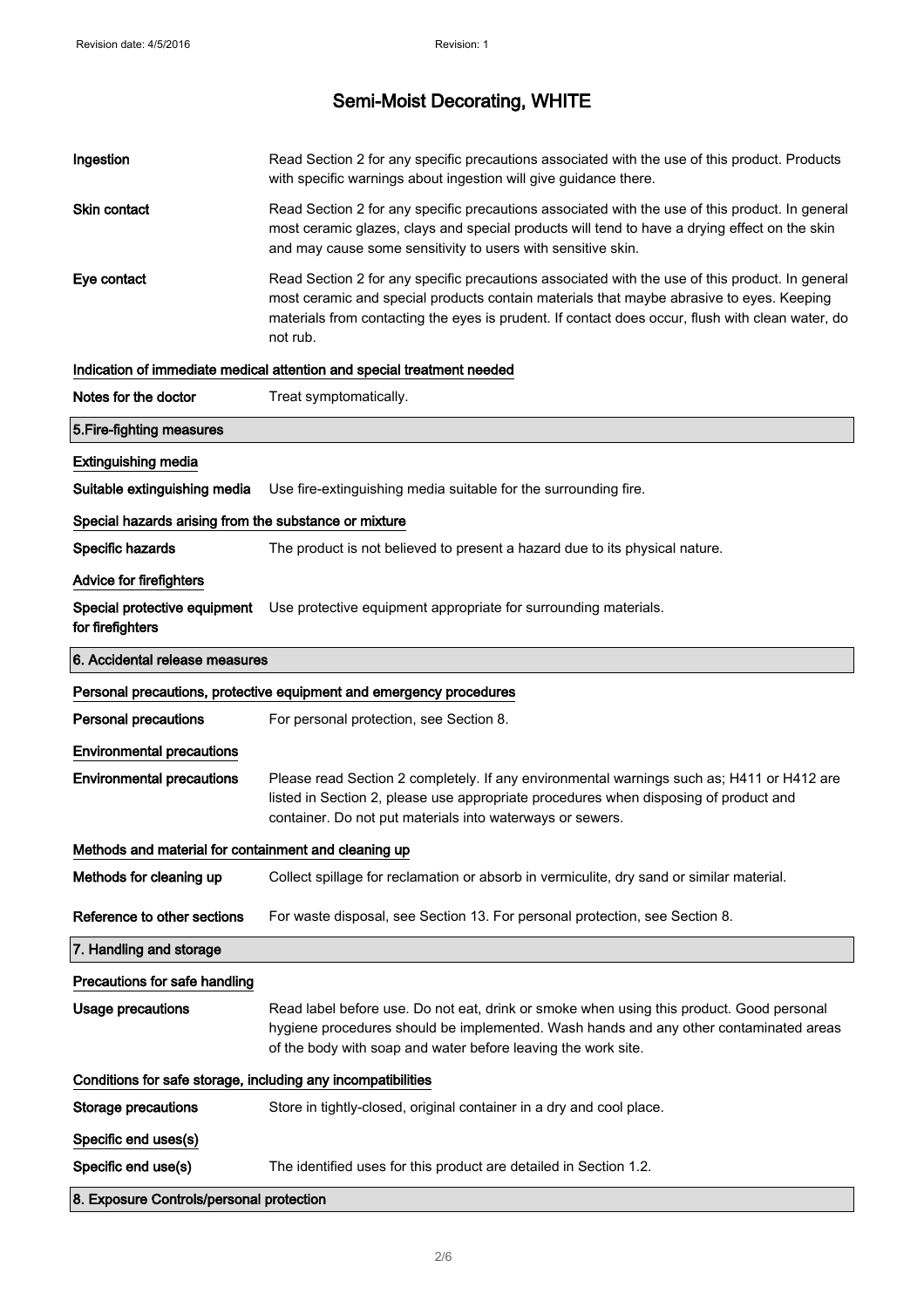| Ingredient comments                 | Only ingredients listed n Section 3 are notifiable for this product. If none are shown then all<br>ingredients are exempt.                                                                                           |
|-------------------------------------|----------------------------------------------------------------------------------------------------------------------------------------------------------------------------------------------------------------------|
| <b>Exposure controls</b>            |                                                                                                                                                                                                                      |
| Appropriate engineering<br>controls | No specific ventilations requirements unless the "FAN" pictogram is shown above or specified<br>in Section 2.                                                                                                        |
| Eye/face protection                 | No specific eye protection required unless the "EYE PROTECTION" pictogram is shown<br>above or specified in Section 2.                                                                                               |
| Hand protection                     | No specific hand protection required unless the "HAND PROTECTION" pictogram is shown<br>above or specified in Section 2.                                                                                             |
| Hygiene measures                    | Using good personal hygiene practices is always appropriate. Keeping a clean work space,<br>cleaning up properly when done, and not eating, drinking or smoking when using this product.                             |
| Respiratory protection              | No specific respiratory protection required unless the "RESPIRATOR" pictogram is shown<br>above or specified in Section 2. Using the appropriate certified protection for the operation is<br>important if required. |

### 9. Physical and Chemical Properties

### Information on basic physical and chemical properties

| Appearance                                      | Colored liquid.           |
|-------------------------------------------------|---------------------------|
| Color                                           | Various colors.           |
| Odor                                            | Almost odorless.          |
| <b>Odor threshold</b>                           | No information available. |
| рH                                              | 6-8                       |
| <b>Melting point</b>                            | No information available. |
| Initial boiling point and range                 | No information available. |
| <b>Flash point</b>                              | No information available. |
| <b>Evaporation rate</b>                         | No information available. |
| Flammability (solid, gas)                       | No information available. |
| Upper/lower flammability or<br>explosive limits | No information available. |
| Vapour pressure                                 | No information available. |
| <b>Relative density</b>                         | Greater than 1.0          |
| Solubility(ies)                                 | Not applicable.           |
| <b>Partition coefficient</b>                    | No information available. |
| <b>Auto-ignition temperature</b>                | Not applicable.           |
| <b>Decomposition Temperature</b>                | No information available. |
| Viscosity                                       | No information available. |
| <b>Explosive properties</b>                     | none                      |
| <b>Oxidising properties</b>                     | none                      |
| Other information                               | Not applicable.           |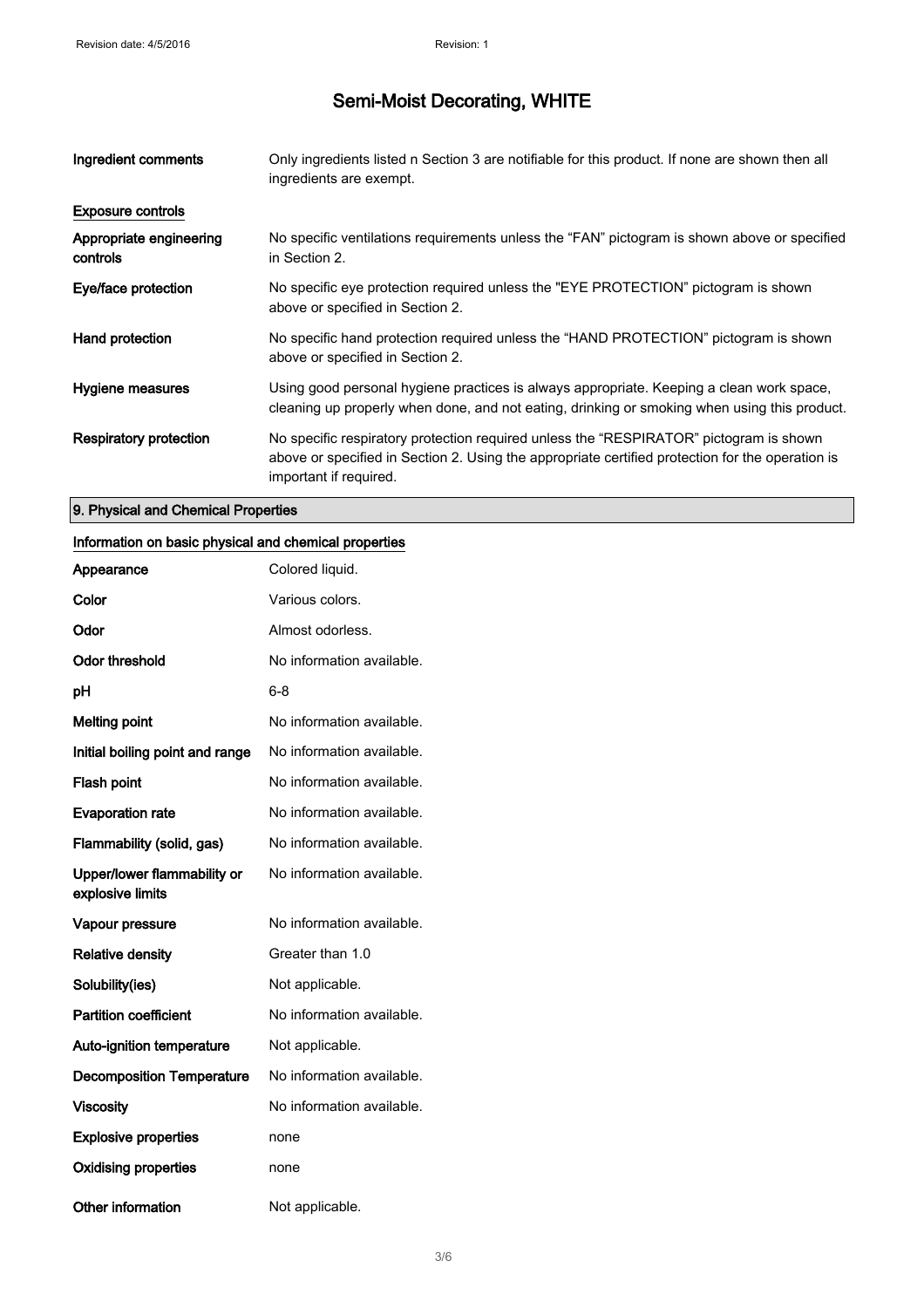| 10. Stability and reactivity          |                                                                                                                                                                                                                                                |
|---------------------------------------|------------------------------------------------------------------------------------------------------------------------------------------------------------------------------------------------------------------------------------------------|
| Reactivity                            | There are no known reactivity hazards associated with this product.                                                                                                                                                                            |
| <b>Stability</b>                      | No particular stability concerns.                                                                                                                                                                                                              |
| Possibility of hazardous<br>reactions | None known.                                                                                                                                                                                                                                    |
| Conditions to avoid                   | None known.                                                                                                                                                                                                                                    |
| Materials to avoid                    | None known.                                                                                                                                                                                                                                    |
| Hazardous decomposition<br>products   | None known.                                                                                                                                                                                                                                    |
| 11. Toxicological information         |                                                                                                                                                                                                                                                |
| Information on toxicological effects  |                                                                                                                                                                                                                                                |
| <b>Toxicological effects</b>          | Please read Section 2 thoroughly to understand the toxicological risks, (if any) and<br>precautions for safe use (if any).                                                                                                                     |
| Skin corrosion/irritation             |                                                                                                                                                                                                                                                |
| <b>Skin sensitization</b>             |                                                                                                                                                                                                                                                |
| <b>Skin sensitisation</b>             | Based on available data the classification criteria are not met.                                                                                                                                                                               |
| Eye contact                           | May cause temporary eye irritation.                                                                                                                                                                                                            |
| 12. Ecological Information            |                                                                                                                                                                                                                                                |
| Ecotoxicity                           | Please read Section 2 completely. If any environmental warnings such as; H411 or H412 are<br>listed in Section 2, please use appropriate procedures when disposing of product and<br>container. Do not put materials into waterways or sewers. |
| Toxicity                              |                                                                                                                                                                                                                                                |
| <b>Toxicity</b>                       | Please read Section 2 completely. If any environmental warnings such as; H411 or H412 are<br>listed in Section 2, please use appropriate procedures when disposing of product and<br>container. Do not put materials into waterways or sewers. |
| Persistence and degradability         |                                                                                                                                                                                                                                                |
| Persistence and degradability         | No data available.                                                                                                                                                                                                                             |
| Biodegradation                        | Not inherently biodegradable.                                                                                                                                                                                                                  |
| <b>Bioaccumulative potential</b>      |                                                                                                                                                                                                                                                |
| <b>Partition coefficient</b>          | No information available.                                                                                                                                                                                                                      |
| Mobility in soil                      |                                                                                                                                                                                                                                                |
| <b>Mobility</b>                       | Semi-mobile.                                                                                                                                                                                                                                   |
| Results of PBT and vPvB assessment    |                                                                                                                                                                                                                                                |
| Results of PBT and vPvB<br>assessment | This product does not contain any substances classified as PBT or vPvB.                                                                                                                                                                        |
| Other adverse effects                 |                                                                                                                                                                                                                                                |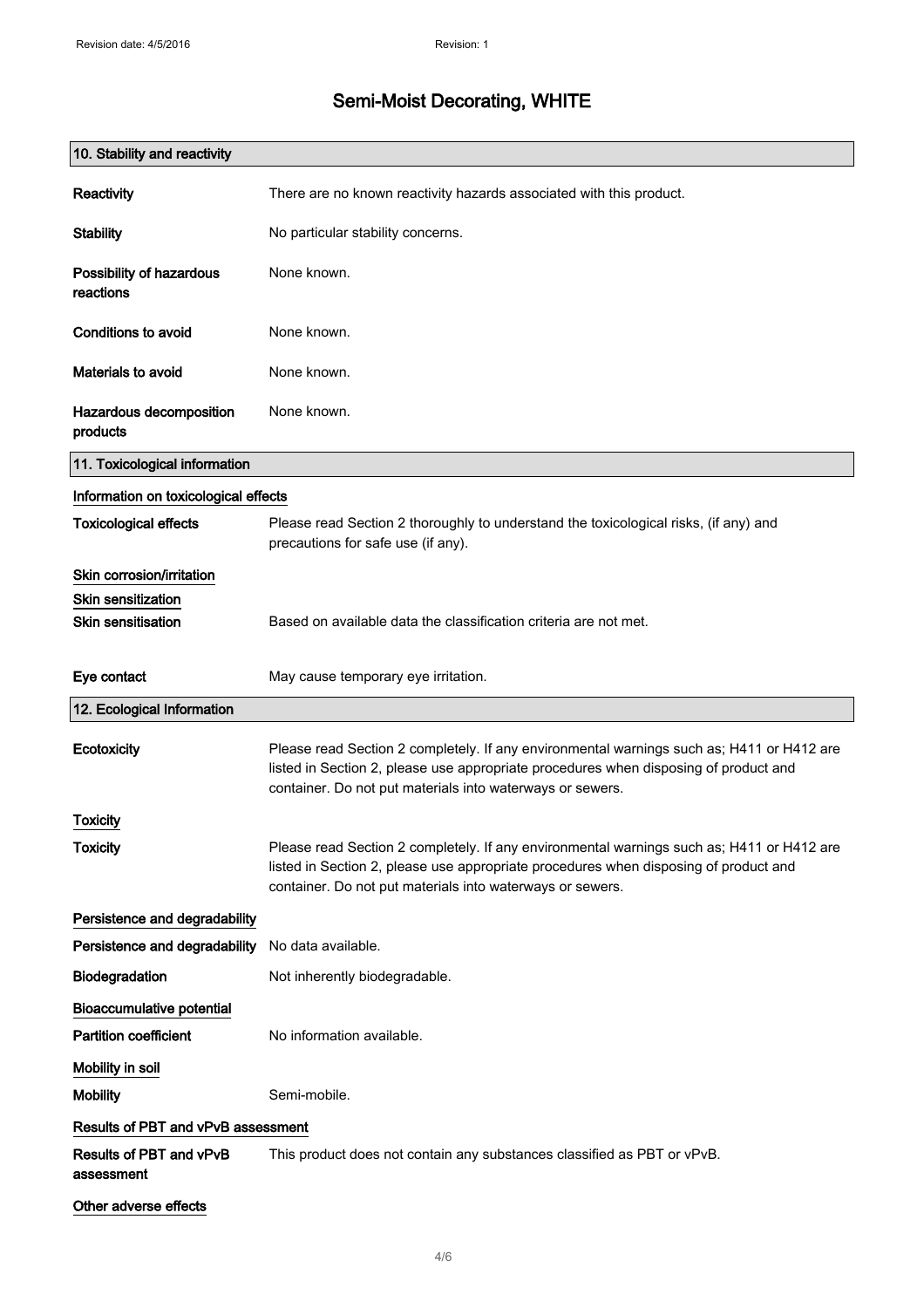| Other adverse effects                                                                          | None known.                                                                                                                                                                                         |
|------------------------------------------------------------------------------------------------|-----------------------------------------------------------------------------------------------------------------------------------------------------------------------------------------------------|
| 13. Disposal considerations                                                                    |                                                                                                                                                                                                     |
| Waste treatment methods                                                                        |                                                                                                                                                                                                     |
| <b>General information</b>                                                                     | Dispose of waste product or used containers in accordance with local regulations When<br>handling waste, the safety precautions applying to handling of the product should be<br>considered.        |
| 14. Transport information                                                                      |                                                                                                                                                                                                     |
| General                                                                                        | The product is not covered by international regulations on the transport of dangerous goods<br>(IMDG, IATA, DoT).                                                                                   |
| <b>UN Number</b>                                                                               |                                                                                                                                                                                                     |
| Not applicable.                                                                                |                                                                                                                                                                                                     |
| UN proper shipping name                                                                        |                                                                                                                                                                                                     |
| Not applicable.                                                                                |                                                                                                                                                                                                     |
| Transport hazard class(es)                                                                     |                                                                                                                                                                                                     |
| No transport warning sign required.                                                            |                                                                                                                                                                                                     |
| Packing group                                                                                  |                                                                                                                                                                                                     |
| Not applicable.                                                                                |                                                                                                                                                                                                     |
| <b>Environmental hazards</b>                                                                   |                                                                                                                                                                                                     |
| <b>Environmentally Hazardous Substance</b>                                                     | Please refer to Section 2 for any environmental hazards associated with this product. If H411/H412 warnings are shown then<br>please verify packaging and labeling requirements for larger volumes. |
| Special precautions for user                                                                   |                                                                                                                                                                                                     |
| Not applicable.                                                                                |                                                                                                                                                                                                     |
| Transport in bulk according to Not applicable.<br>Annex II of MARPOL 73/78<br>and the IBC Code |                                                                                                                                                                                                     |
| 15. Regulatory information                                                                     |                                                                                                                                                                                                     |
| <b>US State Regulations</b><br>None of the ingredients are listed or exempt.                   | California Proposition 65 Carcinogens and Reproductive Toxins                                                                                                                                       |
| Inventories<br>Canada - DSL/NDSL<br>All the ingredients are listed or exempt.                  |                                                                                                                                                                                                     |
| <b>US-TSCA</b><br>All the ingredients are listed or exempt.                                    |                                                                                                                                                                                                     |
| US - TSCA 12(b) Export Notification                                                            |                                                                                                                                                                                                     |

All the ingredients are listed or exempt.

16. Other information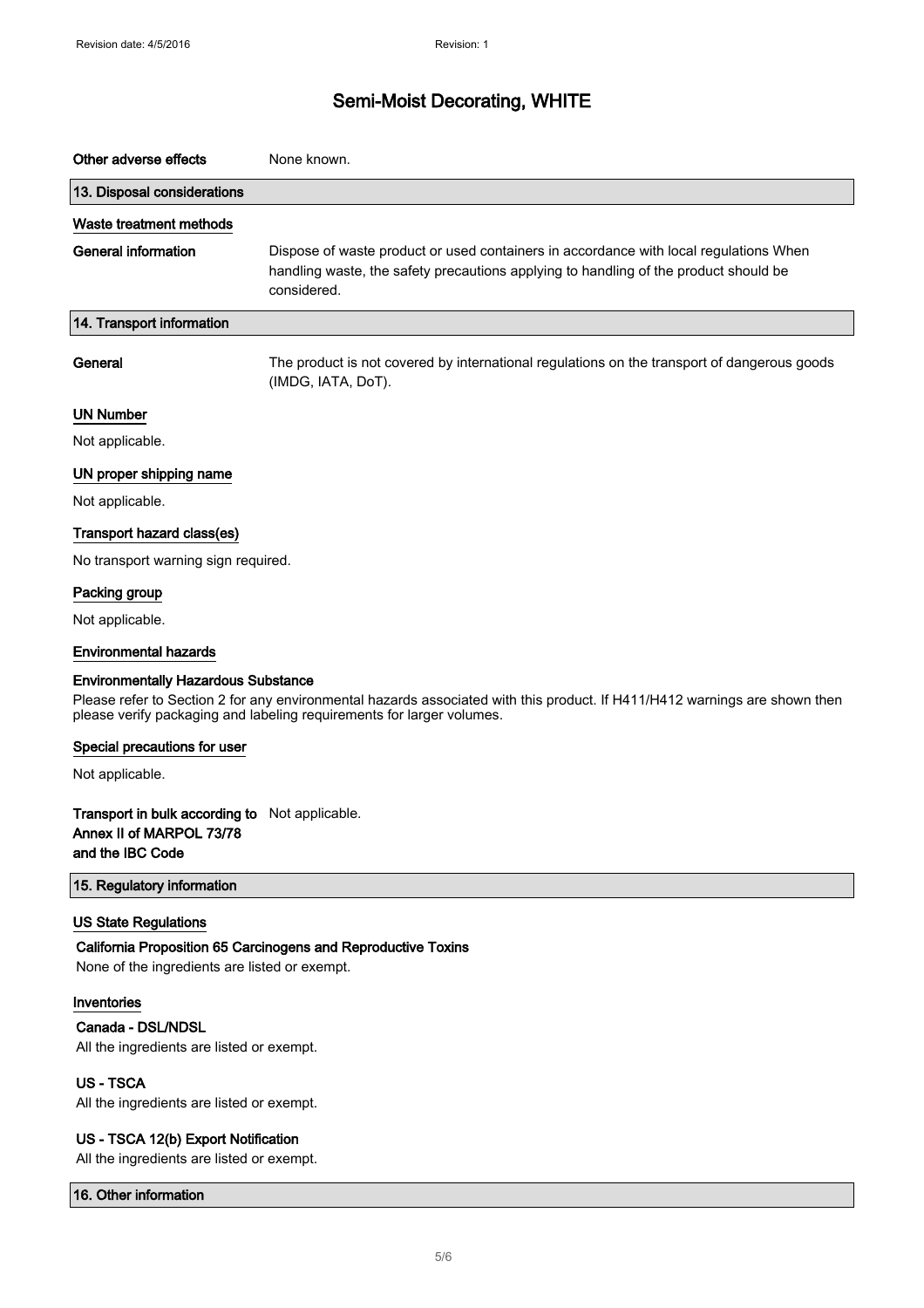| General information  | The following are the top 5 materials by weight listed for New Jersey (if applicable):-<br>Crystalline Silica14808-60-7, Water7732-18-5, Glucose8029-43-4, Hydrous Aluminum Silicate<br>1332-58-7<br>Non Lead Frit65997-18-4 |
|----------------------|------------------------------------------------------------------------------------------------------------------------------------------------------------------------------------------------------------------------------|
| <b>Revision date</b> | 4/5/2016                                                                                                                                                                                                                     |
| <b>Revision</b>      |                                                                                                                                                                                                                              |
| SDS No.              | 5573                                                                                                                                                                                                                         |

This information relates only to the specific material designated and may not be valid for such material used in combination with any other materials or in any process. Such information is, to the best of the company's knowledge and belief, accurate and reliable as of the date indicated. However, no warranty, guarantee or representation is made to its accuracy, reliability or completeness. It is the user's responsibility to satisfy himself as to the suitability of such information for his own particular use.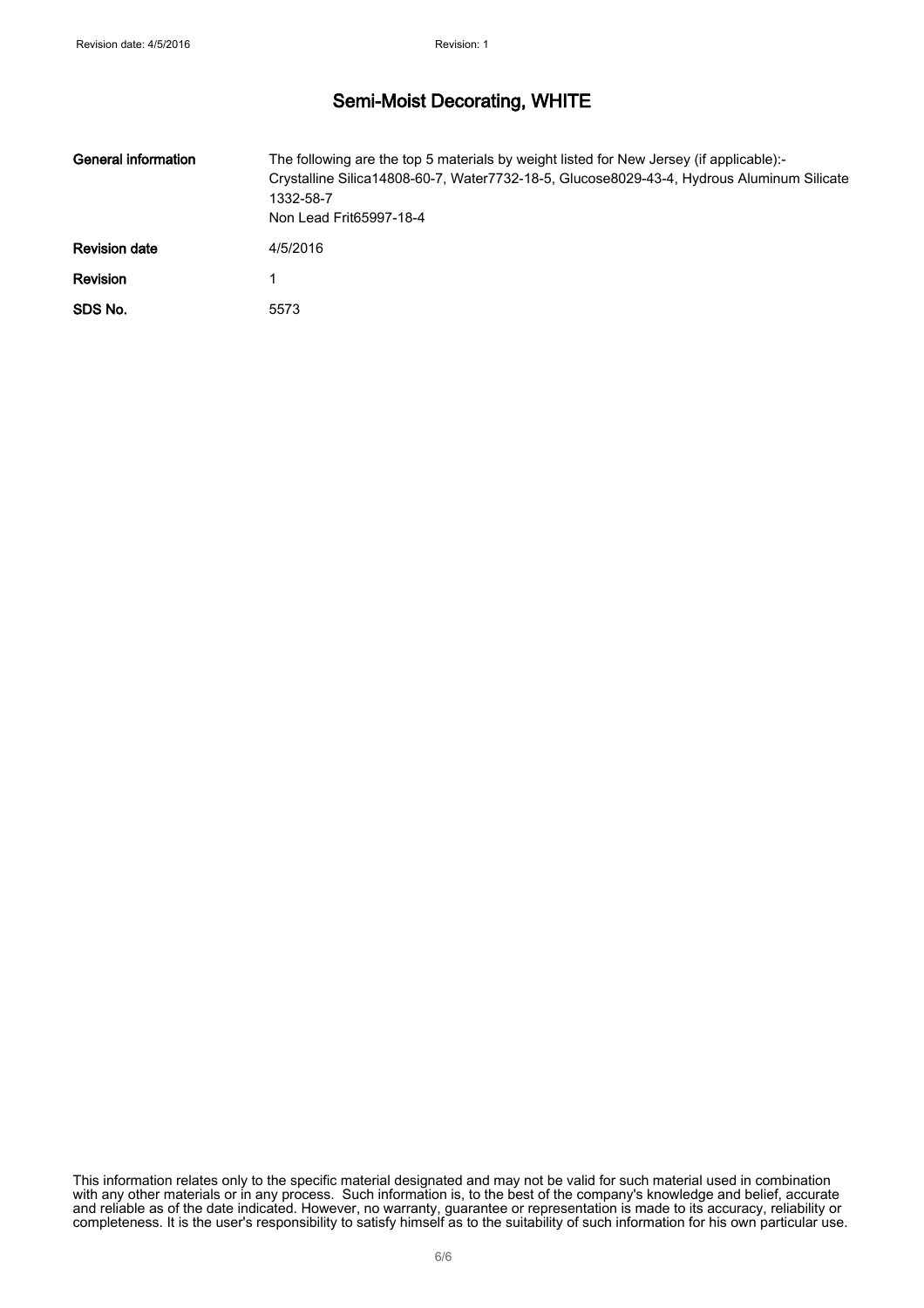### SAFETY DATA SHEET Semi-Moist Decorating, MAROON

| 1. Identification                                       |                                                                                                                                                                                    |  |  |
|---------------------------------------------------------|------------------------------------------------------------------------------------------------------------------------------------------------------------------------------------|--|--|
| <b>Product identifier</b>                               |                                                                                                                                                                                    |  |  |
| <b>Product name</b>                                     | Semi-Moist Decorating, MAROON                                                                                                                                                      |  |  |
| <b>Product number</b>                                   | Semi-Moist Decorating, MAROON                                                                                                                                                      |  |  |
| Recommended use of the chemical and restrictions on use |                                                                                                                                                                                    |  |  |
| Application                                             | Ceramic underglaze                                                                                                                                                                 |  |  |
|                                                         | Details of the supplier of the safety data sheet                                                                                                                                   |  |  |
| Supplier                                                | American Art Clay Co Inc<br>6060 Guion Road<br>Indianapolis,<br>IN 46254-1222<br><b>USA</b><br>+1 317 244 6871                                                                     |  |  |
| Emergency telephone number                              |                                                                                                                                                                                    |  |  |
| <b>Emergency telephone</b>                              | 1 317 244 6871 Mon-Fri, 0900-1700 EST                                                                                                                                              |  |  |
| 2. Hazard(s) identification                             |                                                                                                                                                                                    |  |  |
| Classification of the substance or mixture              |                                                                                                                                                                                    |  |  |
| <b>Physical hazards</b>                                 | Not Classified                                                                                                                                                                     |  |  |
| <b>Health hazards</b>                                   | Not Classified                                                                                                                                                                     |  |  |
| <b>Environmental hazards</b>                            | Not Classified                                                                                                                                                                     |  |  |
| Label elements                                          |                                                                                                                                                                                    |  |  |
| <b>Hazard statements</b>                                | <b>NC Not Classified</b>                                                                                                                                                           |  |  |
| Other hazards                                           |                                                                                                                                                                                    |  |  |
| none present.                                           |                                                                                                                                                                                    |  |  |
| 3. Composition/information on ingredients               |                                                                                                                                                                                    |  |  |
| <b>Mixtures</b>                                         |                                                                                                                                                                                    |  |  |
| <b>Composition comments</b>                             | Only ingredients listed above are notifiable for this product. If none are shown then all<br>ingredients are exempt.                                                               |  |  |
| 4. First-aid measures                                   |                                                                                                                                                                                    |  |  |
| Description of first aid measures                       |                                                                                                                                                                                    |  |  |
| Inhalation                                              | Unlikely route of exposure as the product does not contain volatile substances.                                                                                                    |  |  |
| Ingestion                                               | Do not induce vomiting. Rinse mouth thoroughly with water. Give a few small glasses of water<br>or milk to drink. Get medical attention if any discomfort continues.               |  |  |
| <b>Skin Contact</b>                                     | Wash skin thoroughly with soap and water.                                                                                                                                          |  |  |
| Eye contact                                             | Rinse with water.                                                                                                                                                                  |  |  |
|                                                         | Most important symptoms and effects, both acute and delayed                                                                                                                        |  |  |
| Inhalation                                              | Read Section 2 for any specific precautions associated with this product. In general, breathing<br>any type of dust/mist can and may aggravate irritation of the throat and lungs. |  |  |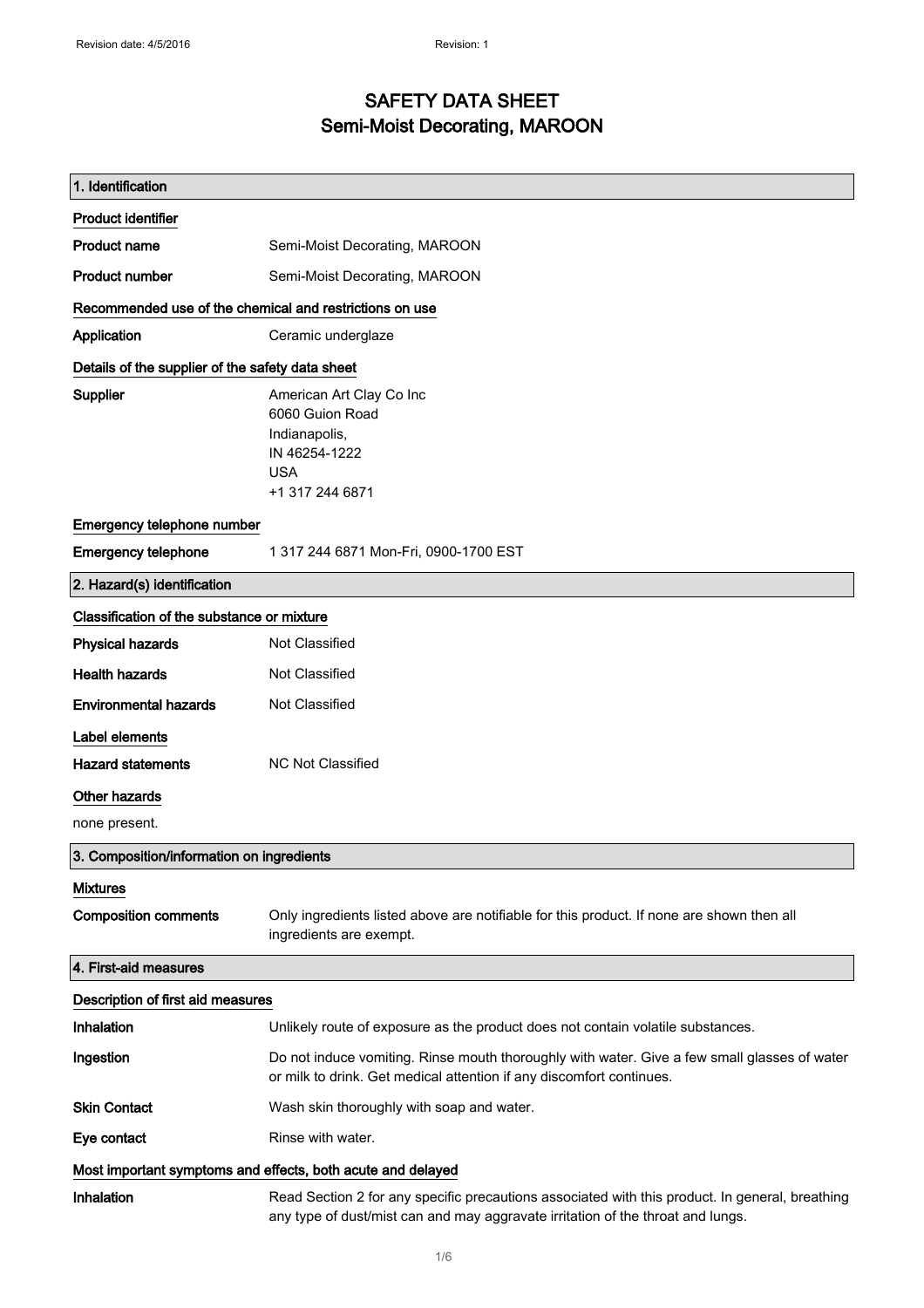| <b>Personal precautions</b><br><b>Environmental precautions</b><br><b>Environmental precautions</b> | For personal protection, see Section 8.<br>Please read Section 2 completely. If any environmental warnings such as; H411 or H412 are                                                                     |  |
|-----------------------------------------------------------------------------------------------------|----------------------------------------------------------------------------------------------------------------------------------------------------------------------------------------------------------|--|
|                                                                                                     |                                                                                                                                                                                                          |  |
|                                                                                                     |                                                                                                                                                                                                          |  |
| Personal precautions, protective equipment and emergency procedures                                 |                                                                                                                                                                                                          |  |
| 6. Accidental release measures                                                                      |                                                                                                                                                                                                          |  |
| Special protective equipment<br>for firefighters                                                    | Use protective equipment appropriate for surrounding materials.                                                                                                                                          |  |
| Advice for firefighters                                                                             |                                                                                                                                                                                                          |  |
| Specific hazards                                                                                    | The product is not believed to present a hazard due to its physical nature.                                                                                                                              |  |
| Special hazards arising from the substance or mixture                                               |                                                                                                                                                                                                          |  |
|                                                                                                     |                                                                                                                                                                                                          |  |
| Suitable extinguishing media                                                                        | Use fire-extinguishing media suitable for the surrounding fire.                                                                                                                                          |  |
| <b>Extinguishing media</b>                                                                          |                                                                                                                                                                                                          |  |
| 5. Fire-fighting measures                                                                           |                                                                                                                                                                                                          |  |
| Notes for the doctor                                                                                | Treat symptomatically.                                                                                                                                                                                   |  |
|                                                                                                     | Indication of immediate medical attention and special treatment needed                                                                                                                                   |  |
|                                                                                                     | most ceramic and special products contain materials that maybe abrasive to eyes. Keeping<br>materials from contacting the eyes is prudent. If contact does occur, flush with clean water, do<br>not rub. |  |
| Eye contact                                                                                         | and may cause some sensitivity to users with sensitive skin.<br>Read Section 2 for any specific precautions associated with the use of this product. In general                                          |  |
| Skin contact                                                                                        | Read Section 2 for any specific precautions associated with the use of this product. In general<br>most ceramic glazes, clays and special products will tend to have a drying effect on the skin         |  |
|                                                                                                     | Read Section 2 for any specific precautions associated with the use of this product. Products<br>with specific warnings about ingestion will give guidance there.                                        |  |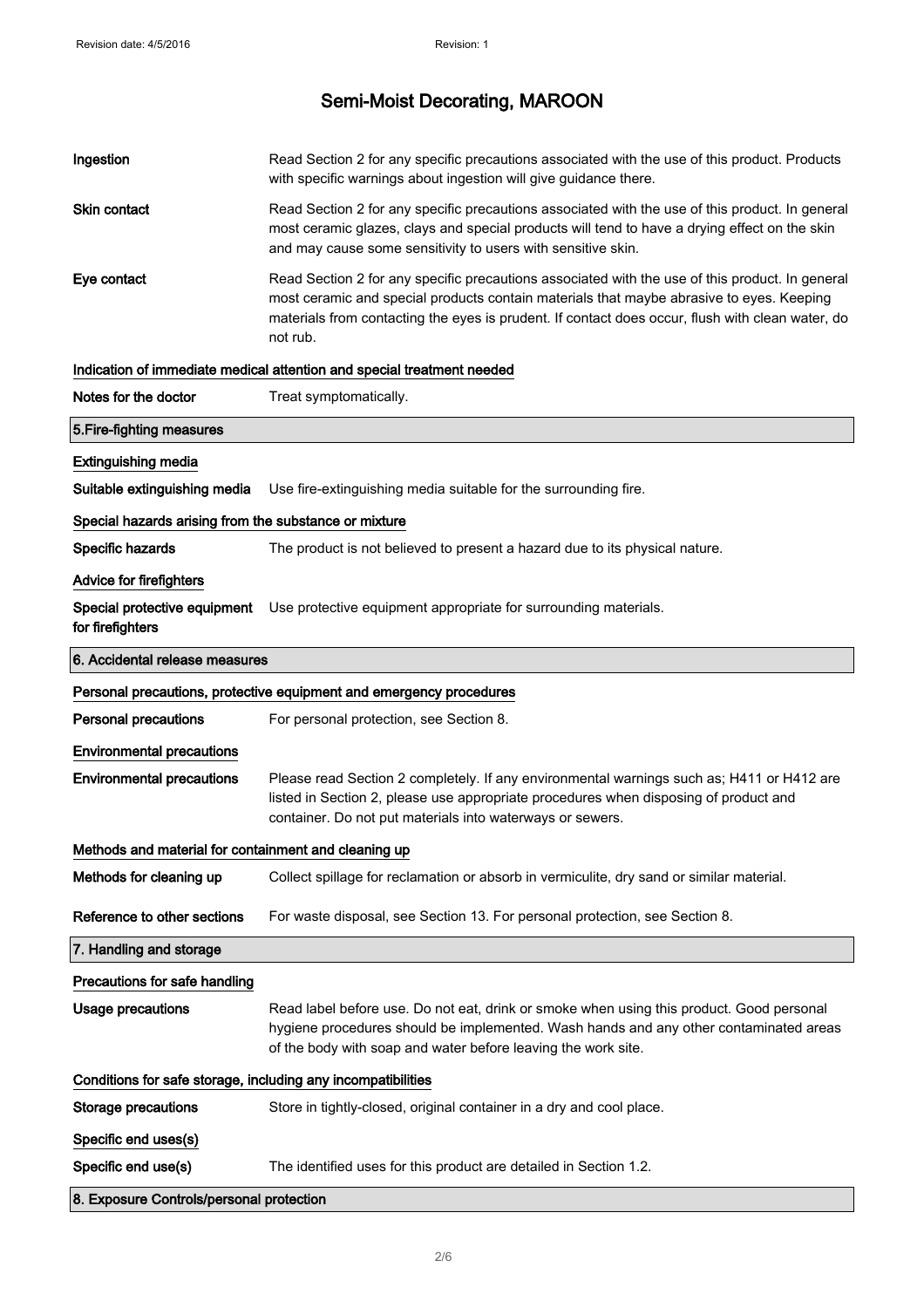| Ingredient comments                 | Only ingredients listed n Section 3 are notifiable for this product. If none are shown then all<br>ingredients are exempt.                                                                                           |
|-------------------------------------|----------------------------------------------------------------------------------------------------------------------------------------------------------------------------------------------------------------------|
| <b>Exposure controls</b>            |                                                                                                                                                                                                                      |
| Appropriate engineering<br>controls | No specific ventilations requirements unless the "FAN" pictogram is shown above or specified<br>in Section 2.                                                                                                        |
| Eye/face protection                 | No specific eye protection required unless the "EYE PROTECTION" pictogram is shown<br>above or specified in Section 2.                                                                                               |
| Hand protection                     | No specific hand protection required unless the "HAND PROTECTION" pictogram is shown<br>above or specified in Section 2.                                                                                             |
| Hygiene measures                    | Using good personal hygiene practices is always appropriate. Keeping a clean work space,<br>cleaning up properly when done, and not eating, drinking or smoking when using this product.                             |
| Respiratory protection              | No specific respiratory protection required unless the "RESPIRATOR" pictogram is shown<br>above or specified in Section 2. Using the appropriate certified protection for the operation is<br>important if required. |

### 9. Physical and Chemical Properties

#### Information on basic physical and chemical properties

| Appearance                                      | Colored liquid.           |
|-------------------------------------------------|---------------------------|
| Color                                           | Various colors.           |
| Odor                                            | Almost odorless.          |
| <b>Odor threshold</b>                           | No information available. |
| рH                                              | 6-8                       |
| <b>Melting point</b>                            | No information available. |
| Initial boiling point and range                 | No information available. |
| <b>Flash point</b>                              | No information available. |
| <b>Evaporation rate</b>                         | No information available. |
| Flammability (solid, gas)                       | No information available. |
| Upper/lower flammability or<br>explosive limits | No information available. |
| Vapour pressure                                 | No information available. |
| <b>Relative density</b>                         | Greater than 1.0          |
| Solubility(ies)                                 | Not applicable.           |
| <b>Partition coefficient</b>                    | No information available. |
| <b>Auto-ignition temperature</b>                | Not applicable.           |
| <b>Decomposition Temperature</b>                | No information available. |
| <b>Viscosity</b>                                | No information available. |
| <b>Explosive properties</b>                     | none                      |
| <b>Oxidising properties</b>                     | none                      |
| Other information                               | Not applicable.           |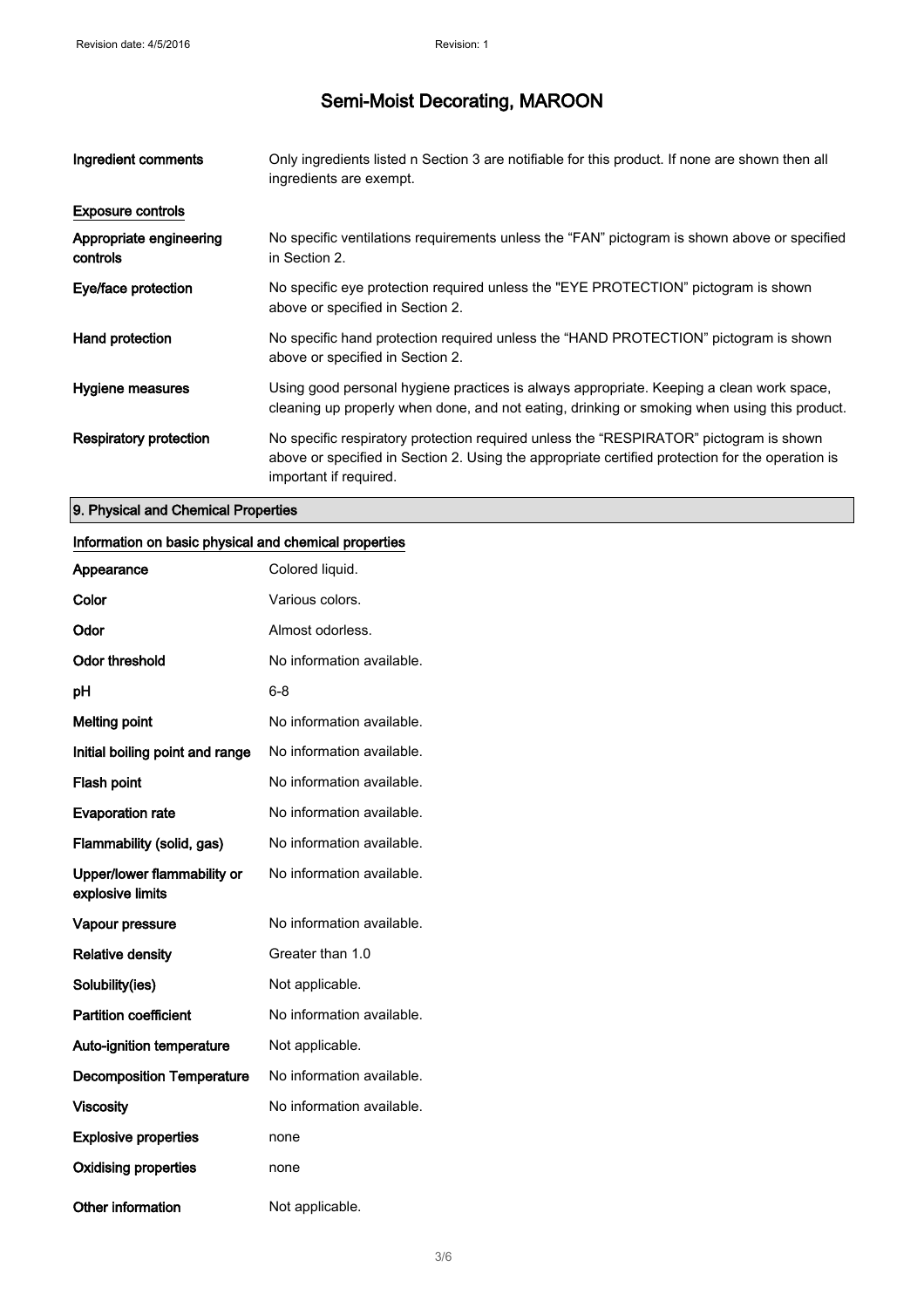| 10. Stability and reactivity          |                                                                                                                                                                                                                                                |
|---------------------------------------|------------------------------------------------------------------------------------------------------------------------------------------------------------------------------------------------------------------------------------------------|
| Reactivity                            | There are no known reactivity hazards associated with this product.                                                                                                                                                                            |
| <b>Stability</b>                      | No particular stability concerns.                                                                                                                                                                                                              |
| Possibility of hazardous<br>reactions | None known.                                                                                                                                                                                                                                    |
| <b>Conditions to avoid</b>            | None known.                                                                                                                                                                                                                                    |
| Materials to avoid                    | None known.                                                                                                                                                                                                                                    |
| Hazardous decomposition<br>products   | None known.                                                                                                                                                                                                                                    |
| 11. Toxicological information         |                                                                                                                                                                                                                                                |
| Information on toxicological effects  |                                                                                                                                                                                                                                                |
| <b>Toxicological effects</b>          | Please read Section 2 thoroughly to understand the toxicological risks, (if any) and<br>precautions for safe use (if any).                                                                                                                     |
| Skin corrosion/irritation             |                                                                                                                                                                                                                                                |
| <b>Skin sensitization</b>             |                                                                                                                                                                                                                                                |
| <b>Skin sensitisation</b>             | Based on available data the classification criteria are not met.                                                                                                                                                                               |
| Eye contact                           | May cause temporary eye irritation.                                                                                                                                                                                                            |
| 12. Ecological Information            |                                                                                                                                                                                                                                                |
| <b>Ecotoxicity</b>                    | Please read Section 2 completely. If any environmental warnings such as; H411 or H412 are<br>listed in Section 2, please use appropriate procedures when disposing of product and<br>container. Do not put materials into waterways or sewers. |
| Toxicity                              |                                                                                                                                                                                                                                                |
| <b>Toxicity</b>                       | Please read Section 2 completely. If any environmental warnings such as; H411 or H412 are<br>listed in Section 2, please use appropriate procedures when disposing of product and<br>container. Do not put materials into waterways or sewers. |
| Persistence and degradability         |                                                                                                                                                                                                                                                |
| Persistence and degradability         | No data available.                                                                                                                                                                                                                             |
| Biodegradation                        | Not inherently biodegradable.                                                                                                                                                                                                                  |
| <b>Bioaccumulative potential</b>      |                                                                                                                                                                                                                                                |
| <b>Partition coefficient</b>          | No information available.                                                                                                                                                                                                                      |
| Mobility in soil                      |                                                                                                                                                                                                                                                |
| <b>Mobility</b>                       | Semi-mobile.                                                                                                                                                                                                                                   |
| Results of PBT and vPvB assessment    |                                                                                                                                                                                                                                                |
| Results of PBT and vPvB<br>assessment | This product does not contain any substances classified as PBT or vPvB.                                                                                                                                                                        |
| Other adverse effects                 |                                                                                                                                                                                                                                                |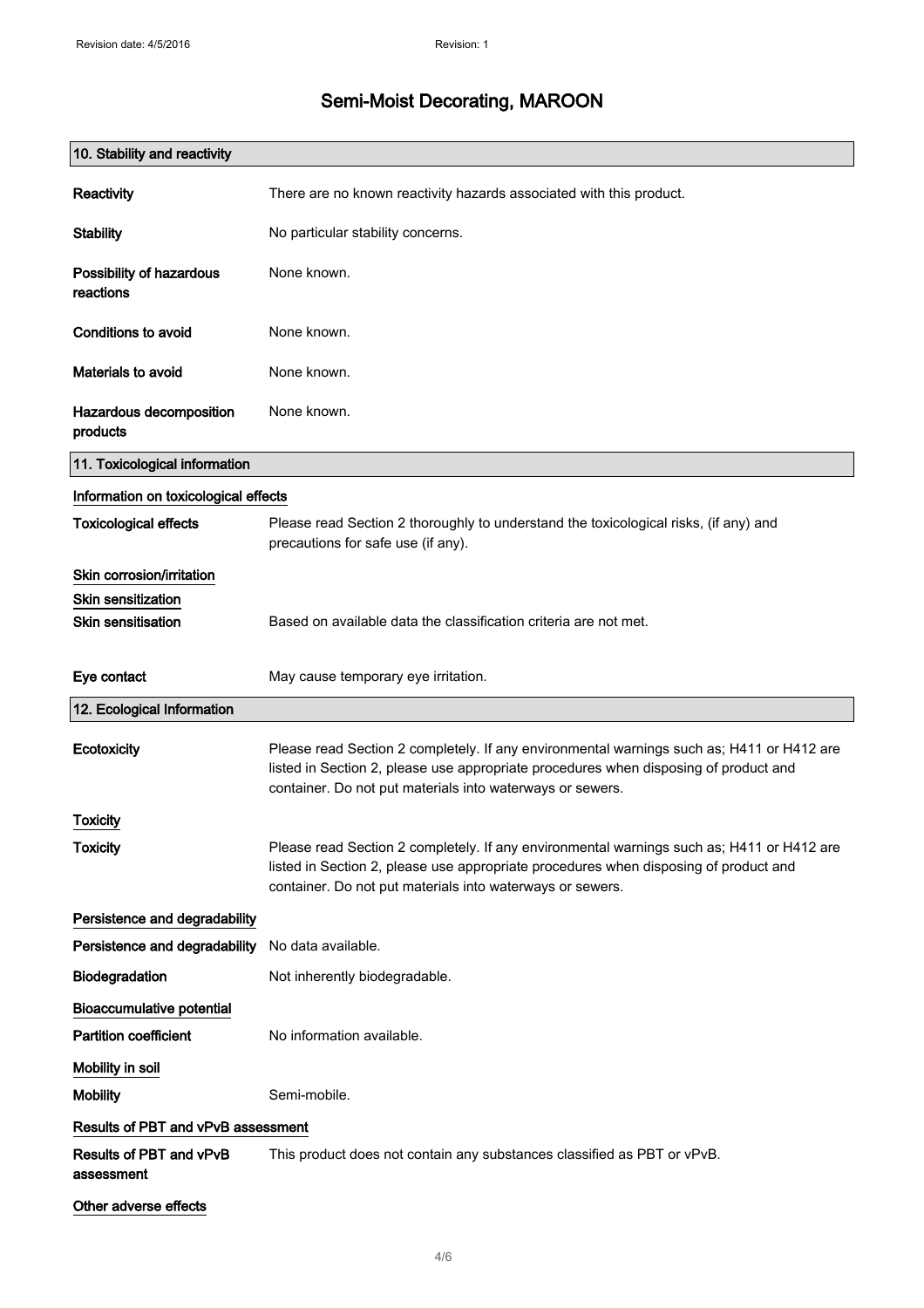| Other adverse effects                                                                          | None known.                                                                                                                                                                                         |
|------------------------------------------------------------------------------------------------|-----------------------------------------------------------------------------------------------------------------------------------------------------------------------------------------------------|
| 13. Disposal considerations                                                                    |                                                                                                                                                                                                     |
| Waste treatment methods                                                                        |                                                                                                                                                                                                     |
| <b>General information</b>                                                                     | Dispose of waste product or used containers in accordance with local regulations When<br>handling waste, the safety precautions applying to handling of the product should be<br>considered.        |
| 14. Transport information                                                                      |                                                                                                                                                                                                     |
| General                                                                                        | The product is not covered by international regulations on the transport of dangerous goods<br>(IMDG, IATA, DoT).                                                                                   |
| <b>UN Number</b>                                                                               |                                                                                                                                                                                                     |
| Not applicable.                                                                                |                                                                                                                                                                                                     |
| UN proper shipping name                                                                        |                                                                                                                                                                                                     |
| Not applicable.                                                                                |                                                                                                                                                                                                     |
| Transport hazard class(es)                                                                     |                                                                                                                                                                                                     |
| No transport warning sign required.                                                            |                                                                                                                                                                                                     |
| Packing group                                                                                  |                                                                                                                                                                                                     |
| Not applicable.                                                                                |                                                                                                                                                                                                     |
| <b>Environmental hazards</b>                                                                   |                                                                                                                                                                                                     |
| <b>Environmentally Hazardous Substance</b>                                                     | Please refer to Section 2 for any environmental hazards associated with this product. If H411/H412 warnings are shown then<br>please verify packaging and labeling requirements for larger volumes. |
| Special precautions for user                                                                   |                                                                                                                                                                                                     |
| Not applicable.                                                                                |                                                                                                                                                                                                     |
| Transport in bulk according to Not applicable.<br>Annex II of MARPOL 73/78<br>and the IBC Code |                                                                                                                                                                                                     |
| 15. Regulatory information                                                                     |                                                                                                                                                                                                     |
| <b>US State Regulations</b><br>None of the ingredients are listed or exempt.                   | California Proposition 65 Carcinogens and Reproductive Toxins                                                                                                                                       |
| Inventories                                                                                    |                                                                                                                                                                                                     |
| Canada - DSL/NDSL                                                                              |                                                                                                                                                                                                     |
| All the ingredients are listed or exempt.                                                      |                                                                                                                                                                                                     |
| <b>US-TSCA</b><br>All the ingredients are listed or exempt.                                    |                                                                                                                                                                                                     |
| US - TSCA 12(b) Export Notification                                                            |                                                                                                                                                                                                     |

All the ingredients are listed or exempt.

16. Other information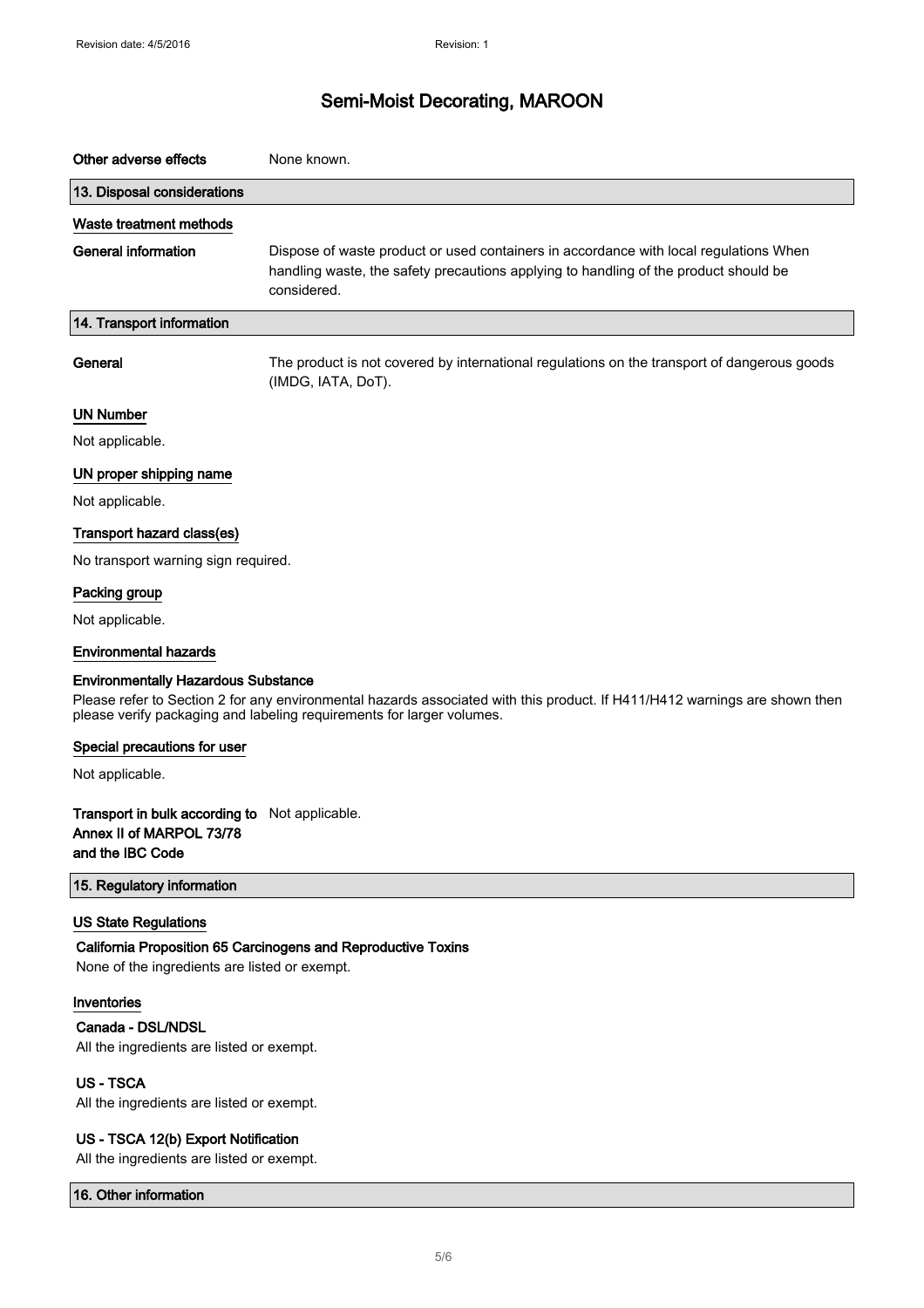| General information  | The following are the top 5 materials by weight listed for New Jersey (if applicable):-<br>Crystalline Silica14808-60-7, Water7732-18-5, Glucose8029-43-4, Hydrous Aluminum Silicate<br>1332-58-7<br>Non Lead Frit65997-18-4 |
|----------------------|------------------------------------------------------------------------------------------------------------------------------------------------------------------------------------------------------------------------------|
| <b>Revision date</b> | 4/5/2016                                                                                                                                                                                                                     |
| <b>Revision</b>      |                                                                                                                                                                                                                              |
| SDS No.              | 5558                                                                                                                                                                                                                         |

This information relates only to the specific material designated and may not be valid for such material used in combination with any other materials or in any process. Such information is, to the best of the company's knowledge and belief, accurate and reliable as of the date indicated. However, no warranty, guarantee or representation is made to its accuracy, reliability or completeness. It is the user's responsibility to satisfy himself as to the suitability of such information for his own particular use.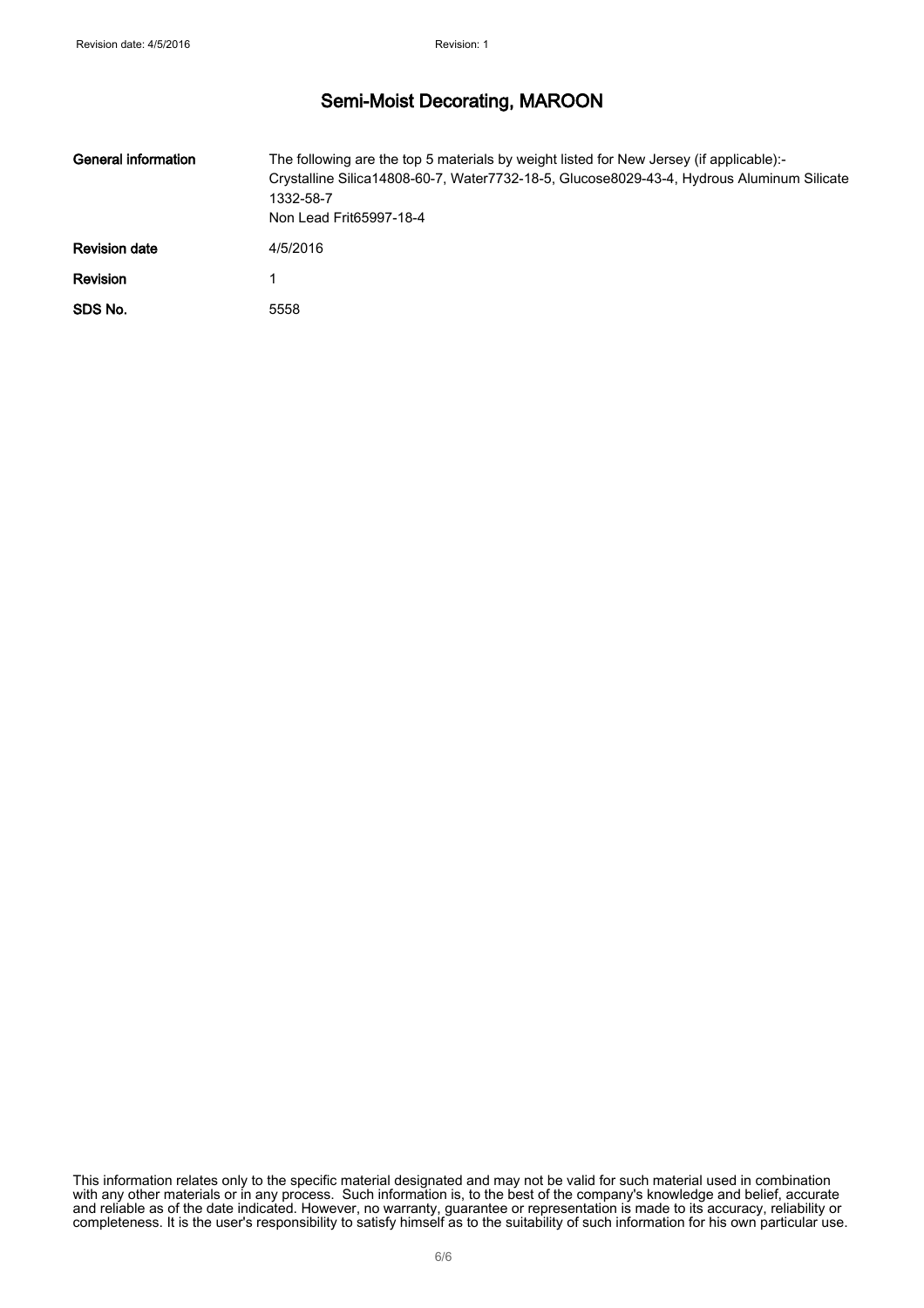### SAFETY DATA SHEET Semi-Moist Decorating, LIGHT YELLOW

| 1. Identification                                       |                                                                                                                                                                                    |  |
|---------------------------------------------------------|------------------------------------------------------------------------------------------------------------------------------------------------------------------------------------|--|
| Product identifier                                      |                                                                                                                                                                                    |  |
| Product name                                            | Semi-Moist Decorating, LIGHT YELLOW                                                                                                                                                |  |
| <b>Product number</b>                                   | Semi-Moist Decorating, LIGHT YELLOW                                                                                                                                                |  |
| Recommended use of the chemical and restrictions on use |                                                                                                                                                                                    |  |
| Application                                             | Ceramic underglaze                                                                                                                                                                 |  |
| Details of the supplier of the safety data sheet        |                                                                                                                                                                                    |  |
| <b>Supplier</b>                                         | American Art Clay Co Inc<br>6060 Guion Road<br>Indianapolis,<br>IN 46254-1222<br><b>USA</b><br>+1 317 244 6871                                                                     |  |
| Emergency telephone number                              |                                                                                                                                                                                    |  |
| <b>Emergency telephone</b>                              | 1 317 244 6871 Mon-Fri, 0900-1700 EST                                                                                                                                              |  |
| 2. Hazard(s) identification                             |                                                                                                                                                                                    |  |
| Classification of the substance or mixture              |                                                                                                                                                                                    |  |
| <b>Physical hazards</b>                                 | Not Classified                                                                                                                                                                     |  |
| <b>Health hazards</b>                                   | <b>Not Classified</b>                                                                                                                                                              |  |
| <b>Environmental hazards</b>                            | Not Classified                                                                                                                                                                     |  |
| Label elements                                          |                                                                                                                                                                                    |  |
| <b>Hazard statements</b>                                | <b>NC Not Classified</b>                                                                                                                                                           |  |
| <b>Other hazards</b>                                    |                                                                                                                                                                                    |  |
| none present.                                           |                                                                                                                                                                                    |  |
| 3. Composition/information on ingredients               |                                                                                                                                                                                    |  |
| <b>Mixtures</b>                                         |                                                                                                                                                                                    |  |
| <b>Composition comments</b>                             | Only ingredients listed above are notifiable for this product. If none are shown then all<br>ingredients are exempt.                                                               |  |
| 4. First-aid measures                                   |                                                                                                                                                                                    |  |
| Description of first aid measures                       |                                                                                                                                                                                    |  |
| Inhalation                                              | Unlikely route of exposure as the product does not contain volatile substances.                                                                                                    |  |
| Ingestion                                               | Do not induce vomiting. Rinse mouth thoroughly with water. Give a few small glasses of water<br>or milk to drink. Get medical attention if any discomfort continues.               |  |
| <b>Skin Contact</b>                                     | Wash skin thoroughly with soap and water.                                                                                                                                          |  |
| Eye contact                                             | Rinse with water.                                                                                                                                                                  |  |
|                                                         | Most important symptoms and effects, both acute and delayed                                                                                                                        |  |
| <b>Inhalation</b>                                       | Read Section 2 for any specific precautions associated with this product. In general, breathing<br>any type of dust/mist can and may aggravate irritation of the throat and lungs. |  |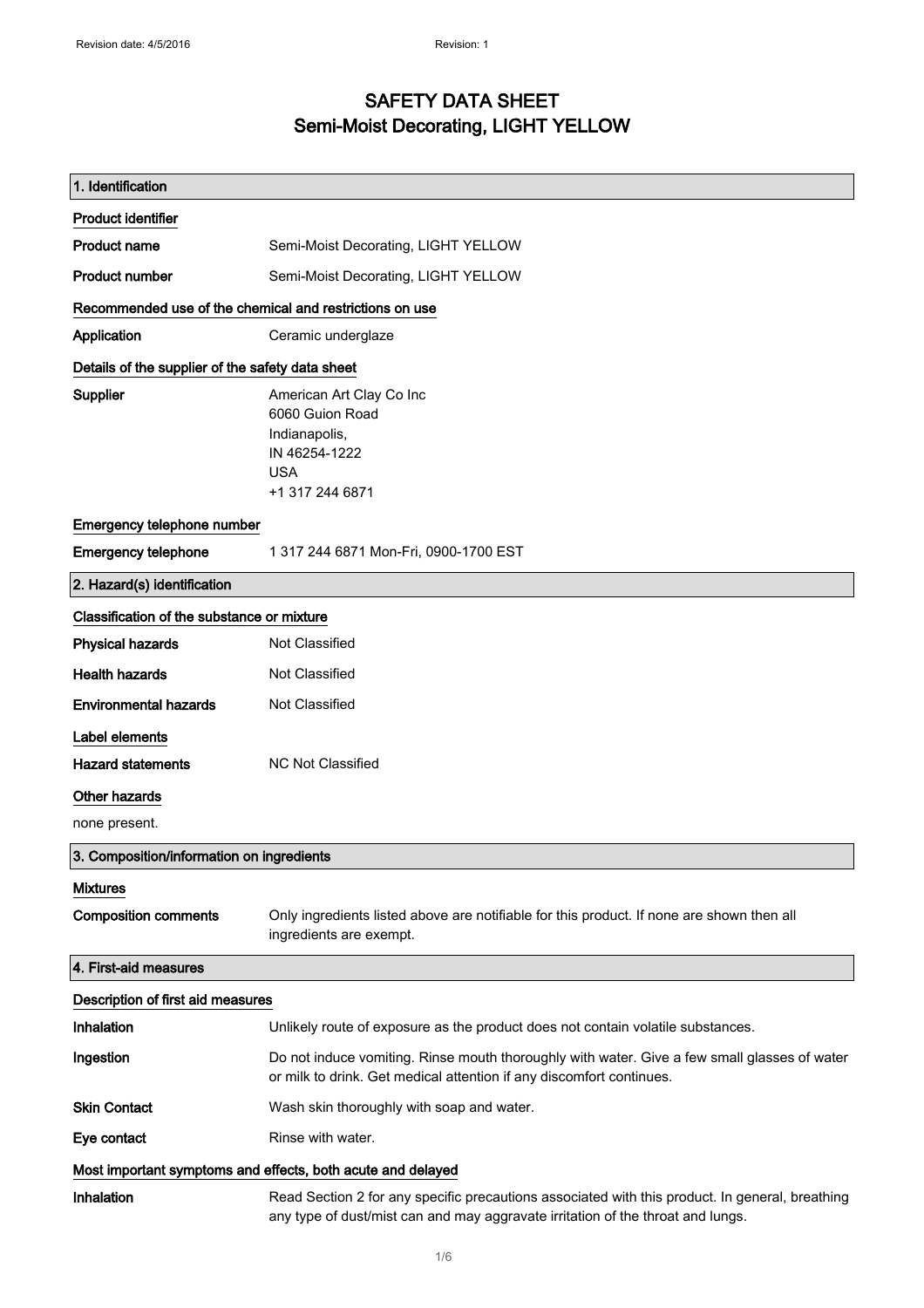| Ingestion                                                    | Read Section 2 for any specific precautions associated with the use of this product. Products<br>with specific warnings about ingestion will give guidance there.                                                                                                                                           |
|--------------------------------------------------------------|-------------------------------------------------------------------------------------------------------------------------------------------------------------------------------------------------------------------------------------------------------------------------------------------------------------|
| <b>Skin contact</b>                                          | Read Section 2 for any specific precautions associated with the use of this product. In general<br>most ceramic glazes, clays and special products will tend to have a drying effect on the skin<br>and may cause some sensitivity to users with sensitive skin.                                            |
| Eye contact                                                  | Read Section 2 for any specific precautions associated with the use of this product. In general<br>most ceramic and special products contain materials that maybe abrasive to eyes. Keeping<br>materials from contacting the eyes is prudent. If contact does occur, flush with clean water, do<br>not rub. |
|                                                              | Indication of immediate medical attention and special treatment needed                                                                                                                                                                                                                                      |
| Notes for the doctor                                         | Treat symptomatically.                                                                                                                                                                                                                                                                                      |
| 5. Fire-fighting measures                                    |                                                                                                                                                                                                                                                                                                             |
| <b>Extinguishing media</b>                                   |                                                                                                                                                                                                                                                                                                             |
| Suitable extinguishing media                                 | Use fire-extinguishing media suitable for the surrounding fire.                                                                                                                                                                                                                                             |
| Special hazards arising from the substance or mixture        |                                                                                                                                                                                                                                                                                                             |
| Specific hazards                                             | The product is not believed to present a hazard due to its physical nature.                                                                                                                                                                                                                                 |
| Advice for firefighters                                      |                                                                                                                                                                                                                                                                                                             |
| Special protective equipment<br>for firefighters             | Use protective equipment appropriate for surrounding materials.                                                                                                                                                                                                                                             |
| 6. Accidental release measures                               |                                                                                                                                                                                                                                                                                                             |
|                                                              | Personal precautions, protective equipment and emergency procedures                                                                                                                                                                                                                                         |
| <b>Personal precautions</b>                                  | For personal protection, see Section 8.                                                                                                                                                                                                                                                                     |
| <b>Environmental precautions</b>                             |                                                                                                                                                                                                                                                                                                             |
| <b>Environmental precautions</b>                             | Please read Section 2 completely. If any environmental warnings such as; H411 or H412 are<br>listed in Section 2, please use appropriate procedures when disposing of product and<br>container. Do not put materials into waterways or sewers.                                                              |
| Methods and material for containment and cleaning up         |                                                                                                                                                                                                                                                                                                             |
| Methods for cleaning up                                      | Collect spillage for reclamation or absorb in vermiculite, dry sand or similar material.                                                                                                                                                                                                                    |
| Reference to other sections                                  | For waste disposal, see Section 13. For personal protection, see Section 8.                                                                                                                                                                                                                                 |
| 7. Handling and storage                                      |                                                                                                                                                                                                                                                                                                             |
| Precautions for safe handling                                |                                                                                                                                                                                                                                                                                                             |
| <b>Usage precautions</b>                                     | Read label before use. Do not eat, drink or smoke when using this product. Good personal<br>hygiene procedures should be implemented. Wash hands and any other contaminated areas<br>of the body with soap and water before leaving the work site.                                                          |
| Conditions for safe storage, including any incompatibilities |                                                                                                                                                                                                                                                                                                             |
| <b>Storage precautions</b>                                   | Store in tightly-closed, original container in a dry and cool place.                                                                                                                                                                                                                                        |
| Specific end uses(s)                                         |                                                                                                                                                                                                                                                                                                             |
| Specific end use(s)                                          | The identified uses for this product are detailed in Section 1.2.                                                                                                                                                                                                                                           |
| 8. Exposure Controls/personal protection                     |                                                                                                                                                                                                                                                                                                             |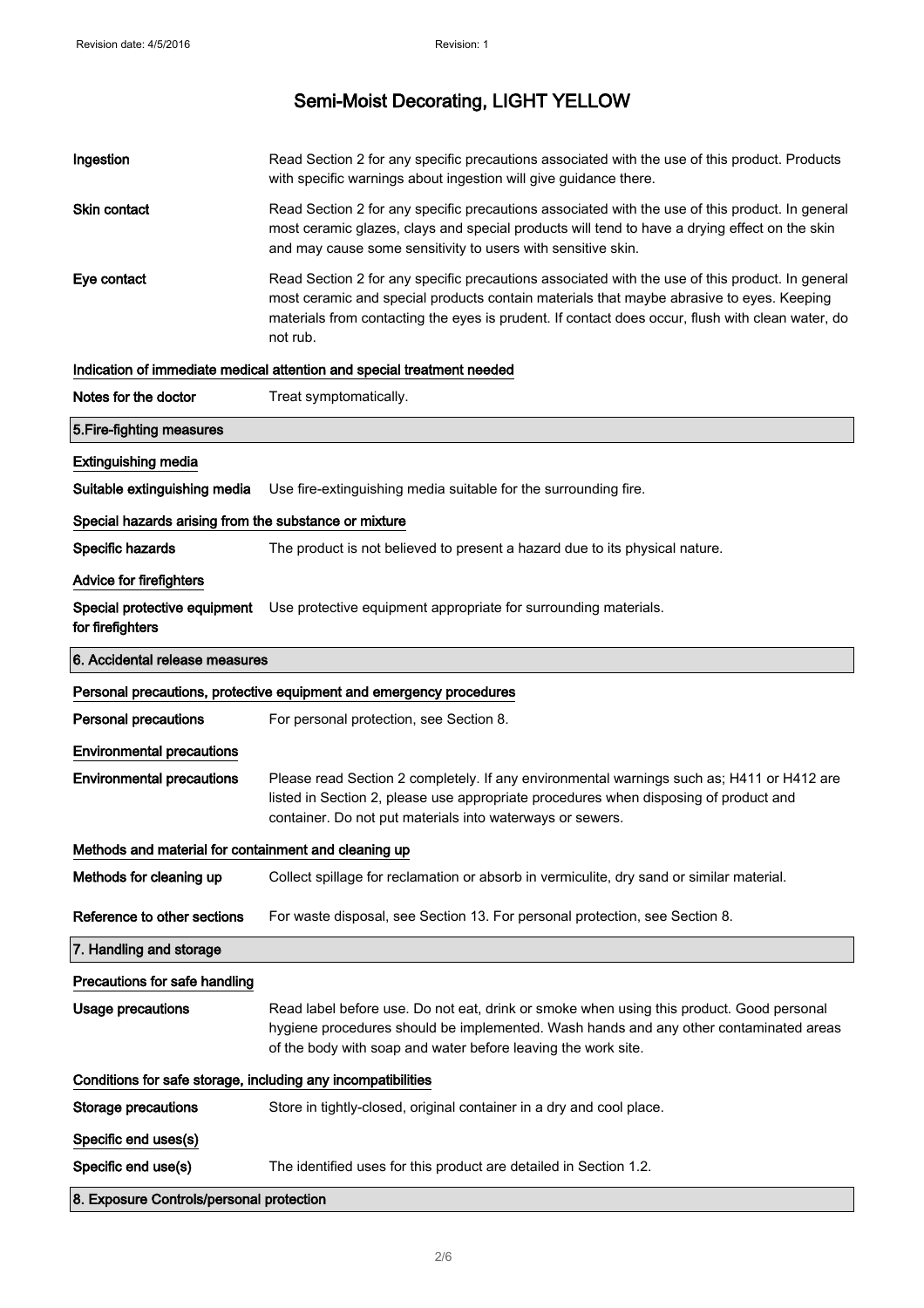| Ingredient comments                 | Only ingredients listed n Section 3 are notifiable for this product. If none are shown then all<br>ingredients are exempt.                                                                                           |
|-------------------------------------|----------------------------------------------------------------------------------------------------------------------------------------------------------------------------------------------------------------------|
| <b>Exposure controls</b>            |                                                                                                                                                                                                                      |
| Appropriate engineering<br>controls | No specific ventilations requirements unless the "FAN" pictogram is shown above or specified<br>in Section 2.                                                                                                        |
| Eye/face protection                 | No specific eye protection required unless the "EYE PROTECTION" pictogram is shown<br>above or specified in Section 2.                                                                                               |
| Hand protection                     | No specific hand protection required unless the "HAND PROTECTION" pictogram is shown<br>above or specified in Section 2.                                                                                             |
| Hygiene measures                    | Using good personal hygiene practices is always appropriate. Keeping a clean work space,<br>cleaning up properly when done, and not eating, drinking or smoking when using this product.                             |
| <b>Respiratory protection</b>       | No specific respiratory protection required unless the "RESPIRATOR" pictogram is shown<br>above or specified in Section 2. Using the appropriate certified protection for the operation is<br>important if required. |

#### 9. Physical and Chemical Properties

#### Information on basic physical and chemical properties

| Appearance                                      | Colored liquid.           |
|-------------------------------------------------|---------------------------|
| Color                                           | Various colors.           |
| Odor                                            | Almost odorless.          |
| <b>Odor threshold</b>                           | No information available. |
| рH                                              | 6-8                       |
| <b>Melting point</b>                            | No information available. |
| Initial boiling point and range                 | No information available. |
| Flash point                                     | No information available. |
| <b>Evaporation rate</b>                         | No information available. |
| Flammability (solid, gas)                       | No information available. |
| Upper/lower flammability or<br>explosive limits | No information available. |
| Vapour pressure                                 | No information available. |
| <b>Relative density</b>                         | Greater than 1.0          |
| Solubility(ies)                                 | Not applicable.           |
| <b>Partition coefficient</b>                    | No information available. |
| <b>Auto-ignition temperature</b>                | Not applicable.           |
| <b>Decomposition Temperature</b>                | No information available. |
| <b>Viscosity</b>                                | No information available. |
| <b>Explosive properties</b>                     | none                      |
| <b>Oxidising properties</b>                     | none                      |
| <b>Other information</b>                        | Not applicable.           |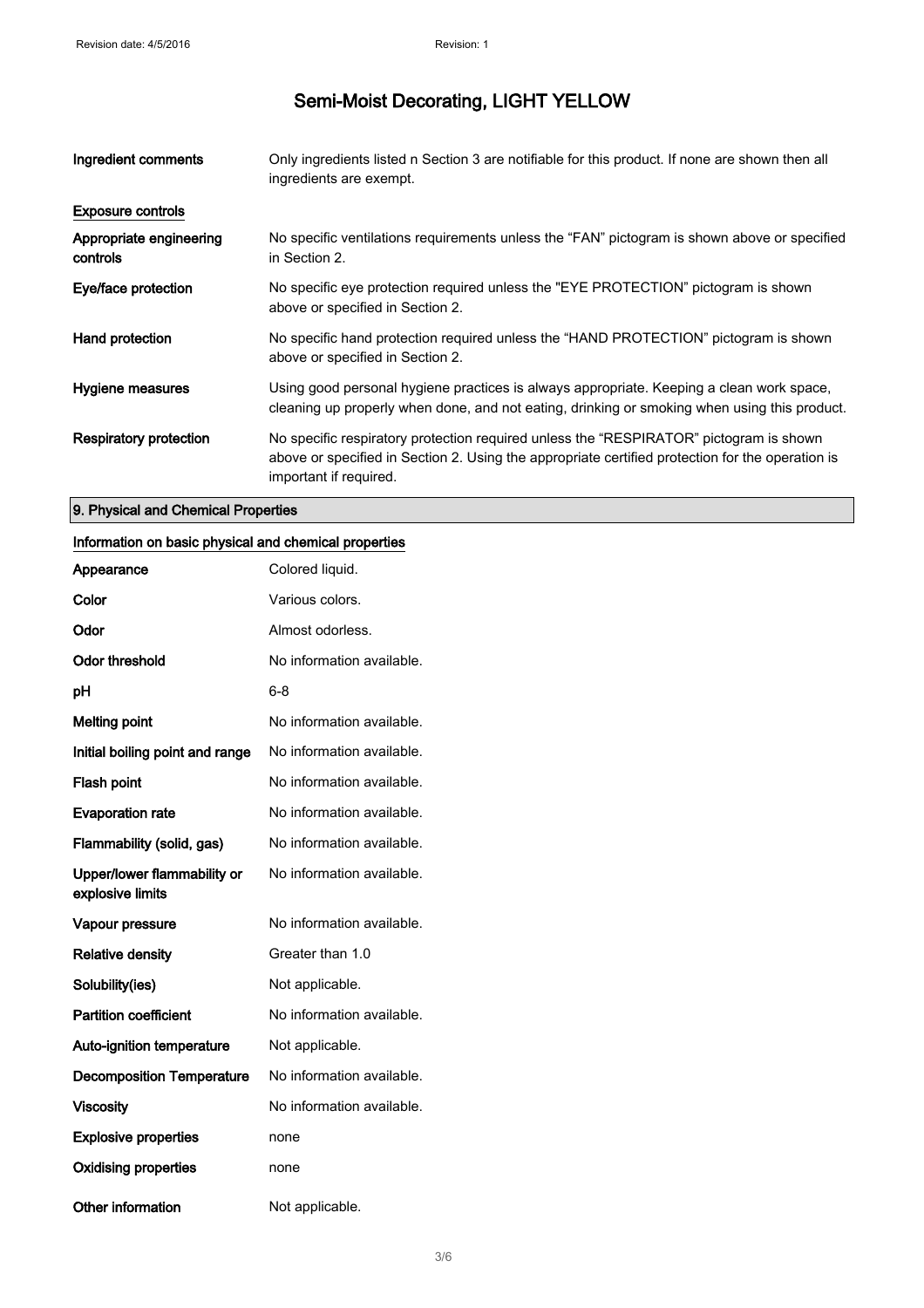| 10. Stability and reactivity          |                                                                                                                                                                                                                                                |
|---------------------------------------|------------------------------------------------------------------------------------------------------------------------------------------------------------------------------------------------------------------------------------------------|
| Reactivity                            | There are no known reactivity hazards associated with this product.                                                                                                                                                                            |
| <b>Stability</b>                      | No particular stability concerns.                                                                                                                                                                                                              |
| Possibility of hazardous<br>reactions | None known.                                                                                                                                                                                                                                    |
| <b>Conditions to avoid</b>            | None known.                                                                                                                                                                                                                                    |
| Materials to avoid                    | None known.                                                                                                                                                                                                                                    |
| Hazardous decomposition<br>products   | None known.                                                                                                                                                                                                                                    |
| 11. Toxicological information         |                                                                                                                                                                                                                                                |
| Information on toxicological effects  |                                                                                                                                                                                                                                                |
| <b>Toxicological effects</b>          | Please read Section 2 thoroughly to understand the toxicological risks, (if any) and<br>precautions for safe use (if any).                                                                                                                     |
| Skin corrosion/irritation             |                                                                                                                                                                                                                                                |
| Skin sensitization                    |                                                                                                                                                                                                                                                |
| <b>Skin sensitisation</b>             | Based on available data the classification criteria are not met.                                                                                                                                                                               |
| Eye contact                           | May cause temporary eye irritation.                                                                                                                                                                                                            |
| 12. Ecological Information            |                                                                                                                                                                                                                                                |
| <b>Ecotoxicity</b>                    | Please read Section 2 completely. If any environmental warnings such as; H411 or H412 are<br>listed in Section 2, please use appropriate procedures when disposing of product and<br>container. Do not put materials into waterways or sewers. |
| Toxicity                              |                                                                                                                                                                                                                                                |
| <b>Toxicity</b>                       | Please read Section 2 completely. If any environmental warnings such as; H411 or H412 are<br>listed in Section 2, please use appropriate procedures when disposing of product and<br>container. Do not put materials into waterways or sewers. |
| Persistence and degradability         |                                                                                                                                                                                                                                                |
| Persistence and degradability         | No data available.                                                                                                                                                                                                                             |
| Biodegradation                        | Not inherently biodegradable.                                                                                                                                                                                                                  |
| <b>Bioaccumulative potential</b>      |                                                                                                                                                                                                                                                |
| <b>Partition coefficient</b>          | No information available.                                                                                                                                                                                                                      |
| Mobility in soil                      |                                                                                                                                                                                                                                                |
| <b>Mobility</b>                       | Semi-mobile.                                                                                                                                                                                                                                   |
| Results of PBT and vPvB assessment    |                                                                                                                                                                                                                                                |
| Results of PBT and vPvB<br>assessment | This product does not contain any substances classified as PBT or vPvB.                                                                                                                                                                        |
| Other adverse effects                 |                                                                                                                                                                                                                                                |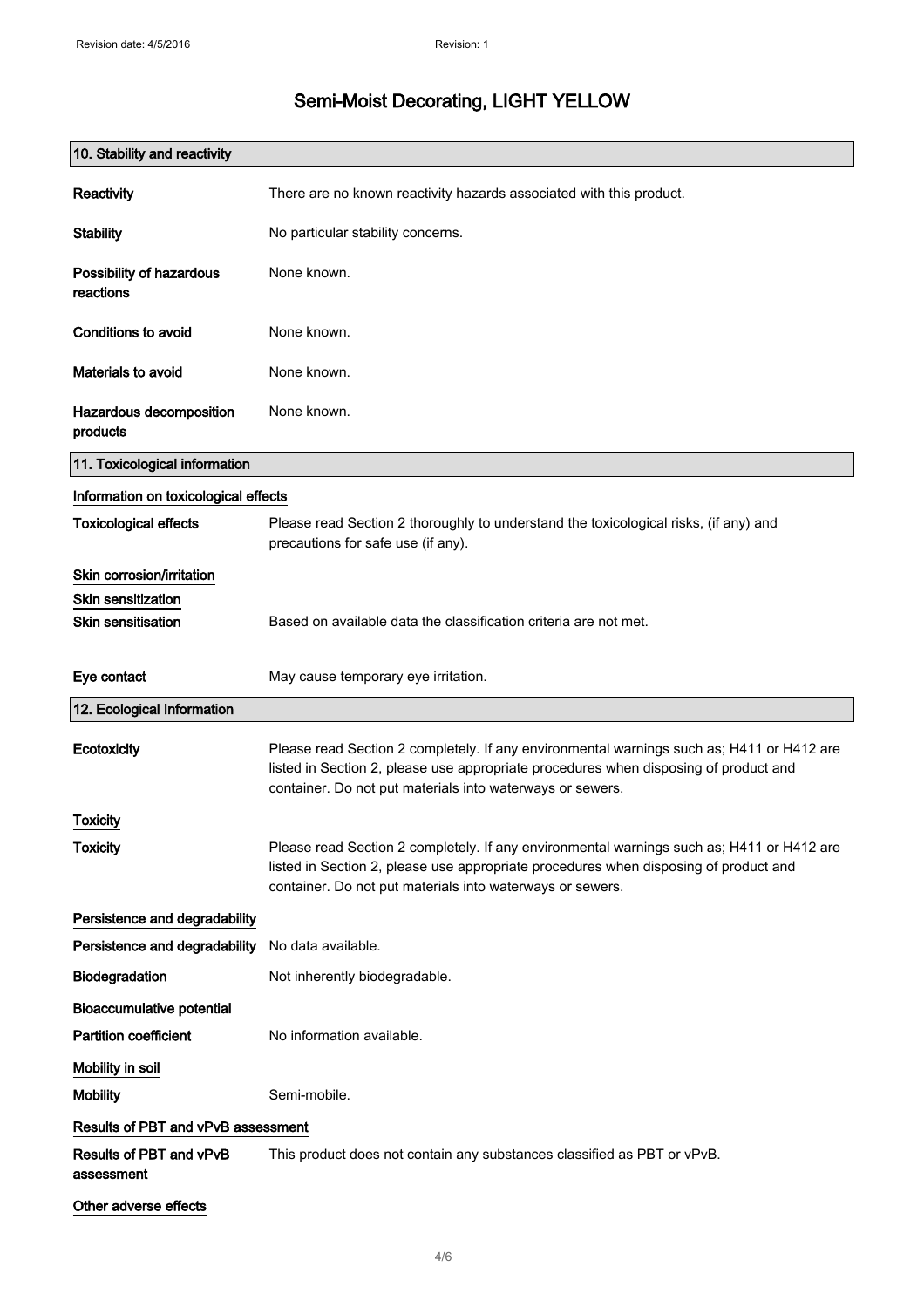| Other adverse effects                                                                          | None known.                                                                                                                                                                                         |
|------------------------------------------------------------------------------------------------|-----------------------------------------------------------------------------------------------------------------------------------------------------------------------------------------------------|
| 13. Disposal considerations                                                                    |                                                                                                                                                                                                     |
| Waste treatment methods                                                                        |                                                                                                                                                                                                     |
| <b>General information</b>                                                                     | Dispose of waste product or used containers in accordance with local regulations When<br>handling waste, the safety precautions applying to handling of the product should be<br>considered.        |
| 14. Transport information                                                                      |                                                                                                                                                                                                     |
| General                                                                                        | The product is not covered by international regulations on the transport of dangerous goods<br>(IMDG, IATA, DoT).                                                                                   |
| <b>UN Number</b>                                                                               |                                                                                                                                                                                                     |
| Not applicable.                                                                                |                                                                                                                                                                                                     |
| UN proper shipping name                                                                        |                                                                                                                                                                                                     |
| Not applicable.                                                                                |                                                                                                                                                                                                     |
| Transport hazard class(es)                                                                     |                                                                                                                                                                                                     |
| No transport warning sign required.                                                            |                                                                                                                                                                                                     |
| Packing group                                                                                  |                                                                                                                                                                                                     |
| Not applicable.                                                                                |                                                                                                                                                                                                     |
| <b>Environmental hazards</b>                                                                   |                                                                                                                                                                                                     |
| <b>Environmentally Hazardous Substance</b>                                                     | Please refer to Section 2 for any environmental hazards associated with this product. If H411/H412 warnings are shown then<br>please verify packaging and labeling requirements for larger volumes. |
| Special precautions for user                                                                   |                                                                                                                                                                                                     |
| Not applicable.                                                                                |                                                                                                                                                                                                     |
| Transport in bulk according to Not applicable.<br>Annex II of MARPOL 73/78<br>and the IBC Code |                                                                                                                                                                                                     |
| 15. Regulatory information                                                                     |                                                                                                                                                                                                     |
| <b>US State Regulations</b><br>None of the ingredients are listed or exempt.                   | California Proposition 65 Carcinogens and Reproductive Toxins                                                                                                                                       |
| Inventories<br>Canada - DSL/NDSL                                                               |                                                                                                                                                                                                     |
| All the ingredients are listed or exempt.                                                      |                                                                                                                                                                                                     |
| <b>US-TSCA</b><br>All the ingredients are listed or exempt.                                    |                                                                                                                                                                                                     |
| US - TSCA 12(b) Export Notification                                                            |                                                                                                                                                                                                     |

All the ingredients are listed or exempt.

16. Other information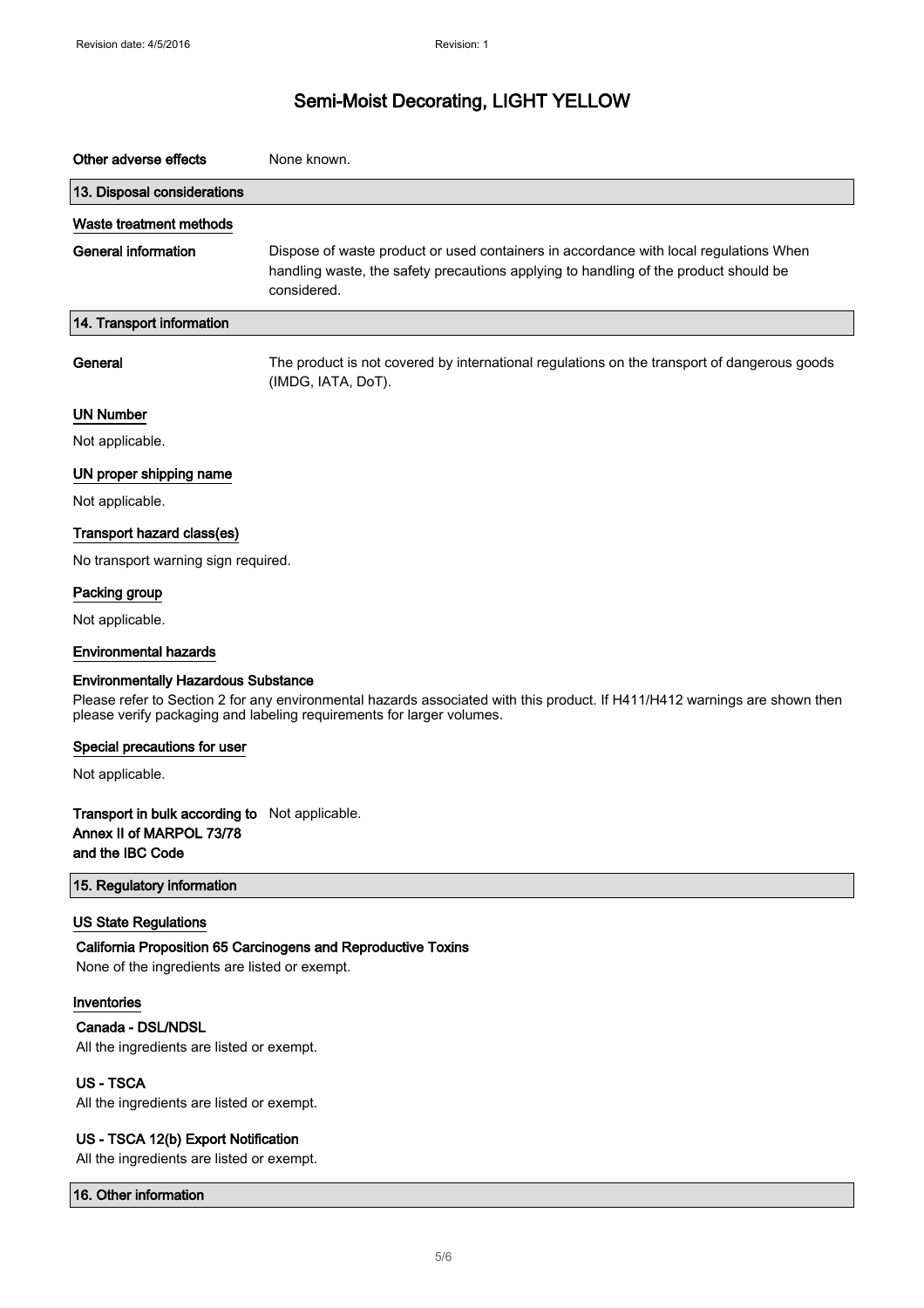| General information  | The following are the top 5 materials by weight listed for New Jersey (if applicable):-<br>Crystalline Silica14808-60-7, Water7732-18-5, Glucose8029-43-4, Hydrous Aluminum Silicate<br>1332-58-7<br>Non Lead Frit65997-18-4 |
|----------------------|------------------------------------------------------------------------------------------------------------------------------------------------------------------------------------------------------------------------------|
| <b>Revision date</b> | 4/5/2016                                                                                                                                                                                                                     |
| <b>Revision</b>      |                                                                                                                                                                                                                              |
| SDS No.              | 5555                                                                                                                                                                                                                         |

This information relates only to the specific material designated and may not be valid for such material used in combination with any other materials or in any process. Such information is, to the best of the company's knowledge and belief, accurate and reliable as of the date indicated. However, no warranty, guarantee or representation is made to its accuracy, reliability or completeness. It is the user's responsibility to satisfy himself as to the suitability of such information for his own particular use.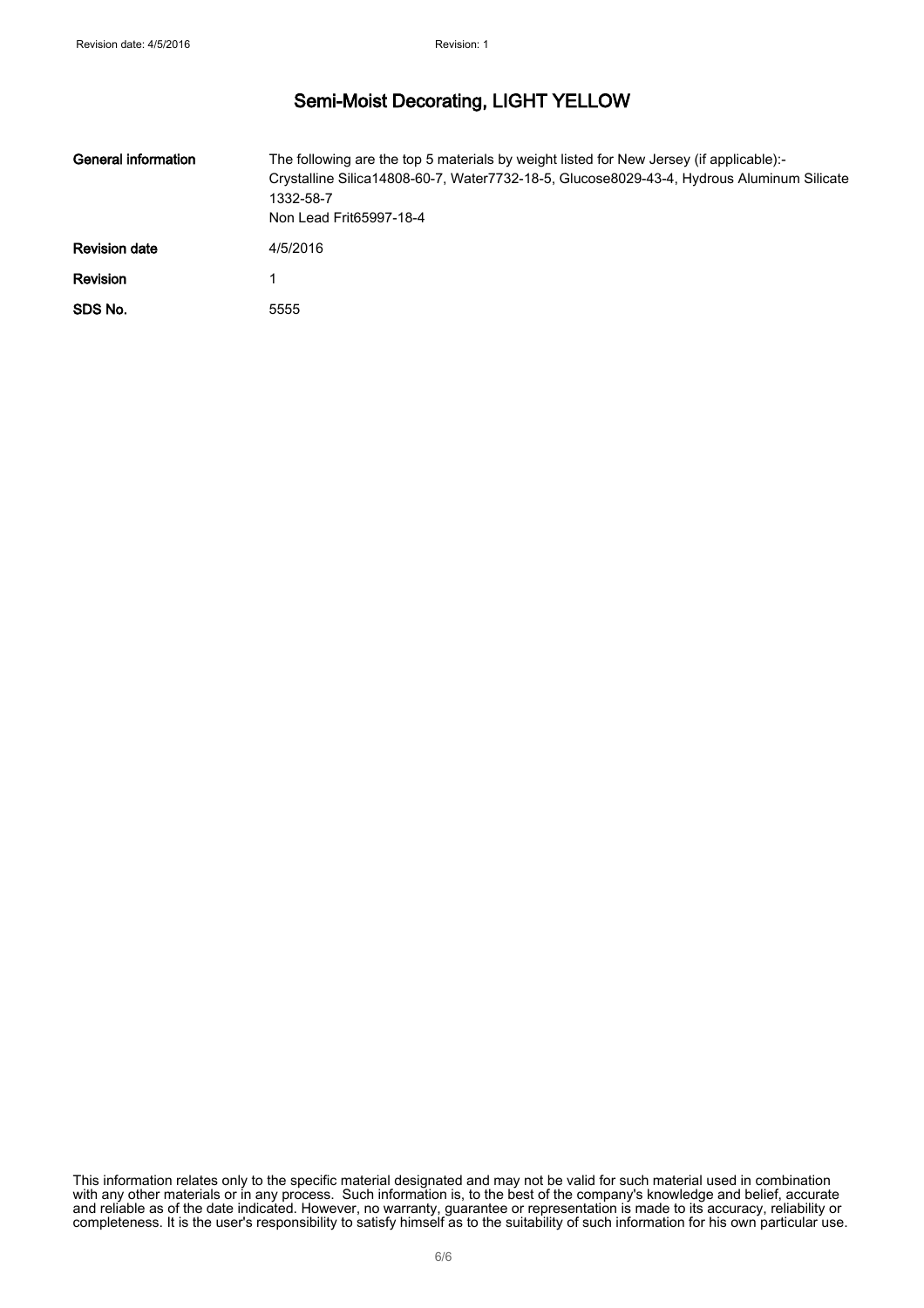### SAFETY DATA SHEET Semi-Moist Decorating, LIGHT BROWN

| 1. Identification                                       |                                                                                                                                                                                    |
|---------------------------------------------------------|------------------------------------------------------------------------------------------------------------------------------------------------------------------------------------|
| <b>Product identifier</b>                               |                                                                                                                                                                                    |
| Product name                                            | Semi-Moist Decorating, LIGHT BROWN                                                                                                                                                 |
| <b>Product number</b>                                   | Semi-Moist Decorating, LIGHT BROWN                                                                                                                                                 |
| Recommended use of the chemical and restrictions on use |                                                                                                                                                                                    |
| <b>Application</b>                                      | Ceramic underglaze                                                                                                                                                                 |
| Details of the supplier of the safety data sheet        |                                                                                                                                                                                    |
| <b>Supplier</b>                                         | American Art Clay Co Inc<br>6060 Guion Road<br>Indianapolis,<br>IN 46254-1222<br><b>USA</b><br>+1 317 244 6871                                                                     |
| Emergency telephone number                              |                                                                                                                                                                                    |
| <b>Emergency telephone</b>                              | 1 317 244 6871 Mon-Fri, 0900-1700 EST                                                                                                                                              |
| 2. Hazard(s) identification                             |                                                                                                                                                                                    |
| Classification of the substance or mixture              |                                                                                                                                                                                    |
| <b>Physical hazards</b>                                 | Not Classified                                                                                                                                                                     |
| <b>Health hazards</b>                                   | Not Classified                                                                                                                                                                     |
| <b>Environmental hazards</b>                            | Not Classified                                                                                                                                                                     |
| Label elements                                          |                                                                                                                                                                                    |
| <b>Hazard statements</b>                                | <b>NC Not Classified</b>                                                                                                                                                           |
| <b>Other hazards</b>                                    |                                                                                                                                                                                    |
| none present.                                           |                                                                                                                                                                                    |
| 3. Composition/information on ingredients               |                                                                                                                                                                                    |
| <b>Mixtures</b>                                         |                                                                                                                                                                                    |
| <b>Composition comments</b>                             | Only ingredients listed above are notifiable for this product. If none are shown then all<br>ingredients are exempt.                                                               |
| 4. First-aid measures                                   |                                                                                                                                                                                    |
| Description of first aid measures                       |                                                                                                                                                                                    |
| Inhalation                                              | Unlikely route of exposure as the product does not contain volatile substances.                                                                                                    |
| Ingestion                                               | Do not induce vomiting. Rinse mouth thoroughly with water. Give a few small glasses of water<br>or milk to drink. Get medical attention if any discomfort continues.               |
| <b>Skin Contact</b>                                     | Wash skin thoroughly with soap and water.                                                                                                                                          |
| Eye contact                                             | Rinse with water.                                                                                                                                                                  |
|                                                         | Most important symptoms and effects, both acute and delayed                                                                                                                        |
| Inhalation                                              | Read Section 2 for any specific precautions associated with this product. In general, breathing<br>any type of dust/mist can and may aggravate irritation of the throat and lungs. |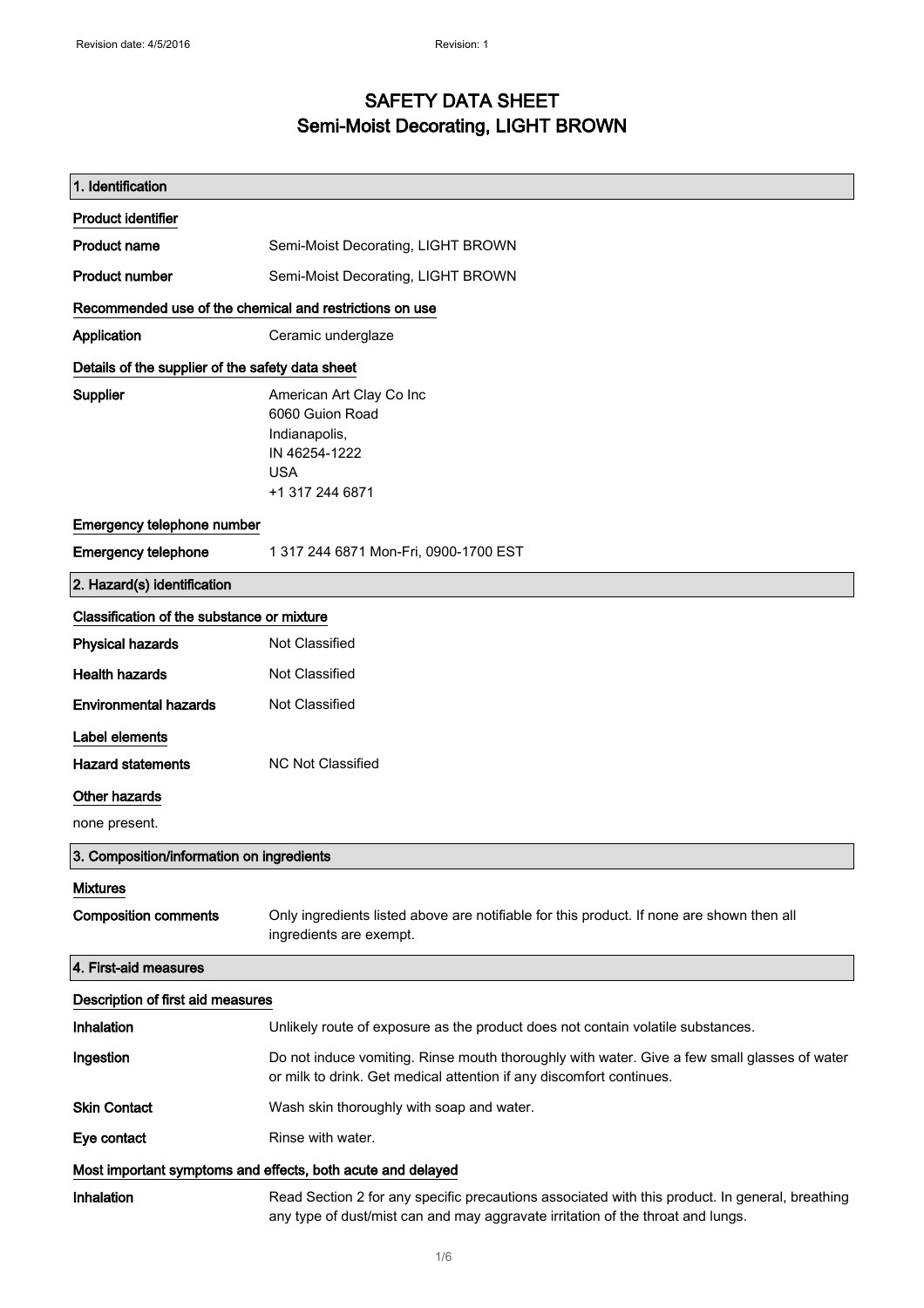| Ingestion                                                    | Read Section 2 for any specific precautions associated with the use of this product. Products<br>with specific warnings about ingestion will give guidance there.                                                                                                                                           |
|--------------------------------------------------------------|-------------------------------------------------------------------------------------------------------------------------------------------------------------------------------------------------------------------------------------------------------------------------------------------------------------|
| Skin contact                                                 | Read Section 2 for any specific precautions associated with the use of this product. In general<br>most ceramic glazes, clays and special products will tend to have a drying effect on the skin<br>and may cause some sensitivity to users with sensitive skin.                                            |
| Eye contact                                                  | Read Section 2 for any specific precautions associated with the use of this product. In general<br>most ceramic and special products contain materials that maybe abrasive to eyes. Keeping<br>materials from contacting the eyes is prudent. If contact does occur, flush with clean water, do<br>not rub. |
|                                                              | Indication of immediate medical attention and special treatment needed                                                                                                                                                                                                                                      |
| Notes for the doctor                                         | Treat symptomatically.                                                                                                                                                                                                                                                                                      |
| 5. Fire-fighting measures                                    |                                                                                                                                                                                                                                                                                                             |
| <b>Extinguishing media</b>                                   |                                                                                                                                                                                                                                                                                                             |
| Suitable extinguishing media                                 | Use fire-extinguishing media suitable for the surrounding fire.                                                                                                                                                                                                                                             |
| Special hazards arising from the substance or mixture        |                                                                                                                                                                                                                                                                                                             |
| Specific hazards                                             | The product is not believed to present a hazard due to its physical nature.                                                                                                                                                                                                                                 |
| Advice for firefighters                                      |                                                                                                                                                                                                                                                                                                             |
| Special protective equipment<br>for firefighters             | Use protective equipment appropriate for surrounding materials.                                                                                                                                                                                                                                             |
| 6. Accidental release measures                               |                                                                                                                                                                                                                                                                                                             |
|                                                              | Personal precautions, protective equipment and emergency procedures                                                                                                                                                                                                                                         |
| <b>Personal precautions</b>                                  | For personal protection, see Section 8.                                                                                                                                                                                                                                                                     |
| <b>Environmental precautions</b>                             |                                                                                                                                                                                                                                                                                                             |
| <b>Environmental precautions</b>                             | Please read Section 2 completely. If any environmental warnings such as; H411 or H412 are<br>listed in Section 2, please use appropriate procedures when disposing of product and<br>container. Do not put materials into waterways or sewers.                                                              |
| Methods and material for containment and cleaning up         |                                                                                                                                                                                                                                                                                                             |
| Methods for cleaning up                                      | Collect spillage for reclamation or absorb in vermiculite, dry sand or similar material.                                                                                                                                                                                                                    |
| Reference to other sections                                  | For waste disposal, see Section 13. For personal protection, see Section 8.                                                                                                                                                                                                                                 |
| 7. Handling and storage                                      |                                                                                                                                                                                                                                                                                                             |
| Precautions for safe handling                                |                                                                                                                                                                                                                                                                                                             |
| <b>Usage precautions</b>                                     | Read label before use. Do not eat, drink or smoke when using this product. Good personal                                                                                                                                                                                                                    |
|                                                              | hygiene procedures should be implemented. Wash hands and any other contaminated areas<br>of the body with soap and water before leaving the work site.                                                                                                                                                      |
| Conditions for safe storage, including any incompatibilities |                                                                                                                                                                                                                                                                                                             |
| <b>Storage precautions</b>                                   | Store in tightly-closed, original container in a dry and cool place.                                                                                                                                                                                                                                        |
| Specific end uses(s)                                         |                                                                                                                                                                                                                                                                                                             |
| Specific end use(s)                                          | The identified uses for this product are detailed in Section 1.2.                                                                                                                                                                                                                                           |
| 8. Exposure Controls/personal protection                     |                                                                                                                                                                                                                                                                                                             |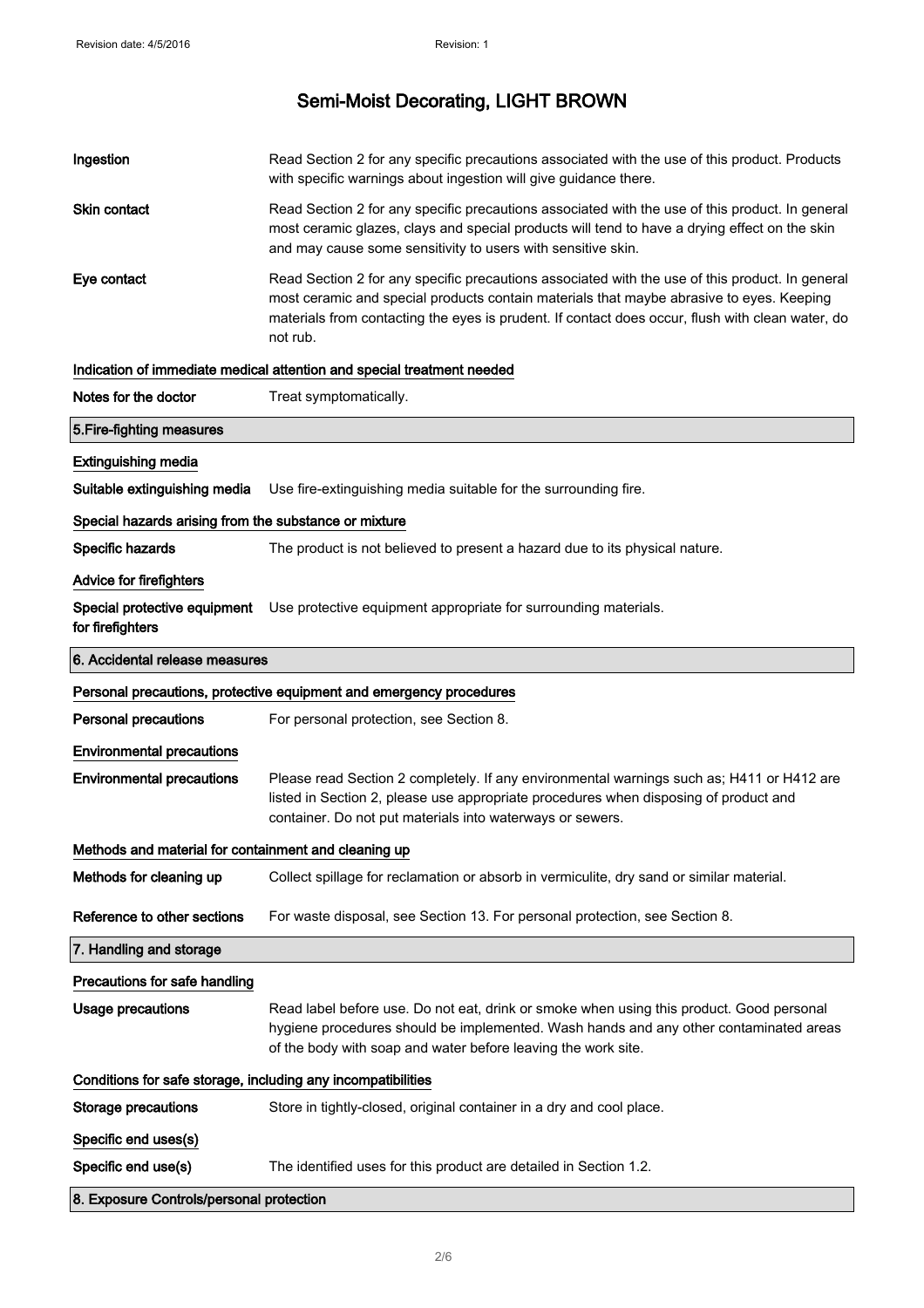| Ingredient comments                 | Only ingredients listed n Section 3 are notifiable for this product. If none are shown then all<br>ingredients are exempt.                                                                                           |
|-------------------------------------|----------------------------------------------------------------------------------------------------------------------------------------------------------------------------------------------------------------------|
| <b>Exposure controls</b>            |                                                                                                                                                                                                                      |
| Appropriate engineering<br>controls | No specific ventilations requirements unless the "FAN" pictogram is shown above or specified<br>in Section 2.                                                                                                        |
| Eye/face protection                 | No specific eye protection required unless the "EYE PROTECTION" pictogram is shown<br>above or specified in Section 2.                                                                                               |
| Hand protection                     | No specific hand protection required unless the "HAND PROTECTION" pictogram is shown<br>above or specified in Section 2.                                                                                             |
| Hygiene measures                    | Using good personal hygiene practices is always appropriate. Keeping a clean work space,<br>cleaning up properly when done, and not eating, drinking or smoking when using this product.                             |
| Respiratory protection              | No specific respiratory protection required unless the "RESPIRATOR" pictogram is shown<br>above or specified in Section 2. Using the appropriate certified protection for the operation is<br>important if required. |

#### 9. Physical and Chemical Properties

#### Information on basic physical and chemical properties

| Appearance                                      | Colored liquid.           |
|-------------------------------------------------|---------------------------|
| Color                                           | Various colors.           |
| Odor                                            | Almost odorless.          |
| <b>Odor threshold</b>                           | No information available. |
| рH                                              | 6-8                       |
| <b>Melting point</b>                            | No information available. |
| Initial boiling point and range                 | No information available. |
| <b>Flash point</b>                              | No information available. |
| <b>Evaporation rate</b>                         | No information available. |
| Flammability (solid, gas)                       | No information available. |
| Upper/lower flammability or<br>explosive limits | No information available. |
| Vapour pressure                                 | No information available. |
| <b>Relative density</b>                         | Greater than 1.0          |
| Solubility(ies)                                 | Not applicable.           |
| <b>Partition coefficient</b>                    | No information available. |
| <b>Auto-ignition temperature</b>                | Not applicable.           |
| <b>Decomposition Temperature</b>                | No information available. |
| <b>Viscosity</b>                                | No information available. |
| <b>Explosive properties</b>                     | none                      |
| <b>Oxidising properties</b>                     | none                      |
| Other information                               | Not applicable.           |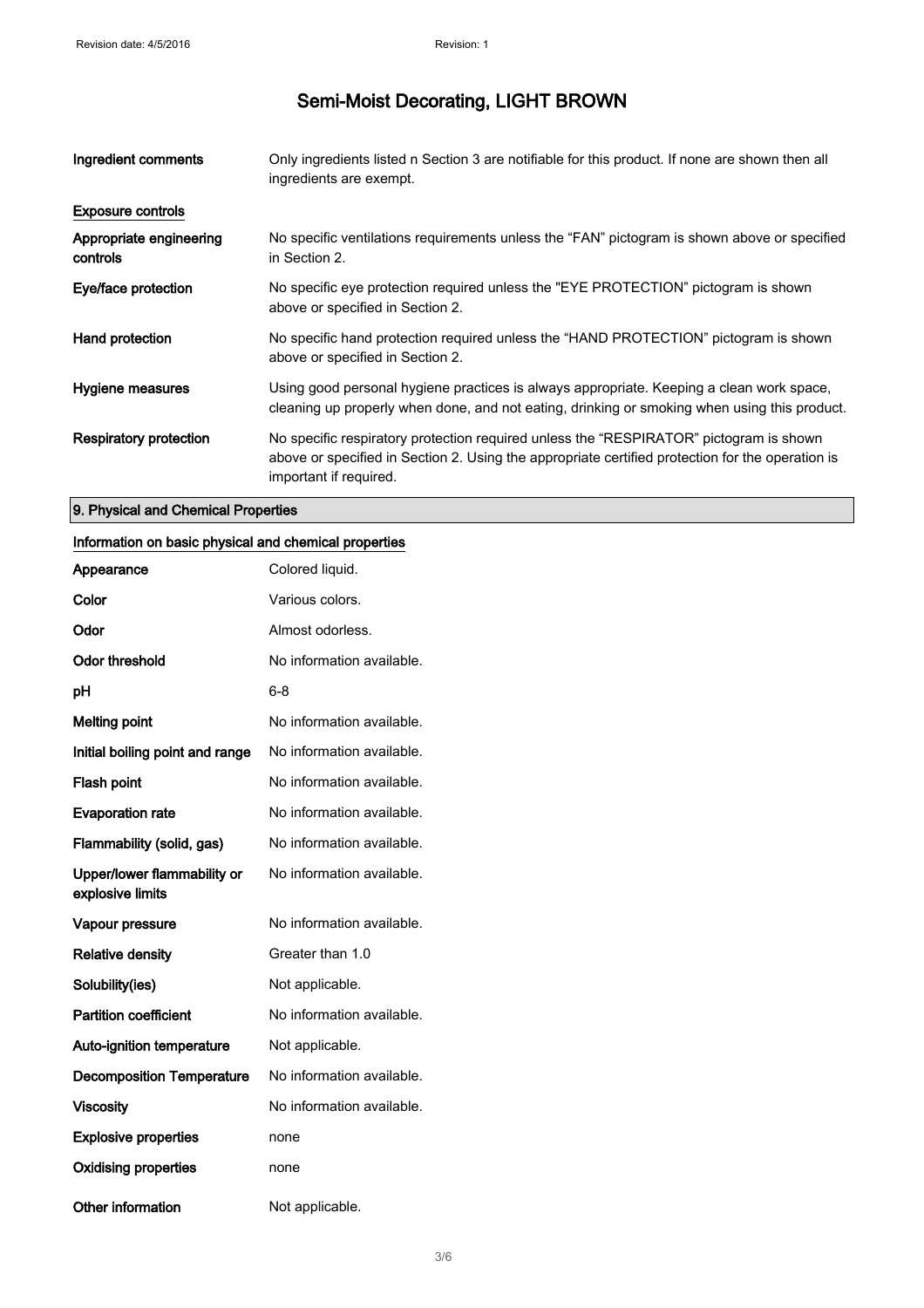| 10. Stability and reactivity          |                                                                                                                                                                                                                                                |
|---------------------------------------|------------------------------------------------------------------------------------------------------------------------------------------------------------------------------------------------------------------------------------------------|
| Reactivity                            | There are no known reactivity hazards associated with this product.                                                                                                                                                                            |
| <b>Stability</b>                      | No particular stability concerns.                                                                                                                                                                                                              |
| Possibility of hazardous<br>reactions | None known.                                                                                                                                                                                                                                    |
| <b>Conditions to avoid</b>            | None known.                                                                                                                                                                                                                                    |
| Materials to avoid                    | None known.                                                                                                                                                                                                                                    |
| Hazardous decomposition<br>products   | None known.                                                                                                                                                                                                                                    |
| 11. Toxicological information         |                                                                                                                                                                                                                                                |
| Information on toxicological effects  |                                                                                                                                                                                                                                                |
| <b>Toxicological effects</b>          | Please read Section 2 thoroughly to understand the toxicological risks, (if any) and<br>precautions for safe use (if any).                                                                                                                     |
| Skin corrosion/irritation             |                                                                                                                                                                                                                                                |
| <b>Skin sensitization</b>             |                                                                                                                                                                                                                                                |
| <b>Skin sensitisation</b>             | Based on available data the classification criteria are not met.                                                                                                                                                                               |
| Eye contact                           | May cause temporary eye irritation.                                                                                                                                                                                                            |
| 12. Ecological Information            |                                                                                                                                                                                                                                                |
| <b>Ecotoxicity</b>                    | Please read Section 2 completely. If any environmental warnings such as; H411 or H412 are<br>listed in Section 2, please use appropriate procedures when disposing of product and<br>container. Do not put materials into waterways or sewers. |
| Toxicity                              |                                                                                                                                                                                                                                                |
| <b>Toxicity</b>                       | Please read Section 2 completely. If any environmental warnings such as; H411 or H412 are<br>listed in Section 2, please use appropriate procedures when disposing of product and<br>container. Do not put materials into waterways or sewers. |
| Persistence and degradability         |                                                                                                                                                                                                                                                |
| Persistence and degradability         | No data available.                                                                                                                                                                                                                             |
| Biodegradation                        | Not inherently biodegradable.                                                                                                                                                                                                                  |
| <b>Bioaccumulative potential</b>      |                                                                                                                                                                                                                                                |
| <b>Partition coefficient</b>          | No information available.                                                                                                                                                                                                                      |
| Mobility in soil                      |                                                                                                                                                                                                                                                |
| <b>Mobility</b>                       | Semi-mobile.                                                                                                                                                                                                                                   |
| Results of PBT and vPvB assessment    |                                                                                                                                                                                                                                                |
| Results of PBT and vPvB<br>assessment | This product does not contain any substances classified as PBT or vPvB.                                                                                                                                                                        |
| Other adverse effects                 |                                                                                                                                                                                                                                                |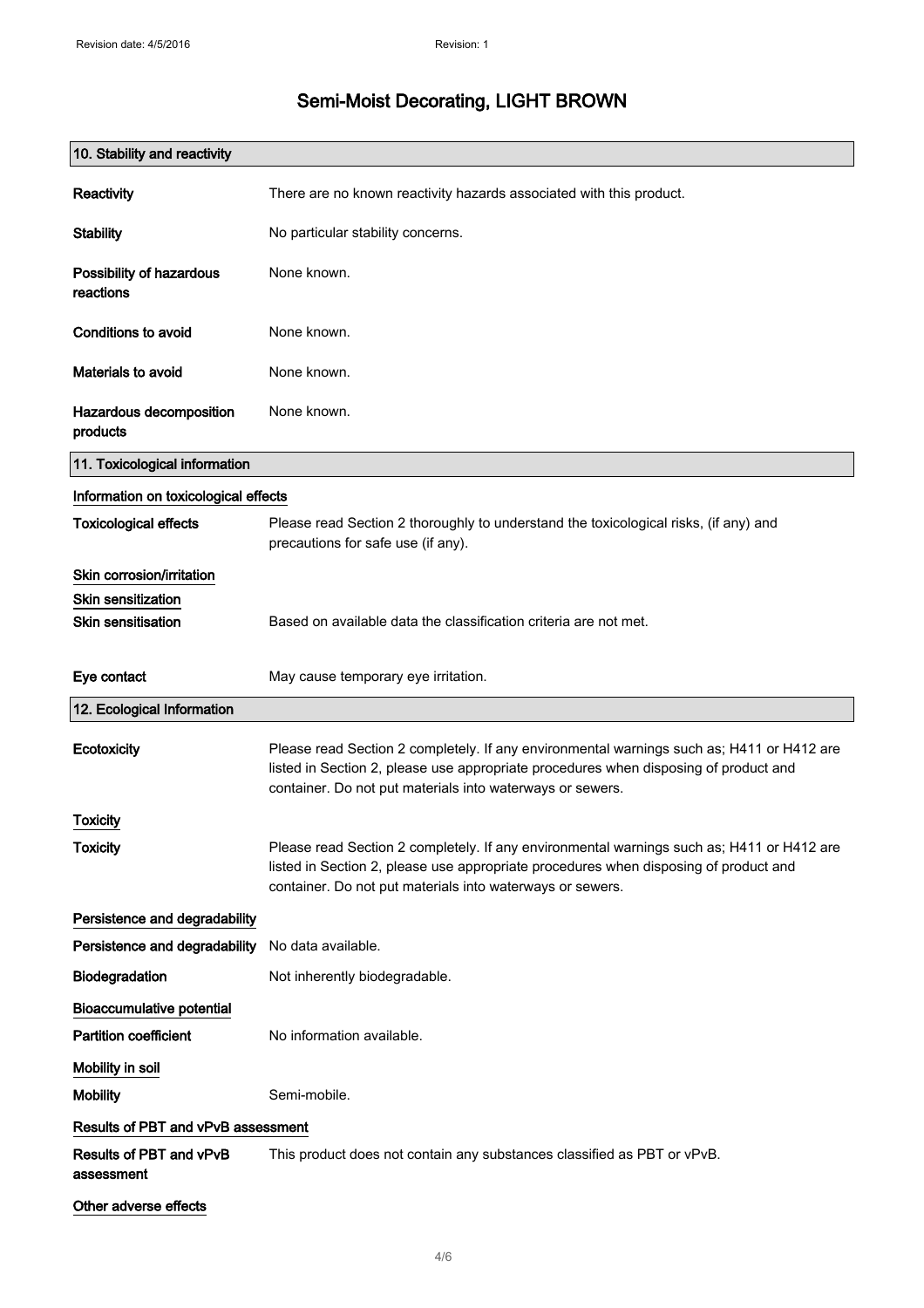| Other adverse effects                                                                                 | None known.                                                                                                                                                                                         |
|-------------------------------------------------------------------------------------------------------|-----------------------------------------------------------------------------------------------------------------------------------------------------------------------------------------------------|
| 13. Disposal considerations                                                                           |                                                                                                                                                                                                     |
| Waste treatment methods                                                                               |                                                                                                                                                                                                     |
| <b>General information</b>                                                                            | Dispose of waste product or used containers in accordance with local regulations When<br>handling waste, the safety precautions applying to handling of the product should be<br>considered.        |
| 14. Transport information                                                                             |                                                                                                                                                                                                     |
| General                                                                                               | The product is not covered by international regulations on the transport of dangerous goods<br>(IMDG, IATA, DoT).                                                                                   |
| <b>UN Number</b>                                                                                      |                                                                                                                                                                                                     |
| Not applicable.                                                                                       |                                                                                                                                                                                                     |
| UN proper shipping name                                                                               |                                                                                                                                                                                                     |
| Not applicable.                                                                                       |                                                                                                                                                                                                     |
| Transport hazard class(es)                                                                            |                                                                                                                                                                                                     |
| No transport warning sign required.                                                                   |                                                                                                                                                                                                     |
| Packing group                                                                                         |                                                                                                                                                                                                     |
| Not applicable.                                                                                       |                                                                                                                                                                                                     |
| <b>Environmental hazards</b>                                                                          |                                                                                                                                                                                                     |
| <b>Environmentally Hazardous Substance</b>                                                            | Please refer to Section 2 for any environmental hazards associated with this product. If H411/H412 warnings are shown then<br>please verify packaging and labeling requirements for larger volumes. |
| Special precautions for user                                                                          |                                                                                                                                                                                                     |
| Not applicable.                                                                                       |                                                                                                                                                                                                     |
| <b>Transport in bulk according to</b> Not applicable.<br>Annex II of MARPOL 73/78<br>and the IBC Code |                                                                                                                                                                                                     |
| 15. Regulatory information                                                                            |                                                                                                                                                                                                     |
| <b>US State Regulations</b><br>None of the ingredients are listed or exempt.                          | California Proposition 65 Carcinogens and Reproductive Toxins                                                                                                                                       |
| Inventories<br>Canada - DSL/NDSL<br>All the ingredients are listed or exempt.                         |                                                                                                                                                                                                     |
| <b>US-TSCA</b><br>All the ingredients are listed or exempt.                                           |                                                                                                                                                                                                     |
| US - TSCA 12(b) Export Notification                                                                   |                                                                                                                                                                                                     |

All the ingredients are listed or exempt.

16. Other information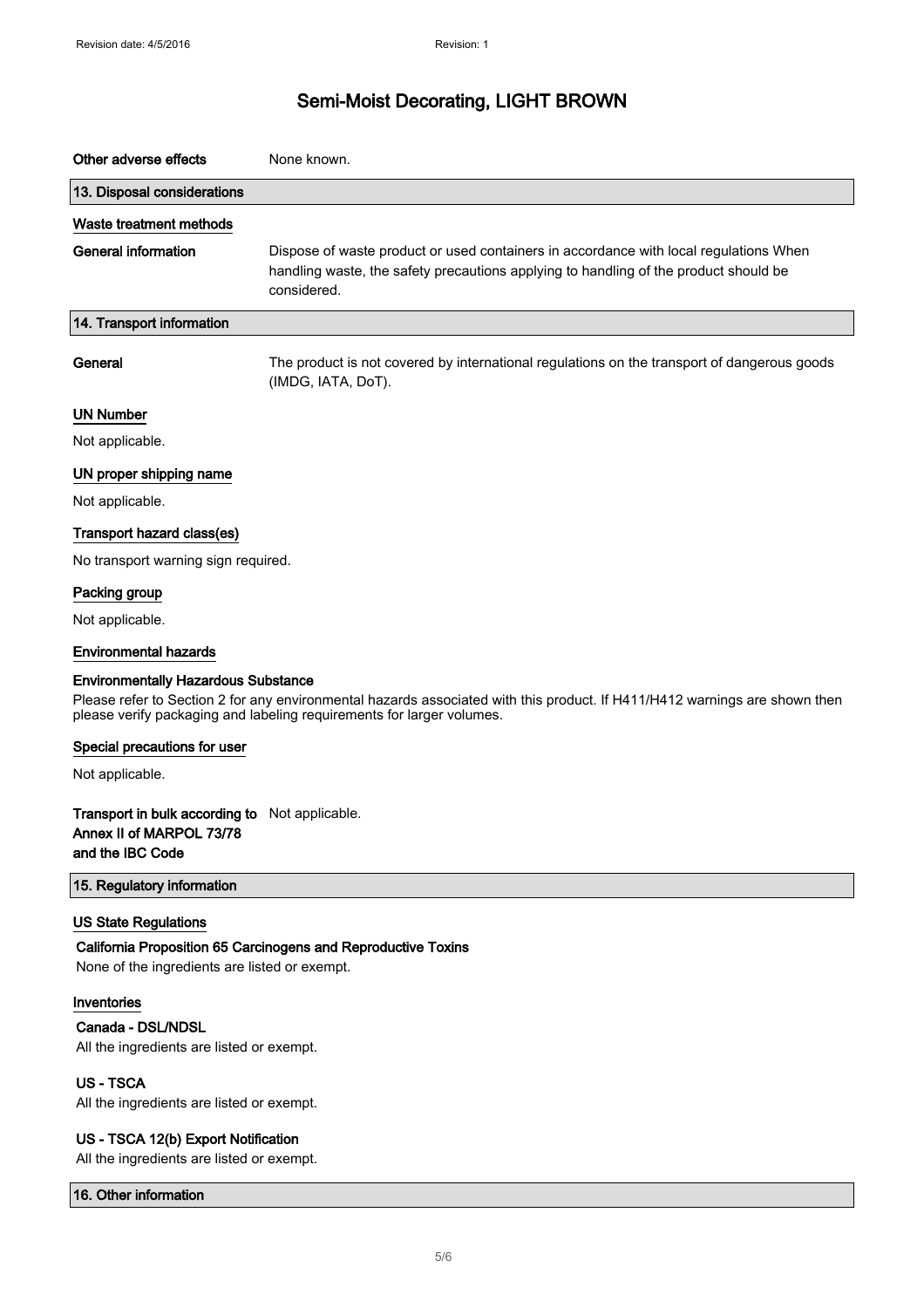| General information  | The following are the top 5 materials by weight listed for New Jersey (if applicable):-<br>Crystalline Silica14808-60-7, Water7732-18-5, Glucose8029-43-4, Hydrous Aluminum Silicate<br>1332-58-7<br>Non Lead Frit65997-18-4 |
|----------------------|------------------------------------------------------------------------------------------------------------------------------------------------------------------------------------------------------------------------------|
| <b>Revision date</b> | 4/5/2016                                                                                                                                                                                                                     |
| <b>Revision</b>      |                                                                                                                                                                                                                              |
| SDS No.              | 5553                                                                                                                                                                                                                         |

This information relates only to the specific material designated and may not be valid for such material used in combination with any other materials or in any process. Such information is, to the best of the company's knowledge and belief, accurate and reliable as of the date indicated. However, no warranty, guarantee or representation is made to its accuracy, reliability or completeness. It is the user's responsibility to satisfy himself as to the suitability of such information for his own particular use.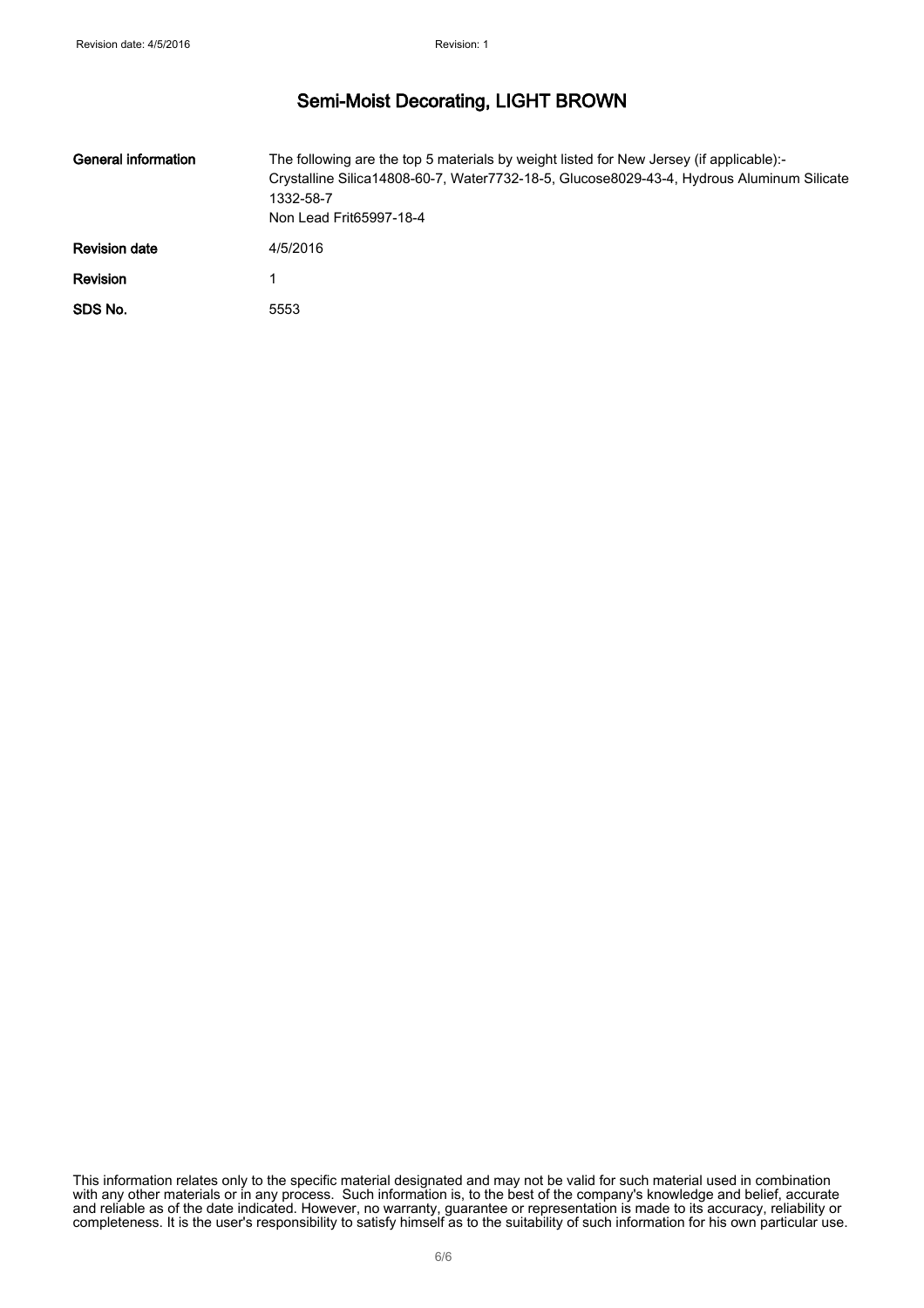### SAFETY DATA SHEET Semi-Moist Decorating, DARK GREEN

| 1. Identification                                       |                                                                                                                                                                                    |
|---------------------------------------------------------|------------------------------------------------------------------------------------------------------------------------------------------------------------------------------------|
| <b>Product identifier</b>                               |                                                                                                                                                                                    |
| <b>Product name</b>                                     | Semi-Moist Decorating, DARK GREEN                                                                                                                                                  |
| <b>Product number</b>                                   | Semi-Moist Decorating, DARK GREEN                                                                                                                                                  |
| Recommended use of the chemical and restrictions on use |                                                                                                                                                                                    |
| Application                                             | Ceramic underglaze                                                                                                                                                                 |
| Details of the supplier of the safety data sheet        |                                                                                                                                                                                    |
| Supplier                                                | American Art Clay Co Inc<br>6060 Guion Road<br>Indianapolis,<br>IN 46254-1222<br><b>USA</b><br>+1 317 244 6871                                                                     |
| Emergency telephone number                              |                                                                                                                                                                                    |
| <b>Emergency telephone</b>                              | 1 317 244 6871 Mon-Fri, 0900-1700 EST                                                                                                                                              |
| 2. Hazard(s) identification                             |                                                                                                                                                                                    |
| Classification of the substance or mixture              |                                                                                                                                                                                    |
| <b>Physical hazards</b>                                 | Not Classified                                                                                                                                                                     |
| <b>Health hazards</b>                                   | Not Classified                                                                                                                                                                     |
| <b>Environmental hazards</b>                            | Not Classified                                                                                                                                                                     |
| Label elements                                          |                                                                                                                                                                                    |
| <b>Hazard statements</b>                                | <b>NC Not Classified</b>                                                                                                                                                           |
| Other hazards                                           |                                                                                                                                                                                    |
| none present.                                           |                                                                                                                                                                                    |
| 3. Composition/information on ingredients               |                                                                                                                                                                                    |
| <b>Mixtures</b>                                         |                                                                                                                                                                                    |
| <b>Composition comments</b>                             | Only ingredients listed above are notifiable for this product. If none are shown then all<br>ingredients are exempt.                                                               |
| 4. First-aid measures                                   |                                                                                                                                                                                    |
| Description of first aid measures                       |                                                                                                                                                                                    |
| Inhalation                                              | Unlikely route of exposure as the product does not contain volatile substances.                                                                                                    |
| Ingestion                                               | Do not induce vomiting. Rinse mouth thoroughly with water. Give a few small glasses of water<br>or milk to drink. Get medical attention if any discomfort continues.               |
| <b>Skin Contact</b>                                     | Wash skin thoroughly with soap and water.                                                                                                                                          |
| Eye contact                                             | Rinse with water.                                                                                                                                                                  |
|                                                         | Most important symptoms and effects, both acute and delayed                                                                                                                        |
| Inhalation                                              | Read Section 2 for any specific precautions associated with this product. In general, breathing<br>any type of dust/mist can and may aggravate irritation of the throat and lungs. |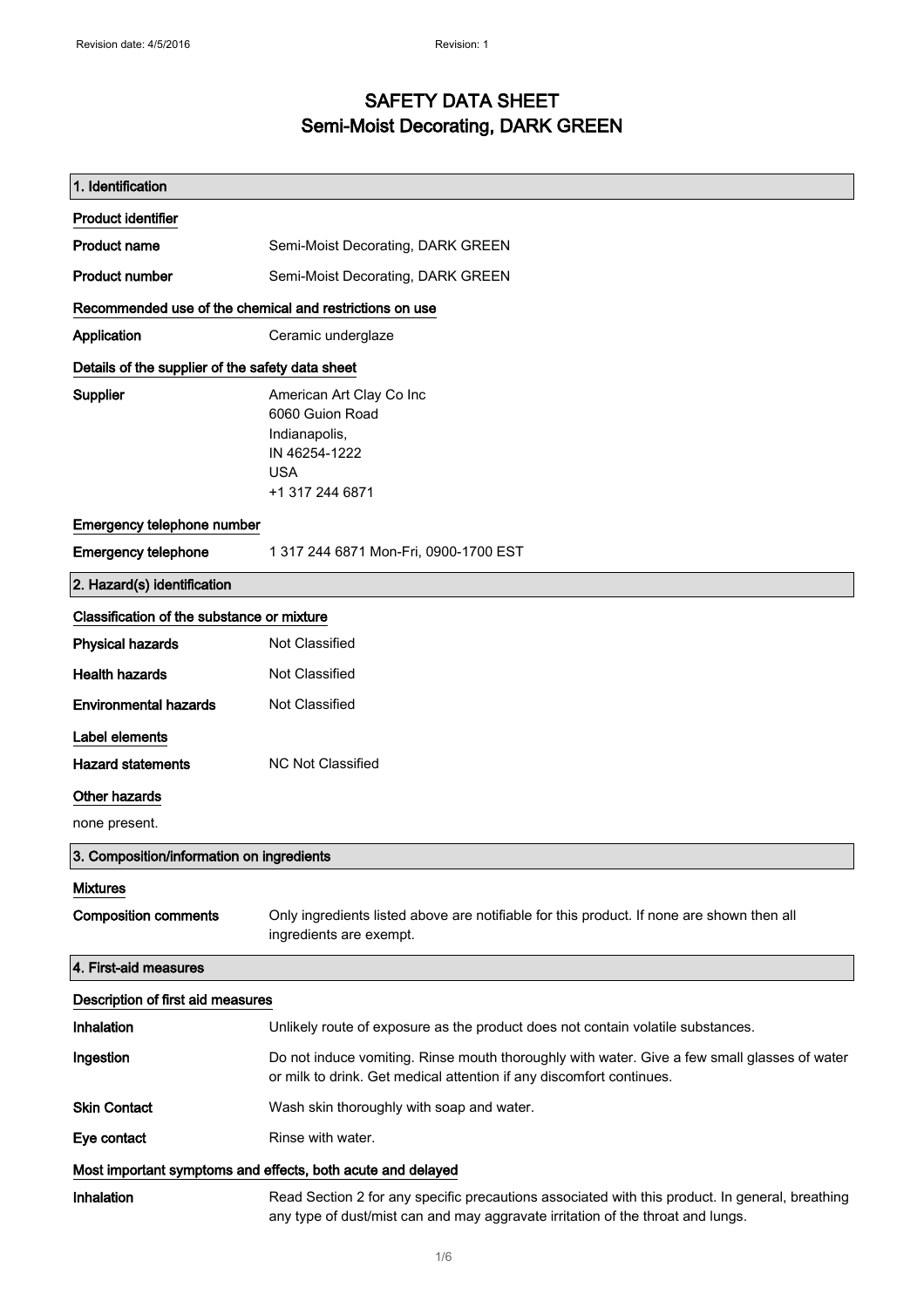| Ingestion                                                    | Read Section 2 for any specific precautions associated with the use of this product. Products<br>with specific warnings about ingestion will give guidance there.                                                                                                                                           |
|--------------------------------------------------------------|-------------------------------------------------------------------------------------------------------------------------------------------------------------------------------------------------------------------------------------------------------------------------------------------------------------|
| <b>Skin contact</b>                                          | Read Section 2 for any specific precautions associated with the use of this product. In general<br>most ceramic glazes, clays and special products will tend to have a drying effect on the skin<br>and may cause some sensitivity to users with sensitive skin.                                            |
| Eye contact                                                  | Read Section 2 for any specific precautions associated with the use of this product. In general<br>most ceramic and special products contain materials that maybe abrasive to eyes. Keeping<br>materials from contacting the eyes is prudent. If contact does occur, flush with clean water, do<br>not rub. |
|                                                              | Indication of immediate medical attention and special treatment needed                                                                                                                                                                                                                                      |
| Notes for the doctor                                         | Treat symptomatically.                                                                                                                                                                                                                                                                                      |
| 5. Fire-fighting measures                                    |                                                                                                                                                                                                                                                                                                             |
| <b>Extinguishing media</b>                                   |                                                                                                                                                                                                                                                                                                             |
| Suitable extinguishing media                                 | Use fire-extinguishing media suitable for the surrounding fire.                                                                                                                                                                                                                                             |
| Special hazards arising from the substance or mixture        |                                                                                                                                                                                                                                                                                                             |
| Specific hazards                                             | The product is not believed to present a hazard due to its physical nature.                                                                                                                                                                                                                                 |
| Advice for firefighters                                      |                                                                                                                                                                                                                                                                                                             |
| Special protective equipment<br>for firefighters             | Use protective equipment appropriate for surrounding materials.                                                                                                                                                                                                                                             |
| 6. Accidental release measures                               |                                                                                                                                                                                                                                                                                                             |
|                                                              | Personal precautions, protective equipment and emergency procedures                                                                                                                                                                                                                                         |
| <b>Personal precautions</b>                                  | For personal protection, see Section 8.                                                                                                                                                                                                                                                                     |
| <b>Environmental precautions</b>                             |                                                                                                                                                                                                                                                                                                             |
| <b>Environmental precautions</b>                             | Please read Section 2 completely. If any environmental warnings such as; H411 or H412 are<br>listed in Section 2, please use appropriate procedures when disposing of product and<br>container. Do not put materials into waterways or sewers.                                                              |
| Methods and material for containment and cleaning up         |                                                                                                                                                                                                                                                                                                             |
| Methods for cleaning up                                      | Collect spillage for reclamation or absorb in vermiculite, dry sand or similar material.                                                                                                                                                                                                                    |
| Reference to other sections                                  | For waste disposal, see Section 13. For personal protection, see Section 8.                                                                                                                                                                                                                                 |
| 7. Handling and storage                                      |                                                                                                                                                                                                                                                                                                             |
| Precautions for safe handling                                |                                                                                                                                                                                                                                                                                                             |
| <b>Usage precautions</b>                                     | Read label before use. Do not eat, drink or smoke when using this product. Good personal                                                                                                                                                                                                                    |
|                                                              | hygiene procedures should be implemented. Wash hands and any other contaminated areas<br>of the body with soap and water before leaving the work site.                                                                                                                                                      |
| Conditions for safe storage, including any incompatibilities |                                                                                                                                                                                                                                                                                                             |
| <b>Storage precautions</b>                                   | Store in tightly-closed, original container in a dry and cool place.                                                                                                                                                                                                                                        |
| Specific end uses(s)                                         |                                                                                                                                                                                                                                                                                                             |
|                                                              |                                                                                                                                                                                                                                                                                                             |
| Specific end use(s)                                          | The identified uses for this product are detailed in Section 1.2.                                                                                                                                                                                                                                           |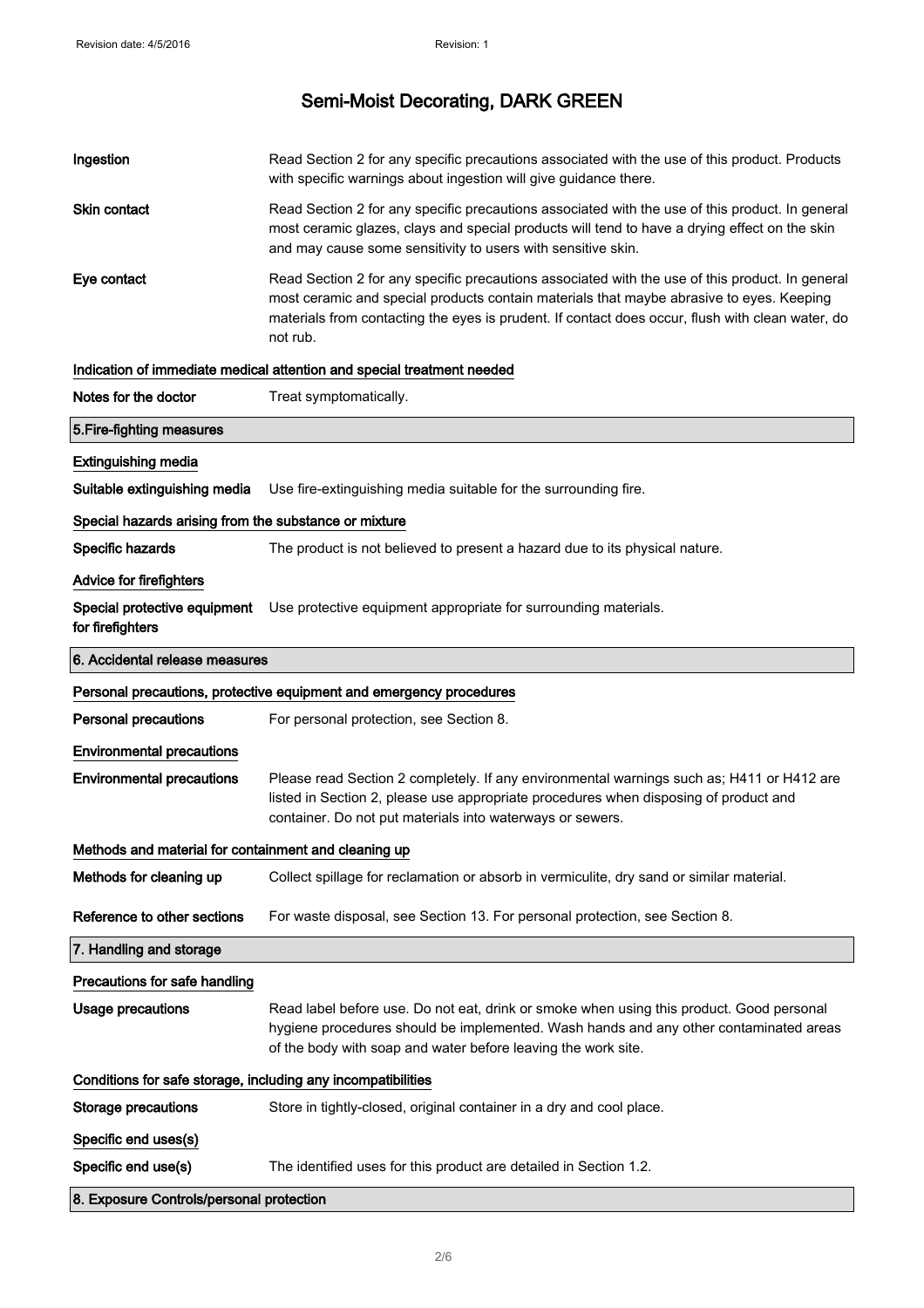| Ingredient comments                 | Only ingredients listed n Section 3 are notifiable for this product. If none are shown then all<br>ingredients are exempt.                                                                                           |
|-------------------------------------|----------------------------------------------------------------------------------------------------------------------------------------------------------------------------------------------------------------------|
| <b>Exposure controls</b>            |                                                                                                                                                                                                                      |
| Appropriate engineering<br>controls | No specific ventilations requirements unless the "FAN" pictogram is shown above or specified<br>in Section 2.                                                                                                        |
| Eye/face protection                 | No specific eve protection required unless the "EYE PROTECTION" pictogram is shown<br>above or specified in Section 2.                                                                                               |
| Hand protection                     | No specific hand protection required unless the "HAND PROTECTION" pictogram is shown<br>above or specified in Section 2.                                                                                             |
| Hygiene measures                    | Using good personal hygiene practices is always appropriate. Keeping a clean work space,<br>cleaning up properly when done, and not eating, drinking or smoking when using this product.                             |
| <b>Respiratory protection</b>       | No specific respiratory protection required unless the "RESPIRATOR" pictogram is shown<br>above or specified in Section 2. Using the appropriate certified protection for the operation is<br>important if required. |

### 9. Physical and Chemical Properties

#### Information on basic physical and chemical properties

| Appearance                                      | Colored liquid.           |
|-------------------------------------------------|---------------------------|
| Color                                           | Various colors.           |
| Odor                                            | Almost odorless.          |
| <b>Odor threshold</b>                           | No information available. |
| рH                                              | 6-8                       |
| <b>Melting point</b>                            | No information available. |
| Initial boiling point and range                 | No information available. |
| <b>Flash point</b>                              | No information available. |
| <b>Evaporation rate</b>                         | No information available. |
| Flammability (solid, gas)                       | No information available. |
| Upper/lower flammability or<br>explosive limits | No information available. |
| Vapour pressure                                 | No information available. |
| <b>Relative density</b>                         | Greater than 1.0          |
| Solubility(ies)                                 | Not applicable.           |
| <b>Partition coefficient</b>                    | No information available. |
| <b>Auto-ignition temperature</b>                | Not applicable.           |
| <b>Decomposition Temperature</b>                | No information available. |
| <b>Viscosity</b>                                | No information available. |
| <b>Explosive properties</b>                     | none                      |
| <b>Oxidising properties</b>                     | none                      |
| Other information                               | Not applicable.           |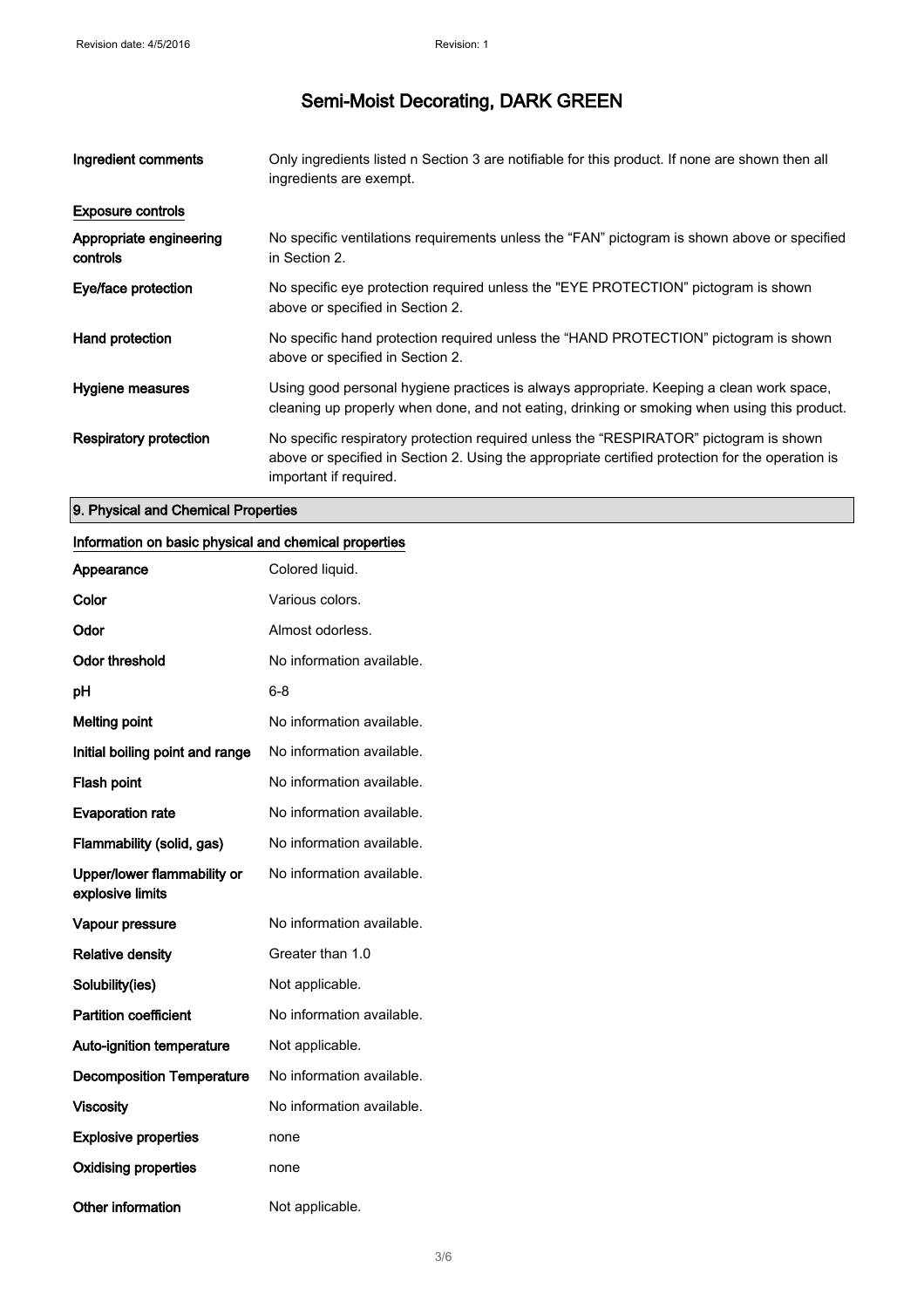| 10. Stability and reactivity          |                                                                                                                                                                                                                                                |
|---------------------------------------|------------------------------------------------------------------------------------------------------------------------------------------------------------------------------------------------------------------------------------------------|
| Reactivity                            | There are no known reactivity hazards associated with this product.                                                                                                                                                                            |
| <b>Stability</b>                      | No particular stability concerns.                                                                                                                                                                                                              |
| Possibility of hazardous<br>reactions | None known.                                                                                                                                                                                                                                    |
| Conditions to avoid                   | None known.                                                                                                                                                                                                                                    |
| Materials to avoid                    | None known.                                                                                                                                                                                                                                    |
| Hazardous decomposition<br>products   | None known.                                                                                                                                                                                                                                    |
| 11. Toxicological information         |                                                                                                                                                                                                                                                |
| Information on toxicological effects  |                                                                                                                                                                                                                                                |
| <b>Toxicological effects</b>          | Please read Section 2 thoroughly to understand the toxicological risks, (if any) and<br>precautions for safe use (if any).                                                                                                                     |
| Skin corrosion/irritation             |                                                                                                                                                                                                                                                |
| <b>Skin sensitization</b>             |                                                                                                                                                                                                                                                |
| <b>Skin sensitisation</b>             | Based on available data the classification criteria are not met.                                                                                                                                                                               |
| Eye contact                           | May cause temporary eye irritation.                                                                                                                                                                                                            |
| 12. Ecological Information            |                                                                                                                                                                                                                                                |
| <b>Ecotoxicity</b>                    | Please read Section 2 completely. If any environmental warnings such as; H411 or H412 are<br>listed in Section 2, please use appropriate procedures when disposing of product and<br>container. Do not put materials into waterways or sewers. |
| Toxicity                              |                                                                                                                                                                                                                                                |
| Toxicity                              | Please read Section 2 completely. If any environmental warnings such as; H411 or H412 are<br>listed in Section 2, please use appropriate procedures when disposing of product and<br>container. Do not put materials into waterways or sewers. |
| Persistence and degradability         |                                                                                                                                                                                                                                                |
| Persistence and degradability         | No data available.                                                                                                                                                                                                                             |
| Biodegradation                        | Not inherently biodegradable.                                                                                                                                                                                                                  |
| <b>Bioaccumulative potential</b>      |                                                                                                                                                                                                                                                |
| <b>Partition coefficient</b>          | No information available.                                                                                                                                                                                                                      |
| Mobility in soil                      |                                                                                                                                                                                                                                                |
| <b>Mobility</b>                       | Semi-mobile.                                                                                                                                                                                                                                   |
| Results of PBT and vPvB assessment    |                                                                                                                                                                                                                                                |
| Results of PBT and vPvB<br>assessment | This product does not contain any substances classified as PBT or vPvB.                                                                                                                                                                        |
| Other adverse effects                 |                                                                                                                                                                                                                                                |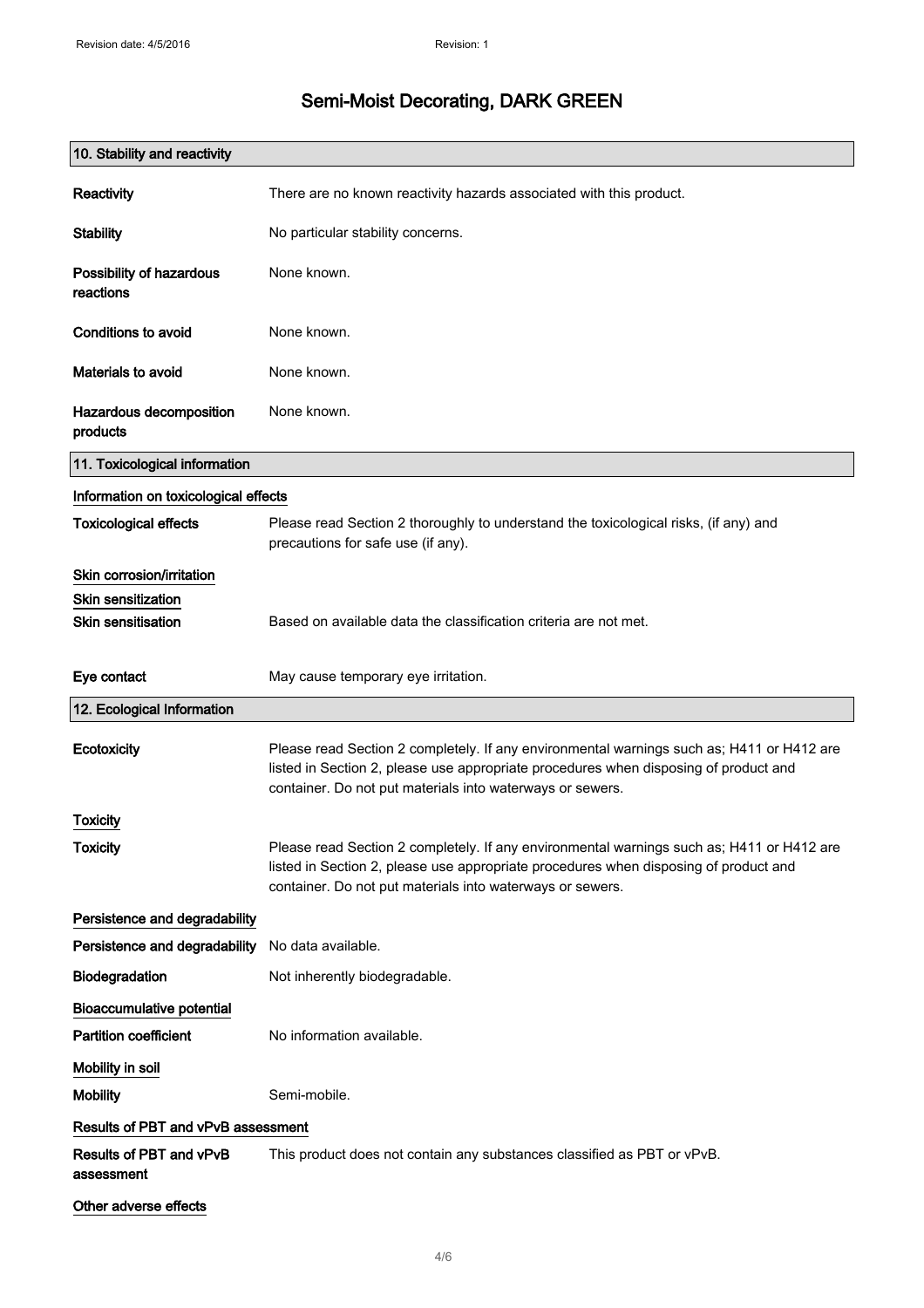| Other adverse effects                                                                                 | None known.                                                                                                                                                                                         |
|-------------------------------------------------------------------------------------------------------|-----------------------------------------------------------------------------------------------------------------------------------------------------------------------------------------------------|
| 13. Disposal considerations                                                                           |                                                                                                                                                                                                     |
| Waste treatment methods                                                                               |                                                                                                                                                                                                     |
| <b>General information</b>                                                                            | Dispose of waste product or used containers in accordance with local regulations When<br>handling waste, the safety precautions applying to handling of the product should be<br>considered.        |
| 14. Transport information                                                                             |                                                                                                                                                                                                     |
| General                                                                                               | The product is not covered by international regulations on the transport of dangerous goods<br>(IMDG, IATA, DoT).                                                                                   |
| <b>UN Number</b>                                                                                      |                                                                                                                                                                                                     |
| Not applicable.                                                                                       |                                                                                                                                                                                                     |
| UN proper shipping name                                                                               |                                                                                                                                                                                                     |
| Not applicable.                                                                                       |                                                                                                                                                                                                     |
| Transport hazard class(es)                                                                            |                                                                                                                                                                                                     |
| No transport warning sign required.                                                                   |                                                                                                                                                                                                     |
| Packing group                                                                                         |                                                                                                                                                                                                     |
| Not applicable.                                                                                       |                                                                                                                                                                                                     |
| <b>Environmental hazards</b>                                                                          |                                                                                                                                                                                                     |
| <b>Environmentally Hazardous Substance</b>                                                            | Please refer to Section 2 for any environmental hazards associated with this product. If H411/H412 warnings are shown then<br>please verify packaging and labeling requirements for larger volumes. |
| Special precautions for user                                                                          |                                                                                                                                                                                                     |
| Not applicable.                                                                                       |                                                                                                                                                                                                     |
| <b>Transport in bulk according to</b> Not applicable.<br>Annex II of MARPOL 73/78<br>and the IBC Code |                                                                                                                                                                                                     |
| 15. Regulatory information                                                                            |                                                                                                                                                                                                     |
| <b>US State Regulations</b><br>None of the ingredients are listed or exempt.                          | California Proposition 65 Carcinogens and Reproductive Toxins                                                                                                                                       |
| Inventories<br>Canada - DSL/NDSL<br>All the ingredients are listed or exempt.                         |                                                                                                                                                                                                     |
| <b>US-TSCA</b><br>All the ingredients are listed or exempt.                                           |                                                                                                                                                                                                     |
| US - TSCA 12(b) Export Notification                                                                   |                                                                                                                                                                                                     |

All the ingredients are listed or exempt.

16. Other information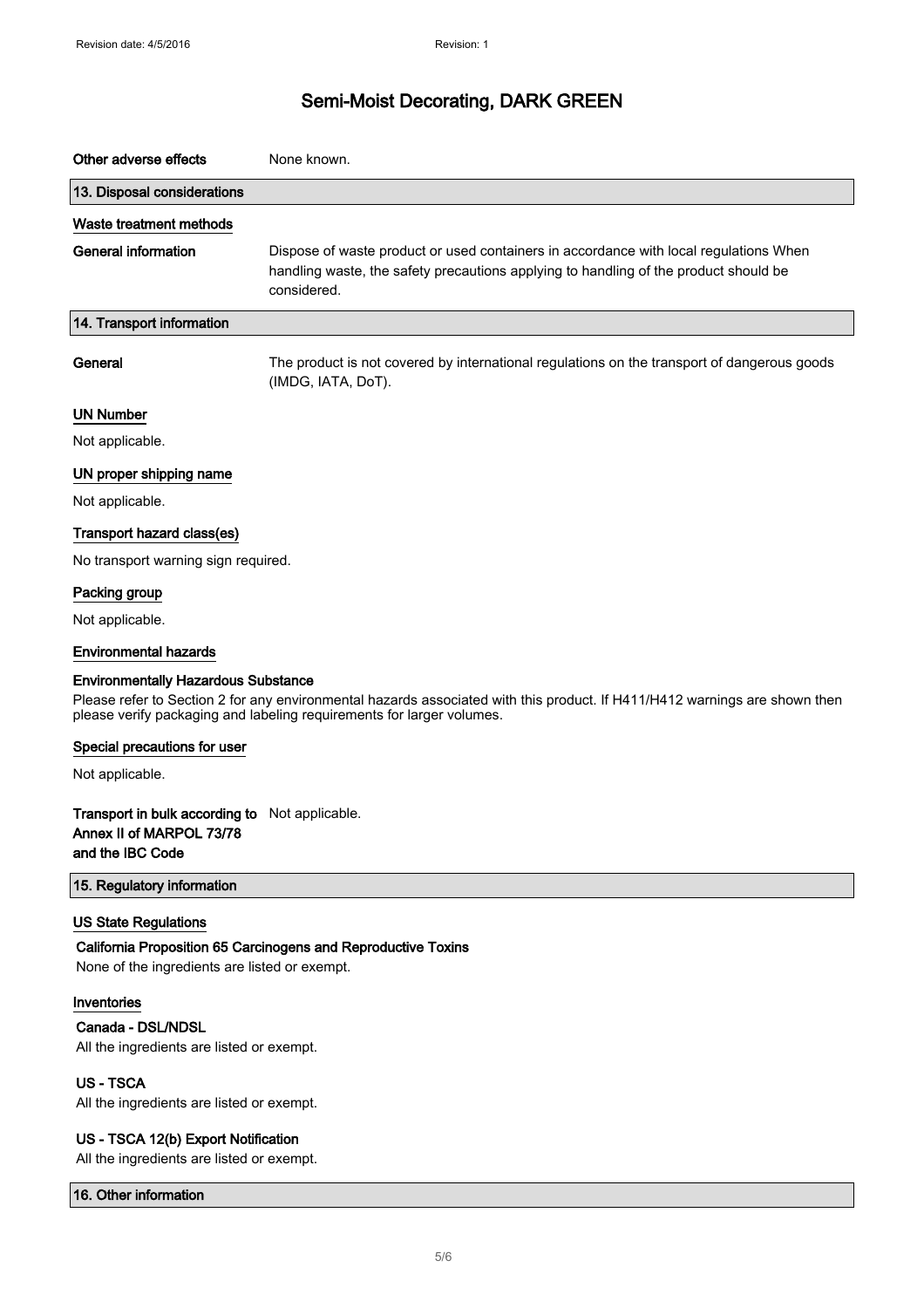| General information  | The following are the top 5 materials by weight listed for New Jersey (if applicable):-<br>Crystalline Silica14808-60-7, Water7732-18-5, Glucose8029-43-4, Hydrous Aluminum Silicate<br>1332-58-7<br>Non Lead Frit65997-18-4 |
|----------------------|------------------------------------------------------------------------------------------------------------------------------------------------------------------------------------------------------------------------------|
| <b>Revision date</b> | 4/5/2016                                                                                                                                                                                                                     |
| <b>Revision</b>      |                                                                                                                                                                                                                              |
| SDS No.              | 5549                                                                                                                                                                                                                         |

This information relates only to the specific material designated and may not be valid for such material used in combination with any other materials or in any process. Such information is, to the best of the company's knowledge and belief, accurate and reliable as of the date indicated. However, no warranty, guarantee or representation is made to its accuracy, reliability or completeness. It is the user's responsibility to satisfy himself as to the suitability of such information for his own particular use.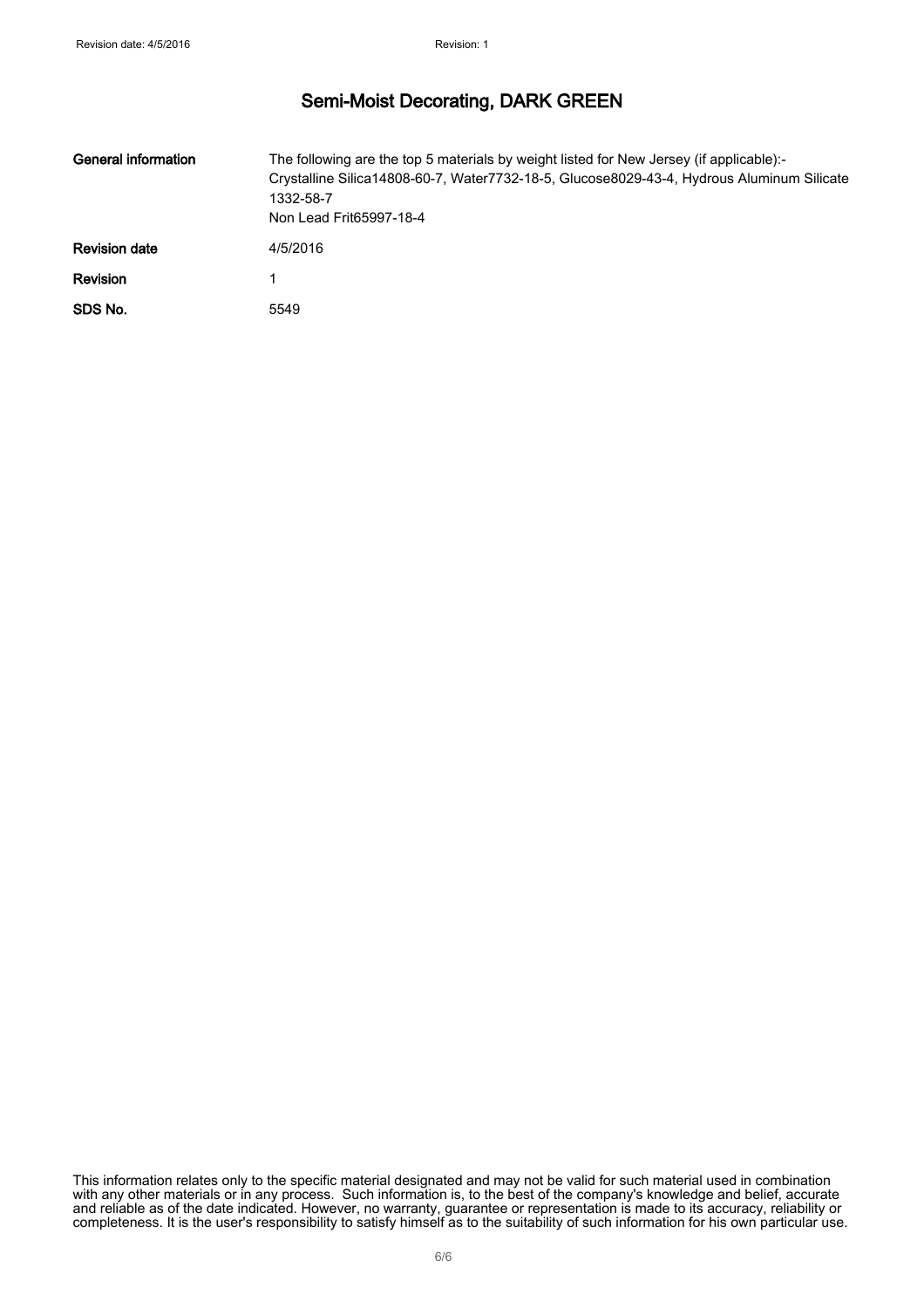### SAFETY DATA SHEET Semi-Moist Decorating, DARK BLUE

| 1. Identification                                       |                                                                                                                                                                                    |
|---------------------------------------------------------|------------------------------------------------------------------------------------------------------------------------------------------------------------------------------------|
| <b>Product identifier</b>                               |                                                                                                                                                                                    |
| Product name                                            | Semi-Moist Decorating, DARK BLUE                                                                                                                                                   |
| <b>Product number</b>                                   | Semi-Moist Decorating, DARK BLUE                                                                                                                                                   |
| Recommended use of the chemical and restrictions on use |                                                                                                                                                                                    |
| Application                                             | Ceramic underglaze                                                                                                                                                                 |
| Details of the supplier of the safety data sheet        |                                                                                                                                                                                    |
| <b>Supplier</b>                                         | American Art Clay Co Inc<br>6060 Guion Road<br>Indianapolis,<br>IN 46254-1222<br><b>USA</b><br>+1 317 244 6871                                                                     |
| Emergency telephone number                              |                                                                                                                                                                                    |
| <b>Emergency telephone</b>                              | 1 317 244 6871 Mon-Fri, 0900-1700 EST                                                                                                                                              |
| 2. Hazard(s) identification                             |                                                                                                                                                                                    |
| Classification of the substance or mixture              |                                                                                                                                                                                    |
| <b>Physical hazards</b>                                 | Not Classified                                                                                                                                                                     |
| <b>Health hazards</b>                                   | Not Classified                                                                                                                                                                     |
| <b>Environmental hazards</b>                            | Not Classified                                                                                                                                                                     |
| Label elements                                          |                                                                                                                                                                                    |
| <b>Hazard statements</b>                                | <b>NC Not Classified</b>                                                                                                                                                           |
| Other hazards                                           |                                                                                                                                                                                    |
| none present.                                           |                                                                                                                                                                                    |
| 3. Composition/information on ingredients               |                                                                                                                                                                                    |
| <b>Mixtures</b>                                         |                                                                                                                                                                                    |
| <b>Composition comments</b>                             | Only ingredients listed above are notifiable for this product. If none are shown then all<br>ingredients are exempt.                                                               |
| 4. First-aid measures                                   |                                                                                                                                                                                    |
| Description of first aid measures                       |                                                                                                                                                                                    |
| Inhalation                                              | Unlikely route of exposure as the product does not contain volatile substances.                                                                                                    |
| Ingestion                                               | Do not induce vomiting. Rinse mouth thoroughly with water. Give a few small glasses of water<br>or milk to drink. Get medical attention if any discomfort continues.               |
| <b>Skin Contact</b>                                     | Wash skin thoroughly with soap and water.                                                                                                                                          |
| Eye contact                                             | Rinse with water.                                                                                                                                                                  |
|                                                         | Most important symptoms and effects, both acute and delayed                                                                                                                        |
| Inhalation                                              | Read Section 2 for any specific precautions associated with this product. In general, breathing<br>any type of dust/mist can and may aggravate irritation of the throat and lungs. |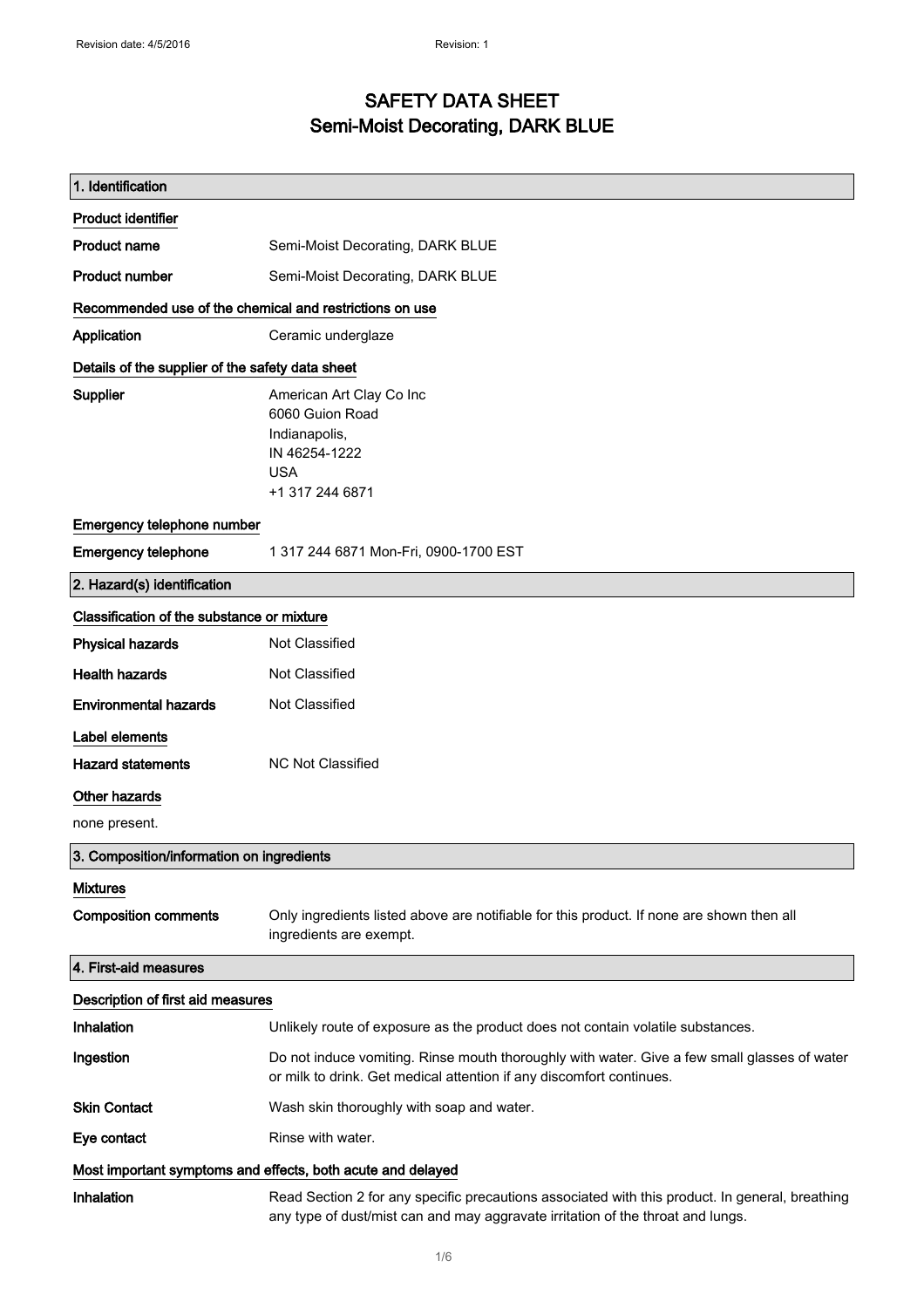| Ingestion                                                    | Read Section 2 for any specific precautions associated with the use of this product. Products<br>with specific warnings about ingestion will give guidance there.                                                                                                                                           |
|--------------------------------------------------------------|-------------------------------------------------------------------------------------------------------------------------------------------------------------------------------------------------------------------------------------------------------------------------------------------------------------|
| <b>Skin contact</b>                                          | Read Section 2 for any specific precautions associated with the use of this product. In general<br>most ceramic glazes, clays and special products will tend to have a drying effect on the skin<br>and may cause some sensitivity to users with sensitive skin.                                            |
| Eye contact                                                  | Read Section 2 for any specific precautions associated with the use of this product. In general<br>most ceramic and special products contain materials that maybe abrasive to eyes. Keeping<br>materials from contacting the eyes is prudent. If contact does occur, flush with clean water, do<br>not rub. |
|                                                              | Indication of immediate medical attention and special treatment needed                                                                                                                                                                                                                                      |
| Notes for the doctor                                         | Treat symptomatically.                                                                                                                                                                                                                                                                                      |
| 5. Fire-fighting measures                                    |                                                                                                                                                                                                                                                                                                             |
| <b>Extinguishing media</b>                                   |                                                                                                                                                                                                                                                                                                             |
| Suitable extinguishing media                                 | Use fire-extinguishing media suitable for the surrounding fire.                                                                                                                                                                                                                                             |
| Special hazards arising from the substance or mixture        |                                                                                                                                                                                                                                                                                                             |
| Specific hazards                                             | The product is not believed to present a hazard due to its physical nature.                                                                                                                                                                                                                                 |
| Advice for firefighters                                      |                                                                                                                                                                                                                                                                                                             |
| Special protective equipment<br>for firefighters             | Use protective equipment appropriate for surrounding materials.                                                                                                                                                                                                                                             |
| 6. Accidental release measures                               |                                                                                                                                                                                                                                                                                                             |
|                                                              | Personal precautions, protective equipment and emergency procedures                                                                                                                                                                                                                                         |
| <b>Personal precautions</b>                                  | For personal protection, see Section 8.                                                                                                                                                                                                                                                                     |
| <b>Environmental precautions</b>                             |                                                                                                                                                                                                                                                                                                             |
| <b>Environmental precautions</b>                             | Please read Section 2 completely. If any environmental warnings such as; H411 or H412 are<br>listed in Section 2, please use appropriate procedures when disposing of product and<br>container. Do not put materials into waterways or sewers.                                                              |
| Methods and material for containment and cleaning up         |                                                                                                                                                                                                                                                                                                             |
| Methods for cleaning up                                      | Collect spillage for reclamation or absorb in vermiculite, dry sand or similar material.                                                                                                                                                                                                                    |
| Reference to other sections                                  | For waste disposal, see Section 13. For personal protection, see Section 8.                                                                                                                                                                                                                                 |
| 7. Handling and storage                                      |                                                                                                                                                                                                                                                                                                             |
| Precautions for safe handling                                |                                                                                                                                                                                                                                                                                                             |
| <b>Usage precautions</b>                                     | Read label before use. Do not eat, drink or smoke when using this product. Good personal<br>hygiene procedures should be implemented. Wash hands and any other contaminated areas<br>of the body with soap and water before leaving the work site.                                                          |
| Conditions for safe storage, including any incompatibilities |                                                                                                                                                                                                                                                                                                             |
| <b>Storage precautions</b>                                   | Store in tightly-closed, original container in a dry and cool place.                                                                                                                                                                                                                                        |
| Specific end uses(s)                                         |                                                                                                                                                                                                                                                                                                             |
| Specific end use(s)                                          | The identified uses for this product are detailed in Section 1.2.                                                                                                                                                                                                                                           |
| 8. Exposure Controls/personal protection                     |                                                                                                                                                                                                                                                                                                             |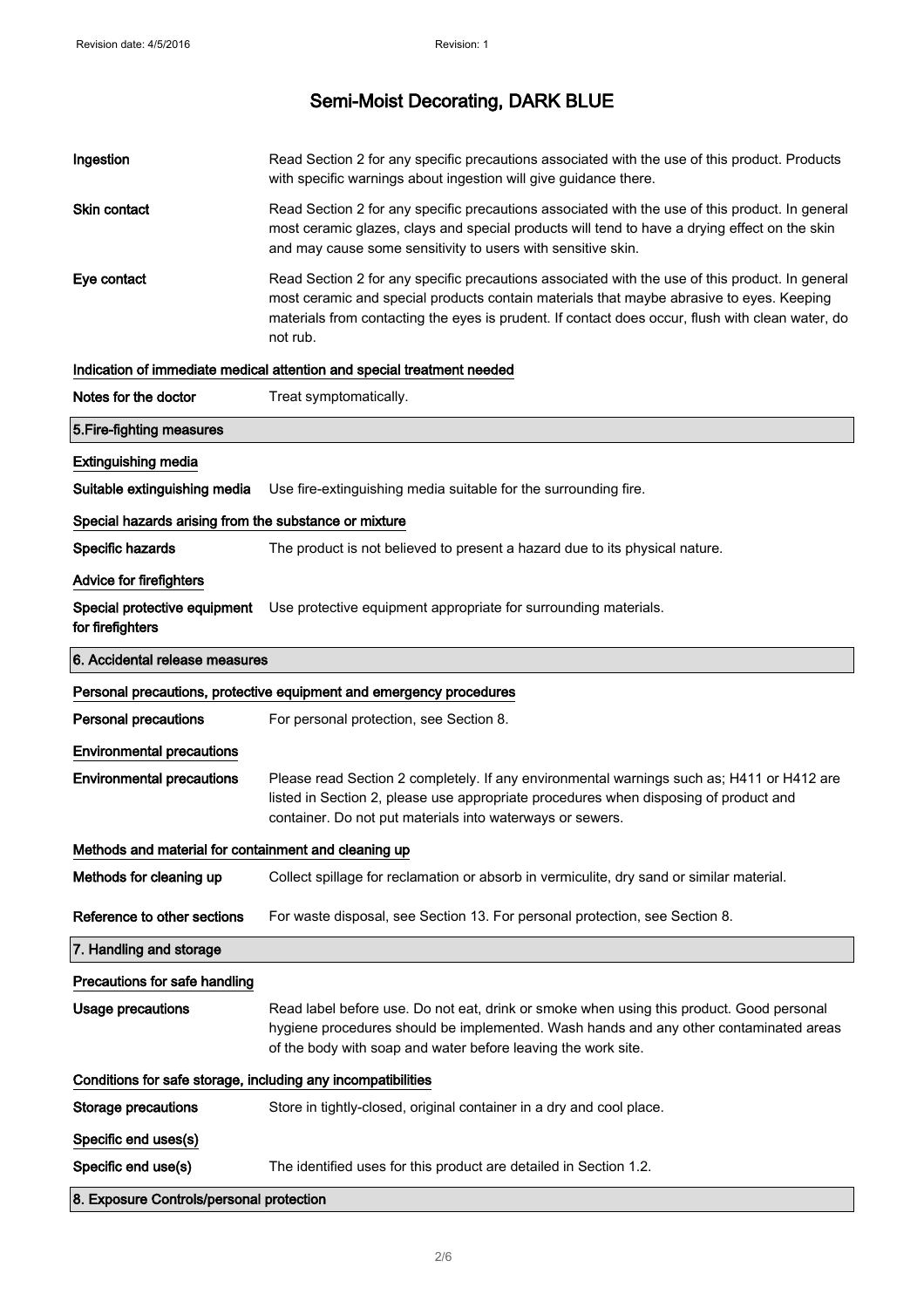| Ingredient comments                 | Only ingredients listed n Section 3 are notifiable for this product. If none are shown then all<br>ingredients are exempt.                                                                                           |
|-------------------------------------|----------------------------------------------------------------------------------------------------------------------------------------------------------------------------------------------------------------------|
| <b>Exposure controls</b>            |                                                                                                                                                                                                                      |
| Appropriate engineering<br>controls | No specific ventilations requirements unless the "FAN" pictogram is shown above or specified<br>in Section 2.                                                                                                        |
| Eye/face protection                 | No specific eye protection required unless the "EYE PROTECTION" pictogram is shown<br>above or specified in Section 2.                                                                                               |
| Hand protection                     | No specific hand protection required unless the "HAND PROTECTION" pictogram is shown<br>above or specified in Section 2.                                                                                             |
| Hygiene measures                    | Using good personal hygiene practices is always appropriate. Keeping a clean work space,<br>cleaning up properly when done, and not eating, drinking or smoking when using this product.                             |
| <b>Respiratory protection</b>       | No specific respiratory protection required unless the "RESPIRATOR" pictogram is shown<br>above or specified in Section 2. Using the appropriate certified protection for the operation is<br>important if required. |

### 9. Physical and Chemical Properties

#### Information on basic physical and chemical properties

| Appearance                                      | Colored liquid.           |
|-------------------------------------------------|---------------------------|
| Color                                           | Various colors.           |
| Odor                                            | Almost odorless.          |
| <b>Odor threshold</b>                           | No information available. |
| рH                                              | 6-8                       |
| <b>Melting point</b>                            | No information available. |
| Initial boiling point and range                 | No information available. |
| Flash point                                     | No information available. |
| <b>Evaporation rate</b>                         | No information available. |
| Flammability (solid, gas)                       | No information available. |
| Upper/lower flammability or<br>explosive limits | No information available. |
| Vapour pressure                                 | No information available. |
| <b>Relative density</b>                         | Greater than 1.0          |
| Solubility(ies)                                 | Not applicable.           |
| <b>Partition coefficient</b>                    | No information available. |
| <b>Auto-ignition temperature</b>                | Not applicable.           |
| <b>Decomposition Temperature</b>                | No information available. |
| <b>Viscosity</b>                                | No information available. |
| <b>Explosive properties</b>                     | none                      |
| <b>Oxidising properties</b>                     | none                      |
| <b>Other information</b>                        | Not applicable.           |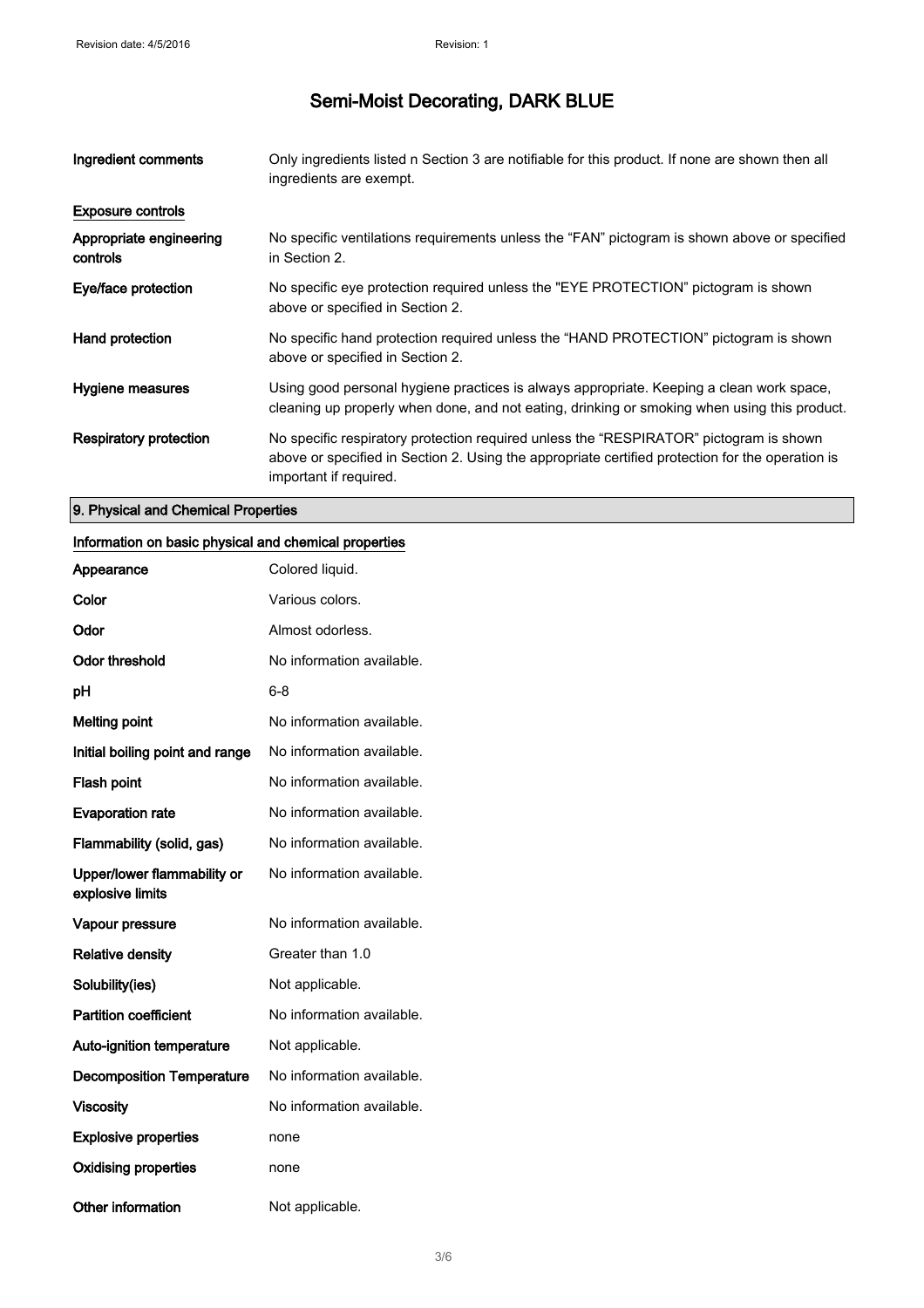| 10. Stability and reactivity          |                                                                                                                                                                                                                                                |
|---------------------------------------|------------------------------------------------------------------------------------------------------------------------------------------------------------------------------------------------------------------------------------------------|
| Reactivity                            | There are no known reactivity hazards associated with this product.                                                                                                                                                                            |
| <b>Stability</b>                      | No particular stability concerns.                                                                                                                                                                                                              |
| Possibility of hazardous<br>reactions | None known.                                                                                                                                                                                                                                    |
| <b>Conditions to avoid</b>            | None known.                                                                                                                                                                                                                                    |
| Materials to avoid                    | None known.                                                                                                                                                                                                                                    |
| Hazardous decomposition<br>products   | None known.                                                                                                                                                                                                                                    |
| 11. Toxicological information         |                                                                                                                                                                                                                                                |
| Information on toxicological effects  |                                                                                                                                                                                                                                                |
| <b>Toxicological effects</b>          | Please read Section 2 thoroughly to understand the toxicological risks, (if any) and<br>precautions for safe use (if any).                                                                                                                     |
| Skin corrosion/irritation             |                                                                                                                                                                                                                                                |
| <b>Skin sensitization</b>             |                                                                                                                                                                                                                                                |
| <b>Skin sensitisation</b>             | Based on available data the classification criteria are not met.                                                                                                                                                                               |
| Eye contact                           | May cause temporary eye irritation.                                                                                                                                                                                                            |
| 12. Ecological Information            |                                                                                                                                                                                                                                                |
| Ecotoxicity                           | Please read Section 2 completely. If any environmental warnings such as; H411 or H412 are<br>listed in Section 2, please use appropriate procedures when disposing of product and<br>container. Do not put materials into waterways or sewers. |
| Toxicity                              |                                                                                                                                                                                                                                                |
| <b>Toxicity</b>                       | Please read Section 2 completely. If any environmental warnings such as; H411 or H412 are<br>listed in Section 2, please use appropriate procedures when disposing of product and<br>container. Do not put materials into waterways or sewers. |
| Persistence and degradability         |                                                                                                                                                                                                                                                |
| Persistence and degradability         | No data available.                                                                                                                                                                                                                             |
| Biodegradation                        | Not inherently biodegradable.                                                                                                                                                                                                                  |
| <b>Bioaccumulative potential</b>      |                                                                                                                                                                                                                                                |
| <b>Partition coefficient</b>          | No information available.                                                                                                                                                                                                                      |
| Mobility in soil                      |                                                                                                                                                                                                                                                |
| <b>Mobility</b>                       | Semi-mobile.                                                                                                                                                                                                                                   |
| Results of PBT and vPvB assessment    |                                                                                                                                                                                                                                                |
| Results of PBT and vPvB<br>assessment | This product does not contain any substances classified as PBT or vPvB.                                                                                                                                                                        |
| Other adverse effects                 |                                                                                                                                                                                                                                                |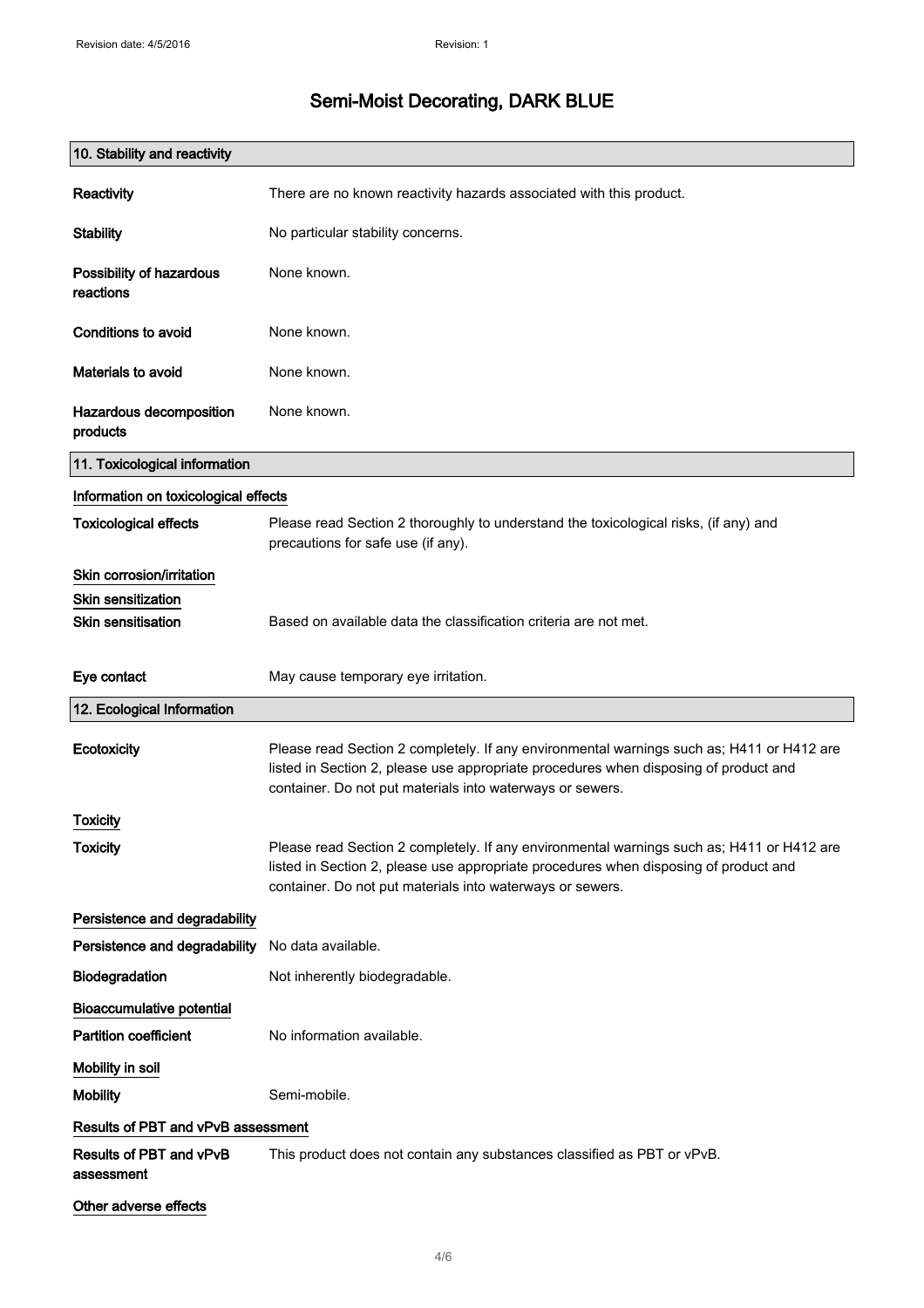| Other adverse effects                                                                          | None known.                                                                                                                                                                                         |
|------------------------------------------------------------------------------------------------|-----------------------------------------------------------------------------------------------------------------------------------------------------------------------------------------------------|
| 13. Disposal considerations                                                                    |                                                                                                                                                                                                     |
| Waste treatment methods                                                                        |                                                                                                                                                                                                     |
| <b>General information</b>                                                                     | Dispose of waste product or used containers in accordance with local regulations When<br>handling waste, the safety precautions applying to handling of the product should be<br>considered.        |
| 14. Transport information                                                                      |                                                                                                                                                                                                     |
| General                                                                                        | The product is not covered by international regulations on the transport of dangerous goods<br>(IMDG, IATA, DoT).                                                                                   |
| <b>UN Number</b>                                                                               |                                                                                                                                                                                                     |
| Not applicable.                                                                                |                                                                                                                                                                                                     |
| UN proper shipping name                                                                        |                                                                                                                                                                                                     |
| Not applicable.                                                                                |                                                                                                                                                                                                     |
| Transport hazard class(es)                                                                     |                                                                                                                                                                                                     |
| No transport warning sign required.                                                            |                                                                                                                                                                                                     |
| Packing group                                                                                  |                                                                                                                                                                                                     |
| Not applicable.                                                                                |                                                                                                                                                                                                     |
| <b>Environmental hazards</b>                                                                   |                                                                                                                                                                                                     |
| <b>Environmentally Hazardous Substance</b>                                                     | Please refer to Section 2 for any environmental hazards associated with this product. If H411/H412 warnings are shown then<br>please verify packaging and labeling requirements for larger volumes. |
| Special precautions for user                                                                   |                                                                                                                                                                                                     |
| Not applicable.                                                                                |                                                                                                                                                                                                     |
| Transport in bulk according to Not applicable.<br>Annex II of MARPOL 73/78<br>and the IBC Code |                                                                                                                                                                                                     |
| 15. Regulatory information                                                                     |                                                                                                                                                                                                     |
| <b>US State Regulations</b><br>None of the ingredients are listed or exempt.                   | California Proposition 65 Carcinogens and Reproductive Toxins                                                                                                                                       |
| Inventories<br>Canada - DSL/NDSL<br>All the ingredients are listed or exempt.                  |                                                                                                                                                                                                     |
| <b>US-TSCA</b><br>All the ingredients are listed or exempt.                                    |                                                                                                                                                                                                     |
| US - TSCA 12(b) Export Notification                                                            |                                                                                                                                                                                                     |

All the ingredients are listed or exempt.

16. Other information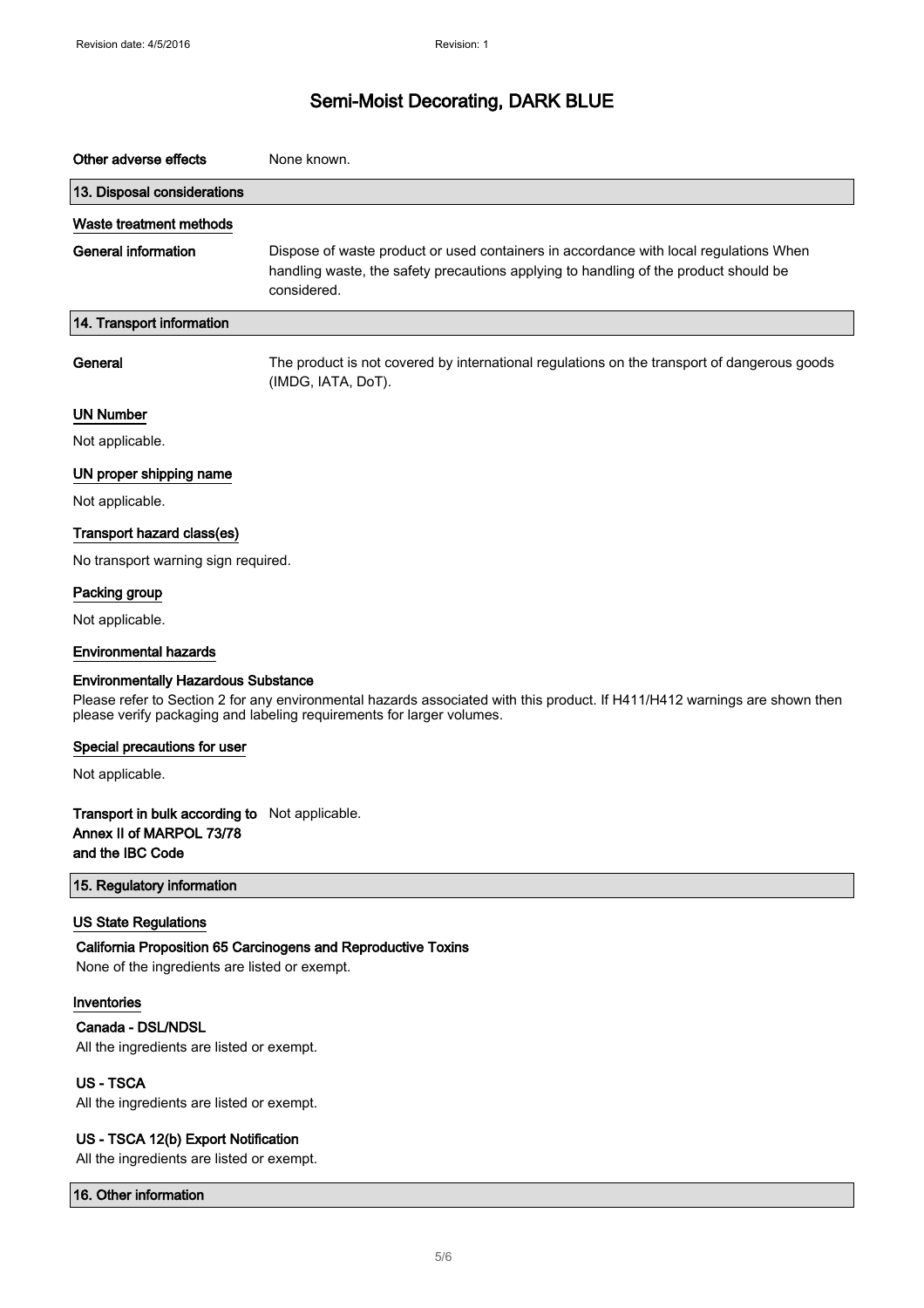| General information  | The following are the top 5 materials by weight listed for New Jersey (if applicable):-<br>Crystalline Silica14808-60-7, Water7732-18-5, Glucose8029-43-4, Hydrous Aluminum Silicate<br>1332-58-7<br>Non Lead Frit65997-18-4 |
|----------------------|------------------------------------------------------------------------------------------------------------------------------------------------------------------------------------------------------------------------------|
| <b>Revision date</b> | 4/5/2016                                                                                                                                                                                                                     |
| <b>Revision</b>      |                                                                                                                                                                                                                              |
| SDS No.              | 5548                                                                                                                                                                                                                         |

This information relates only to the specific material designated and may not be valid for such material used in combination with any other materials or in any process. Such information is, to the best of the company's knowledge and belief, accurate and reliable as of the date indicated. However, no warranty, guarantee or representation is made to its accuracy, reliability or completeness. It is the user's responsibility to satisfy himself as to the suitability of such information for his own particular use.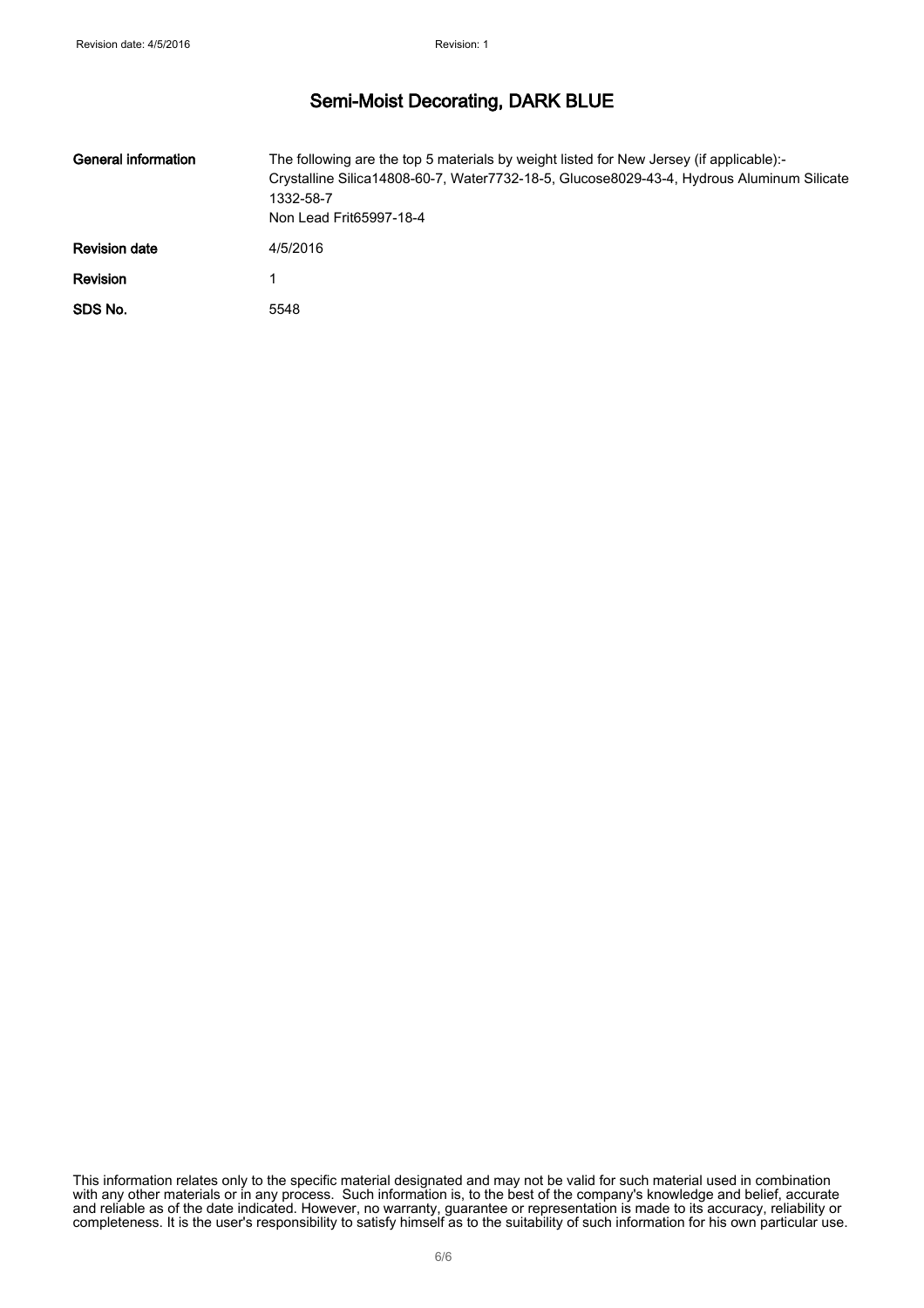### SAFETY DATA SHEET Semi-Moist Decorating, BLUE GREEN

| 1. Identification                                           |                                                                                                                                                                                    |
|-------------------------------------------------------------|------------------------------------------------------------------------------------------------------------------------------------------------------------------------------------|
|                                                             |                                                                                                                                                                                    |
| <b>Product identifier</b>                                   |                                                                                                                                                                                    |
| <b>Product name</b>                                         | Semi-Moist Decorating, BLUE GREEN                                                                                                                                                  |
| <b>Product number</b>                                       | Semi-Moist Decorating, BLUE GREEN                                                                                                                                                  |
| Recommended use of the chemical and restrictions on use     |                                                                                                                                                                                    |
| Application                                                 | Ceramic underglaze                                                                                                                                                                 |
| Details of the supplier of the safety data sheet            |                                                                                                                                                                                    |
| Supplier                                                    | American Art Clay Co Inc<br>6060 Guion Road<br>Indianapolis,<br>IN 46254-1222<br><b>USA</b><br>+1 317 244 6871                                                                     |
| Emergency telephone number                                  |                                                                                                                                                                                    |
| <b>Emergency telephone</b>                                  | 1 317 244 6871 Mon-Fri, 0900-1700 EST                                                                                                                                              |
| 2. Hazard(s) identification                                 |                                                                                                                                                                                    |
| Classification of the substance or mixture                  |                                                                                                                                                                                    |
| <b>Physical hazards</b>                                     | Not Classified                                                                                                                                                                     |
| <b>Health hazards</b>                                       | Not Classified                                                                                                                                                                     |
| <b>Environmental hazards</b>                                | Not Classified                                                                                                                                                                     |
| Label elements                                              |                                                                                                                                                                                    |
| <b>Hazard statements</b>                                    | <b>NC Not Classified</b>                                                                                                                                                           |
| <b>Other hazards</b>                                        |                                                                                                                                                                                    |
| none present.                                               |                                                                                                                                                                                    |
| 3. Composition/information on ingredients                   |                                                                                                                                                                                    |
| <b>Mixtures</b>                                             |                                                                                                                                                                                    |
| <b>Composition comments</b>                                 | Only ingredients listed above are notifiable for this product. If none are shown then all<br>ingredients are exempt.                                                               |
| 4. First-aid measures                                       |                                                                                                                                                                                    |
| Description of first aid measures                           |                                                                                                                                                                                    |
| Inhalation                                                  | Unlikely route of exposure as the product does not contain volatile substances.                                                                                                    |
| Ingestion                                                   | Do not induce vomiting. Rinse mouth thoroughly with water. Give a few small glasses of water<br>or milk to drink. Get medical attention if any discomfort continues.               |
| <b>Skin Contact</b>                                         | Wash skin thoroughly with soap and water.                                                                                                                                          |
| Eye contact                                                 | Rinse with water.                                                                                                                                                                  |
| Most important symptoms and effects, both acute and delayed |                                                                                                                                                                                    |
| Inhalation                                                  | Read Section 2 for any specific precautions associated with this product. In general, breathing<br>any type of dust/mist can and may aggravate irritation of the throat and lungs. |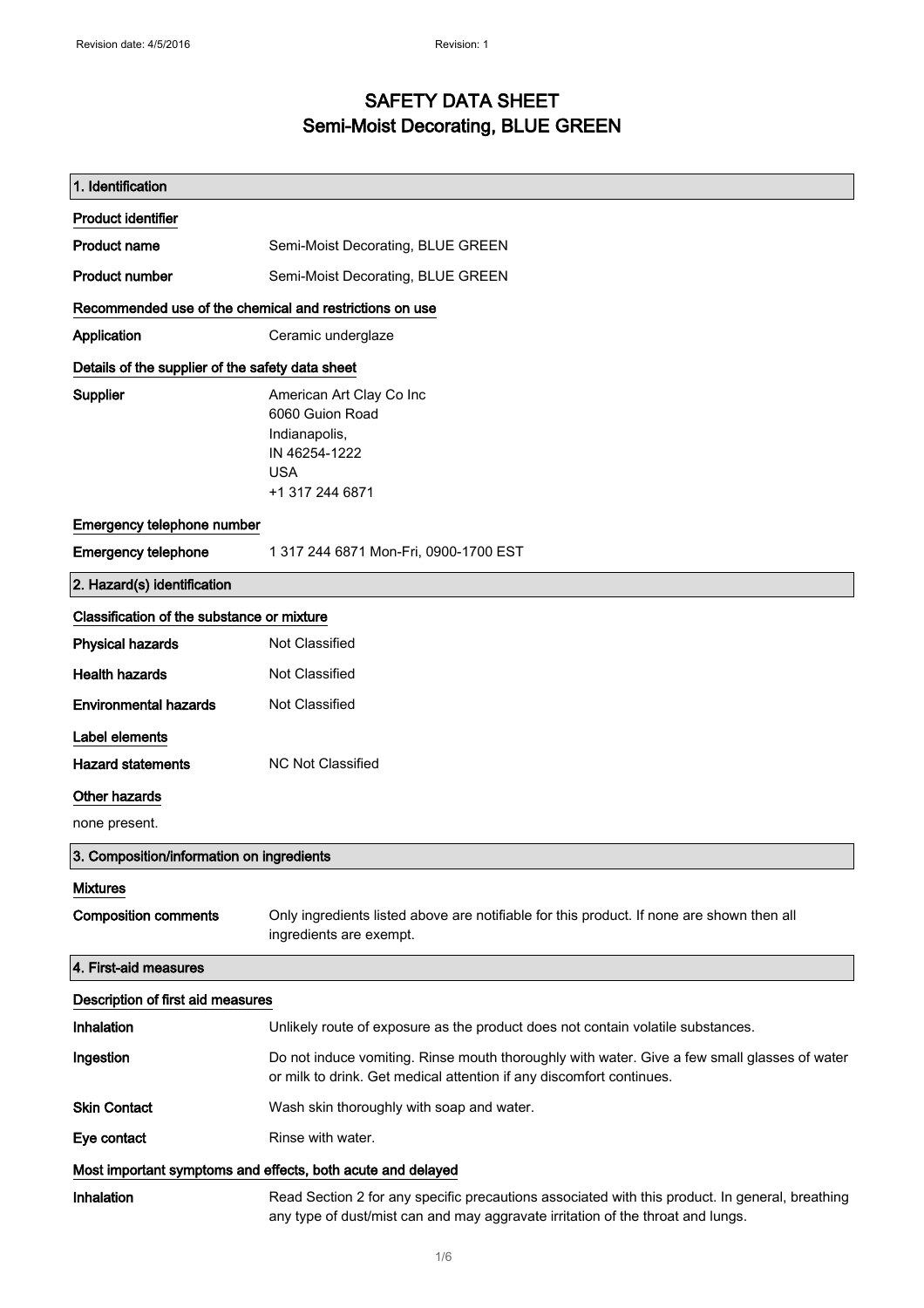| Ingestion                                                    | Read Section 2 for any specific precautions associated with the use of this product. Products<br>with specific warnings about ingestion will give guidance there.                                                                                                                                           |
|--------------------------------------------------------------|-------------------------------------------------------------------------------------------------------------------------------------------------------------------------------------------------------------------------------------------------------------------------------------------------------------|
| <b>Skin contact</b>                                          | Read Section 2 for any specific precautions associated with the use of this product. In general<br>most ceramic glazes, clays and special products will tend to have a drying effect on the skin<br>and may cause some sensitivity to users with sensitive skin.                                            |
| Eye contact                                                  | Read Section 2 for any specific precautions associated with the use of this product. In general<br>most ceramic and special products contain materials that maybe abrasive to eyes. Keeping<br>materials from contacting the eyes is prudent. If contact does occur, flush with clean water, do<br>not rub. |
|                                                              | Indication of immediate medical attention and special treatment needed                                                                                                                                                                                                                                      |
| Notes for the doctor                                         | Treat symptomatically.                                                                                                                                                                                                                                                                                      |
| 5. Fire-fighting measures                                    |                                                                                                                                                                                                                                                                                                             |
| <b>Extinguishing media</b>                                   |                                                                                                                                                                                                                                                                                                             |
| Suitable extinguishing media                                 | Use fire-extinguishing media suitable for the surrounding fire.                                                                                                                                                                                                                                             |
| Special hazards arising from the substance or mixture        |                                                                                                                                                                                                                                                                                                             |
| Specific hazards                                             | The product is not believed to present a hazard due to its physical nature.                                                                                                                                                                                                                                 |
| Advice for firefighters                                      |                                                                                                                                                                                                                                                                                                             |
| Special protective equipment<br>for firefighters             | Use protective equipment appropriate for surrounding materials.                                                                                                                                                                                                                                             |
| 6. Accidental release measures                               |                                                                                                                                                                                                                                                                                                             |
|                                                              | Personal precautions, protective equipment and emergency procedures                                                                                                                                                                                                                                         |
| <b>Personal precautions</b>                                  | For personal protection, see Section 8.                                                                                                                                                                                                                                                                     |
| <b>Environmental precautions</b>                             |                                                                                                                                                                                                                                                                                                             |
| <b>Environmental precautions</b>                             | Please read Section 2 completely. If any environmental warnings such as; H411 or H412 are<br>listed in Section 2, please use appropriate procedures when disposing of product and<br>container. Do not put materials into waterways or sewers.                                                              |
| Methods and material for containment and cleaning up         |                                                                                                                                                                                                                                                                                                             |
| Methods for cleaning up                                      | Collect spillage for reclamation or absorb in vermiculite, dry sand or similar material.                                                                                                                                                                                                                    |
| Reference to other sections                                  | For waste disposal, see Section 13. For personal protection, see Section 8.                                                                                                                                                                                                                                 |
| 7. Handling and storage                                      |                                                                                                                                                                                                                                                                                                             |
| Precautions for safe handling                                |                                                                                                                                                                                                                                                                                                             |
| <b>Usage precautions</b>                                     | Read label before use. Do not eat, drink or smoke when using this product. Good personal                                                                                                                                                                                                                    |
|                                                              | hygiene procedures should be implemented. Wash hands and any other contaminated areas<br>of the body with soap and water before leaving the work site.                                                                                                                                                      |
| Conditions for safe storage, including any incompatibilities |                                                                                                                                                                                                                                                                                                             |
| <b>Storage precautions</b>                                   | Store in tightly-closed, original container in a dry and cool place.                                                                                                                                                                                                                                        |
| Specific end uses(s)                                         |                                                                                                                                                                                                                                                                                                             |
|                                                              |                                                                                                                                                                                                                                                                                                             |
| Specific end use(s)                                          | The identified uses for this product are detailed in Section 1.2.                                                                                                                                                                                                                                           |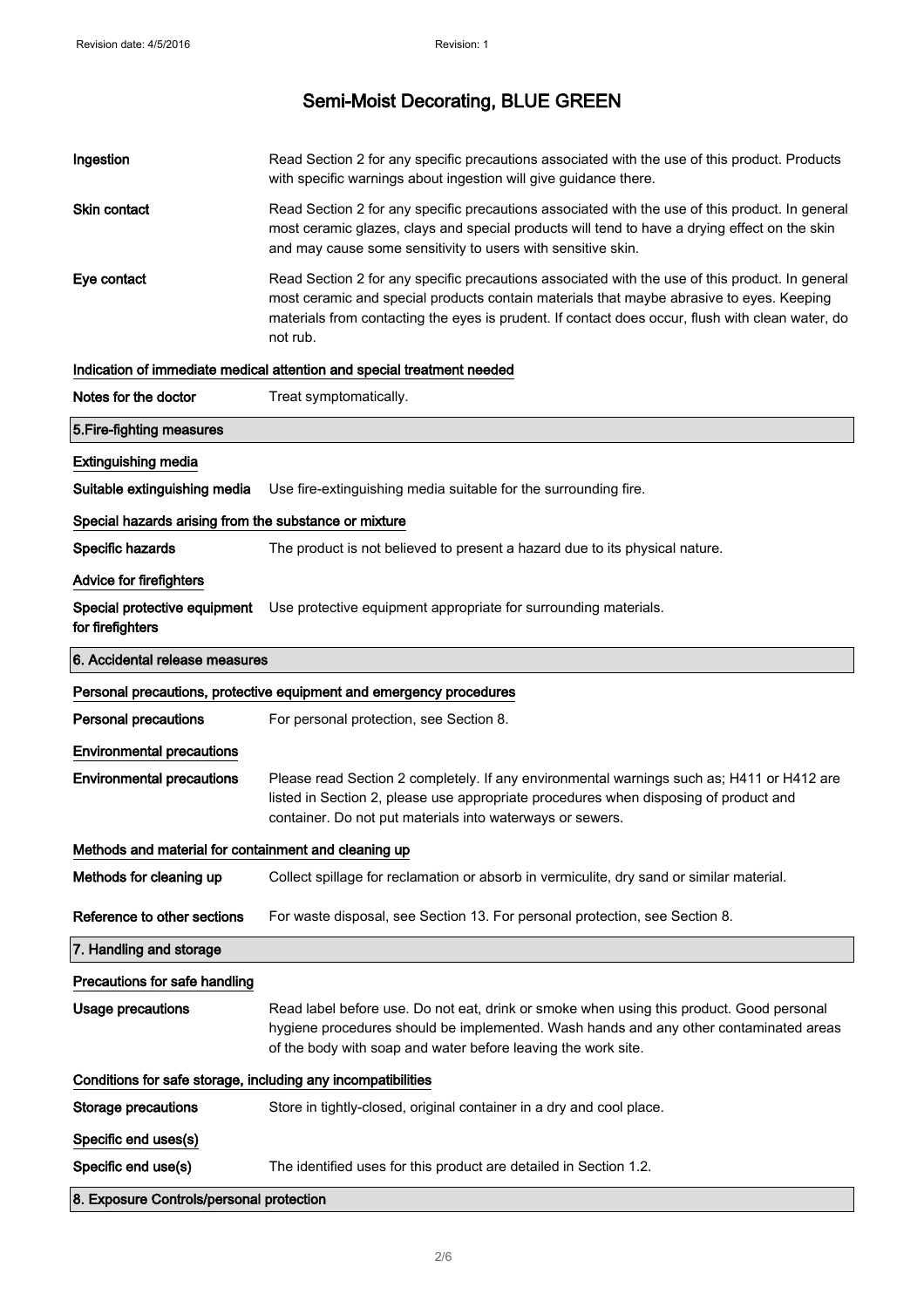| Ingredient comments                 | Only ingredients listed n Section 3 are notifiable for this product. If none are shown then all<br>ingredients are exempt.                                                                                           |
|-------------------------------------|----------------------------------------------------------------------------------------------------------------------------------------------------------------------------------------------------------------------|
| <b>Exposure controls</b>            |                                                                                                                                                                                                                      |
| Appropriate engineering<br>controls | No specific ventilations requirements unless the "FAN" pictogram is shown above or specified<br>in Section 2.                                                                                                        |
| Eye/face protection                 | No specific eye protection required unless the "EYE PROTECTION" pictogram is shown<br>above or specified in Section 2.                                                                                               |
| Hand protection                     | No specific hand protection required unless the "HAND PROTECTION" pictogram is shown<br>above or specified in Section 2.                                                                                             |
| Hygiene measures                    | Using good personal hygiene practices is always appropriate. Keeping a clean work space,<br>cleaning up properly when done, and not eating, drinking or smoking when using this product.                             |
| <b>Respiratory protection</b>       | No specific respiratory protection required unless the "RESPIRATOR" pictogram is shown<br>above or specified in Section 2. Using the appropriate certified protection for the operation is<br>important if required. |

### 9. Physical and Chemical Properties

#### Information on basic physical and chemical properties

| Appearance                                      | Colored liquid.           |
|-------------------------------------------------|---------------------------|
| Color                                           | Various colors.           |
| Odor                                            | Almost odorless.          |
| <b>Odor threshold</b>                           | No information available. |
| рH                                              | 6-8                       |
| <b>Melting point</b>                            | No information available. |
| Initial boiling point and range                 | No information available. |
| <b>Flash point</b>                              | No information available. |
| <b>Evaporation rate</b>                         | No information available. |
| Flammability (solid, gas)                       | No information available. |
| Upper/lower flammability or<br>explosive limits | No information available. |
| Vapour pressure                                 | No information available. |
| <b>Relative density</b>                         | Greater than 1.0          |
| Solubility(ies)                                 | Not applicable.           |
| <b>Partition coefficient</b>                    | No information available. |
| <b>Auto-ignition temperature</b>                | Not applicable.           |
| <b>Decomposition Temperature</b>                | No information available. |
| <b>Viscosity</b>                                | No information available. |
| <b>Explosive properties</b>                     | none                      |
| <b>Oxidising properties</b>                     | none                      |
| Other information                               | Not applicable.           |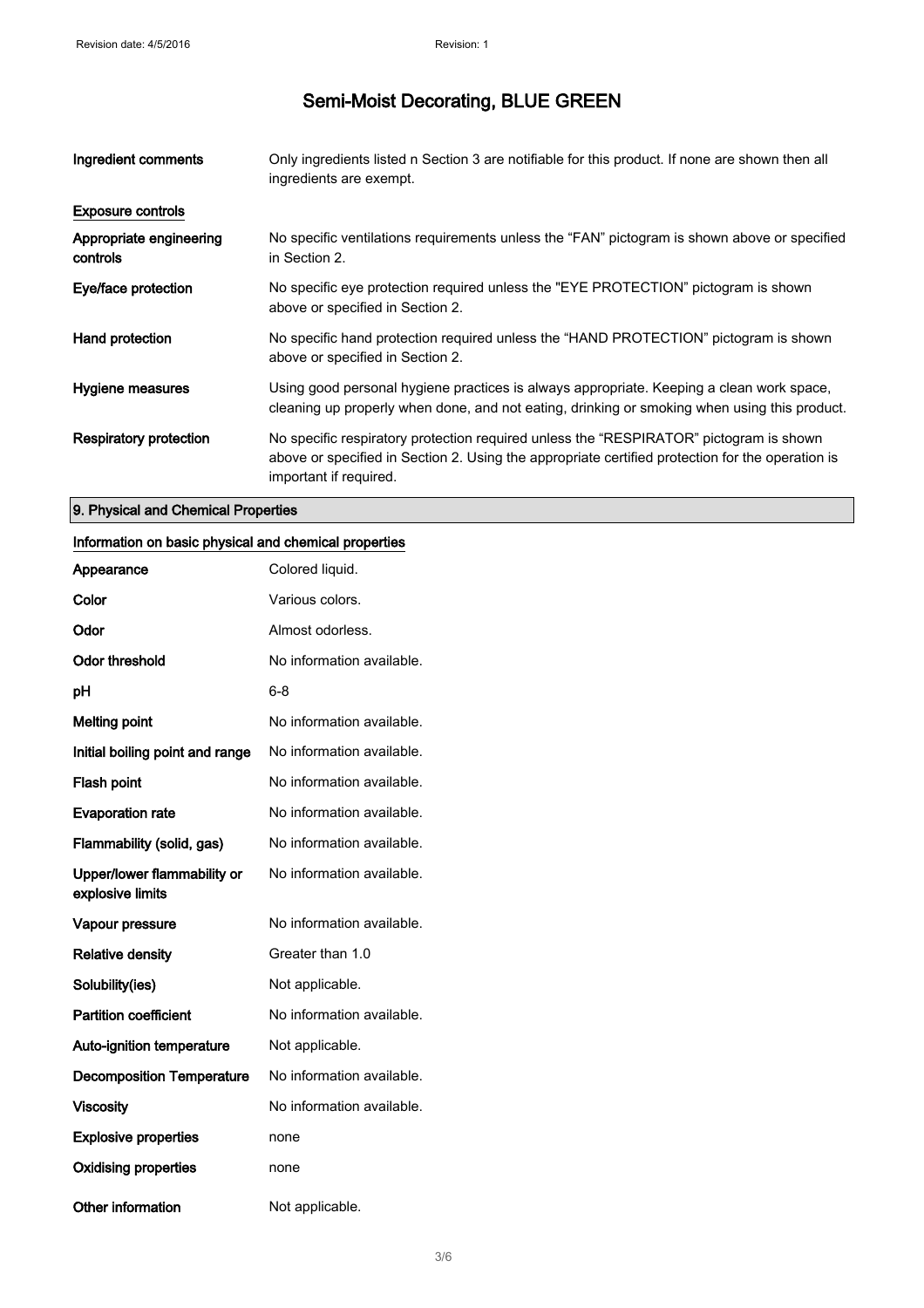| 10. Stability and reactivity          |                                                                                                                                                                                                                                                |
|---------------------------------------|------------------------------------------------------------------------------------------------------------------------------------------------------------------------------------------------------------------------------------------------|
| Reactivity                            | There are no known reactivity hazards associated with this product.                                                                                                                                                                            |
| <b>Stability</b>                      | No particular stability concerns.                                                                                                                                                                                                              |
| Possibility of hazardous<br>reactions | None known.                                                                                                                                                                                                                                    |
| Conditions to avoid                   | None known.                                                                                                                                                                                                                                    |
| Materials to avoid                    | None known.                                                                                                                                                                                                                                    |
| Hazardous decomposition<br>products   | None known.                                                                                                                                                                                                                                    |
| 11. Toxicological information         |                                                                                                                                                                                                                                                |
| Information on toxicological effects  |                                                                                                                                                                                                                                                |
| <b>Toxicological effects</b>          | Please read Section 2 thoroughly to understand the toxicological risks, (if any) and<br>precautions for safe use (if any).                                                                                                                     |
| Skin corrosion/irritation             |                                                                                                                                                                                                                                                |
| <b>Skin sensitization</b>             |                                                                                                                                                                                                                                                |
| <b>Skin sensitisation</b>             | Based on available data the classification criteria are not met.                                                                                                                                                                               |
| Eye contact                           | May cause temporary eye irritation.                                                                                                                                                                                                            |
| 12. Ecological Information            |                                                                                                                                                                                                                                                |
| Ecotoxicity                           | Please read Section 2 completely. If any environmental warnings such as; H411 or H412 are<br>listed in Section 2, please use appropriate procedures when disposing of product and<br>container. Do not put materials into waterways or sewers. |
| <b>Toxicity</b>                       |                                                                                                                                                                                                                                                |
| <b>Toxicity</b>                       | Please read Section 2 completely. If any environmental warnings such as; H411 or H412 are<br>listed in Section 2, please use appropriate procedures when disposing of product and<br>container. Do not put materials into waterways or sewers. |
| Persistence and degradability         |                                                                                                                                                                                                                                                |
| Persistence and degradability         | No data available.                                                                                                                                                                                                                             |
| Biodegradation                        | Not inherently biodegradable.                                                                                                                                                                                                                  |
| <b>Bioaccumulative potential</b>      |                                                                                                                                                                                                                                                |
| <b>Partition coefficient</b>          | No information available.                                                                                                                                                                                                                      |
| Mobility in soil                      |                                                                                                                                                                                                                                                |
| <b>Mobility</b>                       | Semi-mobile.                                                                                                                                                                                                                                   |
| Results of PBT and vPvB assessment    |                                                                                                                                                                                                                                                |
| Results of PBT and vPvB<br>assessment | This product does not contain any substances classified as PBT or vPvB.                                                                                                                                                                        |
| Other adverse effects                 |                                                                                                                                                                                                                                                |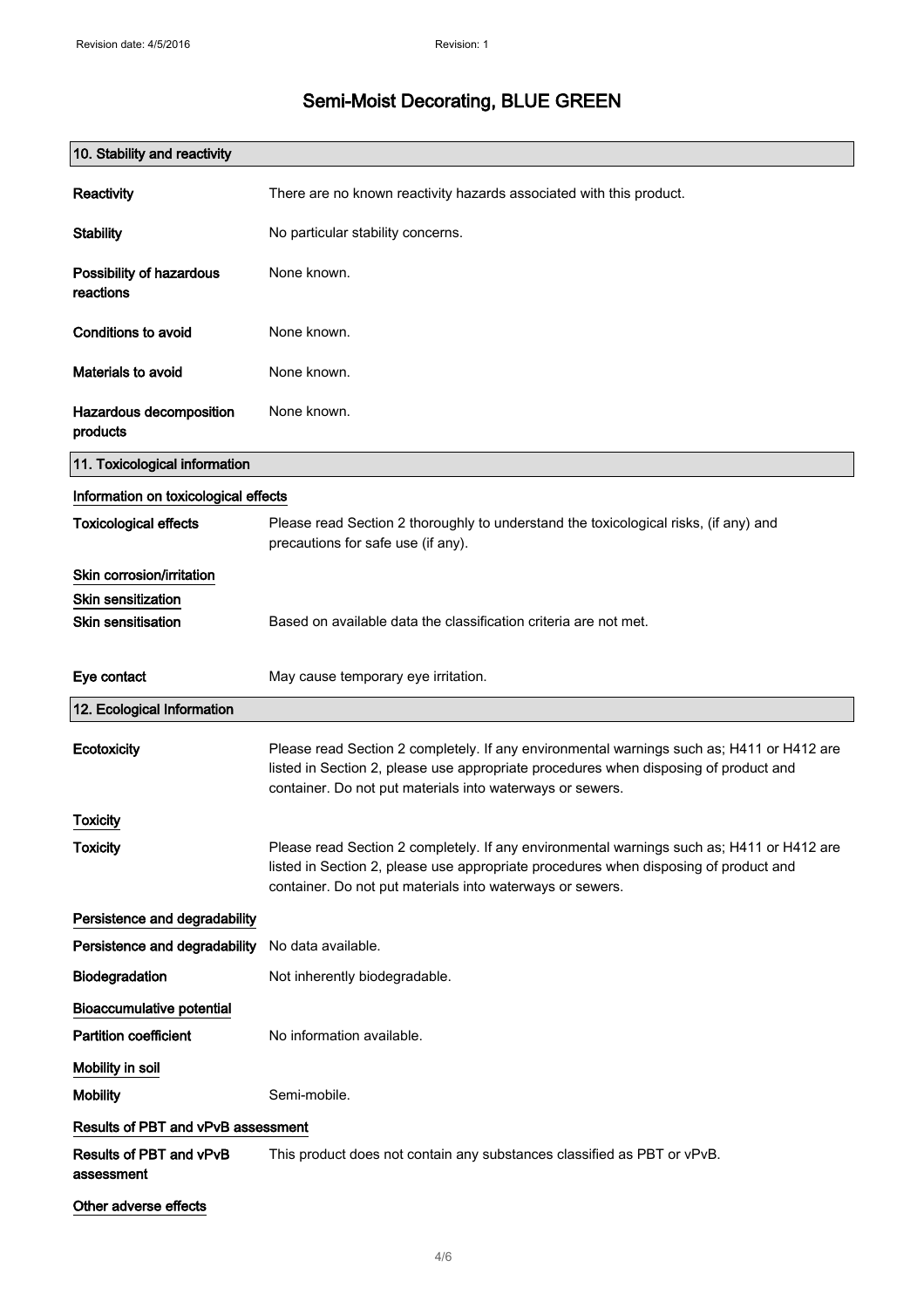| Other adverse effects                                                                                                                                                                                                                             | None known.                                                                                                                                                                                  |
|---------------------------------------------------------------------------------------------------------------------------------------------------------------------------------------------------------------------------------------------------|----------------------------------------------------------------------------------------------------------------------------------------------------------------------------------------------|
| 13. Disposal considerations                                                                                                                                                                                                                       |                                                                                                                                                                                              |
| Waste treatment methods                                                                                                                                                                                                                           |                                                                                                                                                                                              |
| <b>General information</b>                                                                                                                                                                                                                        | Dispose of waste product or used containers in accordance with local regulations When<br>handling waste, the safety precautions applying to handling of the product should be<br>considered. |
| 14. Transport information                                                                                                                                                                                                                         |                                                                                                                                                                                              |
| General                                                                                                                                                                                                                                           | The product is not covered by international regulations on the transport of dangerous goods<br>(IMDG, IATA, DoT).                                                                            |
| <b>UN Number</b>                                                                                                                                                                                                                                  |                                                                                                                                                                                              |
| Not applicable.                                                                                                                                                                                                                                   |                                                                                                                                                                                              |
| UN proper shipping name                                                                                                                                                                                                                           |                                                                                                                                                                                              |
| Not applicable.                                                                                                                                                                                                                                   |                                                                                                                                                                                              |
| Transport hazard class(es)                                                                                                                                                                                                                        |                                                                                                                                                                                              |
| No transport warning sign required.                                                                                                                                                                                                               |                                                                                                                                                                                              |
| Packing group                                                                                                                                                                                                                                     |                                                                                                                                                                                              |
| Not applicable.                                                                                                                                                                                                                                   |                                                                                                                                                                                              |
| <b>Environmental hazards</b>                                                                                                                                                                                                                      |                                                                                                                                                                                              |
| <b>Environmentally Hazardous Substance</b><br>Please refer to Section 2 for any environmental hazards associated with this product. If H411/H412 warnings are shown then<br>please verify packaging and labeling requirements for larger volumes. |                                                                                                                                                                                              |
| Special precautions for user                                                                                                                                                                                                                      |                                                                                                                                                                                              |
| Not applicable.                                                                                                                                                                                                                                   |                                                                                                                                                                                              |
| Transport in bulk according to<br>Annex II of MARPOL 73/78<br>and the IBC Code                                                                                                                                                                    | Not applicable.                                                                                                                                                                              |
| 15. Regulatory information                                                                                                                                                                                                                        |                                                                                                                                                                                              |
| <b>US State Regulations</b><br>None of the ingredients are listed or exempt.                                                                                                                                                                      | California Proposition 65 Carcinogens and Reproductive Toxins                                                                                                                                |
| Inventories                                                                                                                                                                                                                                       |                                                                                                                                                                                              |
| Canada - DSL/NDSL                                                                                                                                                                                                                                 |                                                                                                                                                                                              |
| All the ingredients are listed or exempt.                                                                                                                                                                                                         |                                                                                                                                                                                              |
| <b>US-TSCA</b><br>All the ingredients are listed or exempt.                                                                                                                                                                                       |                                                                                                                                                                                              |
| US - TSCA 12(b) Export Notification                                                                                                                                                                                                               |                                                                                                                                                                                              |

All the ingredients are listed or exempt.

16. Other information